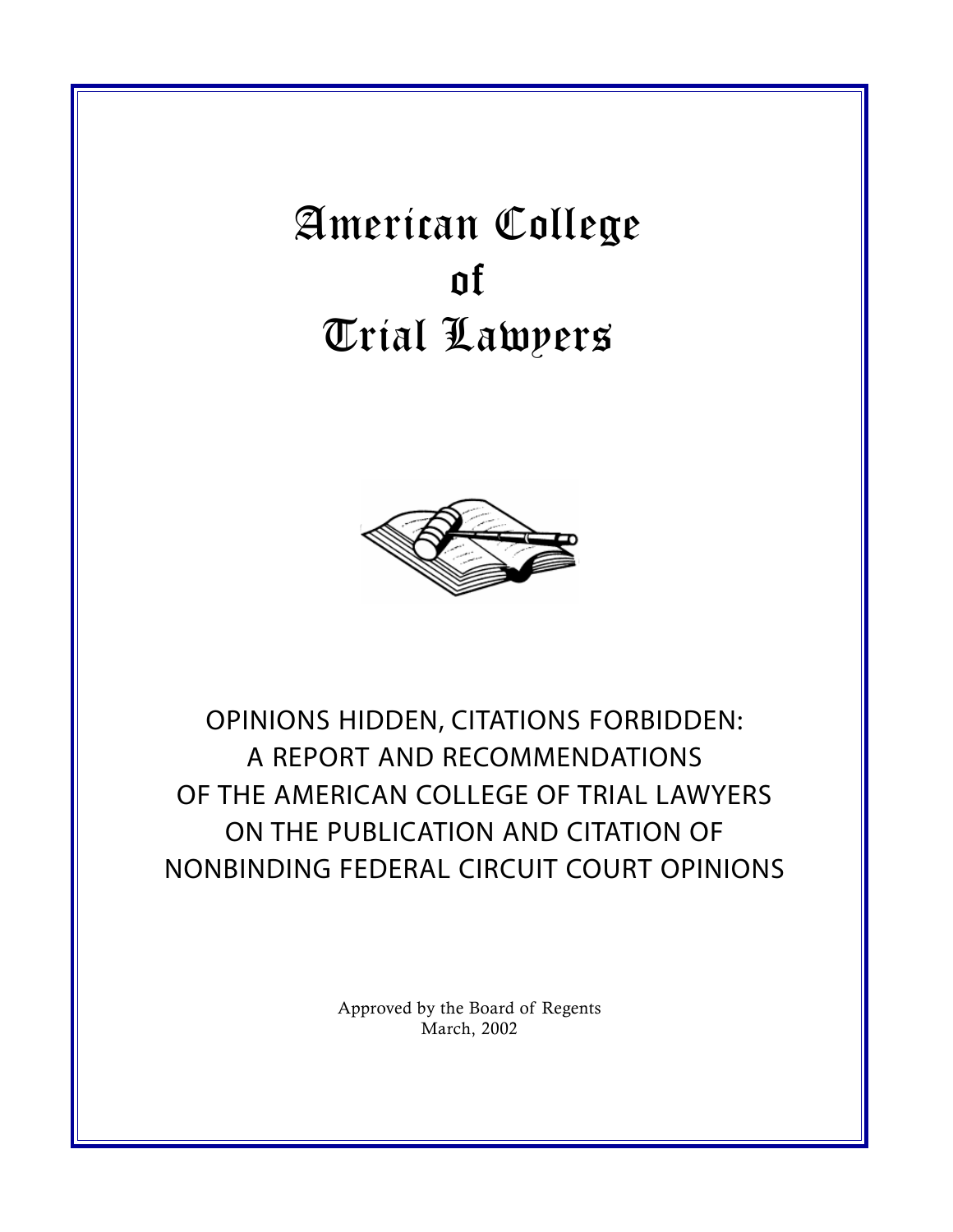# American College of Trial Lawyers

The American College of Trial Lawyers, founded in 1950, is composed of the best<br>of the trial bar from the United States and Canada. Fellowship in the College is extended by invitation only, after careful investigation, to those experienced trial lawyers who have mastered the art of advocacy and those whose professional careers have been marked by the highest standards of ethical conduct, professionalism, civility and collegiality. Lawyers must have a minimum of 15 years' experience before they can be considered for Fellowship. Membership in the College cannot exceed 1% of the total lawyer population of any state or province. Fellows are carefully selected from among those who represent plaintiffs and those who represent defendants in civil cases; those who prosecute and those who defend persons accused of crime. The College is thus able to speak with a balanced voice on important issues affecting the administration of justice. The College strives to improve and elevate the standards of trial practice, the administration of justice and the ethics of the trial profession.

 $\bullet$   $\bullet$ 

*"In this select circle, we find pleasure and charm in the illustrious company of our contemporaries and take the keenest delight in exalting our friendships."*

> *—*Hon. Emil Gumpert, Chancellor-Founder, ACTL

American College of Trial Lawyers 19900 MacArthur Boulevard, Suite 610 Irvine, California 92612 Telephone: (949) 752-1801 Facsimile: (949) 752-1674 E-Mail: nationaloffice@actl.com Website: www.actl.com

Copyright © 2002 American College of Trial Lawyers All Rights Reserved.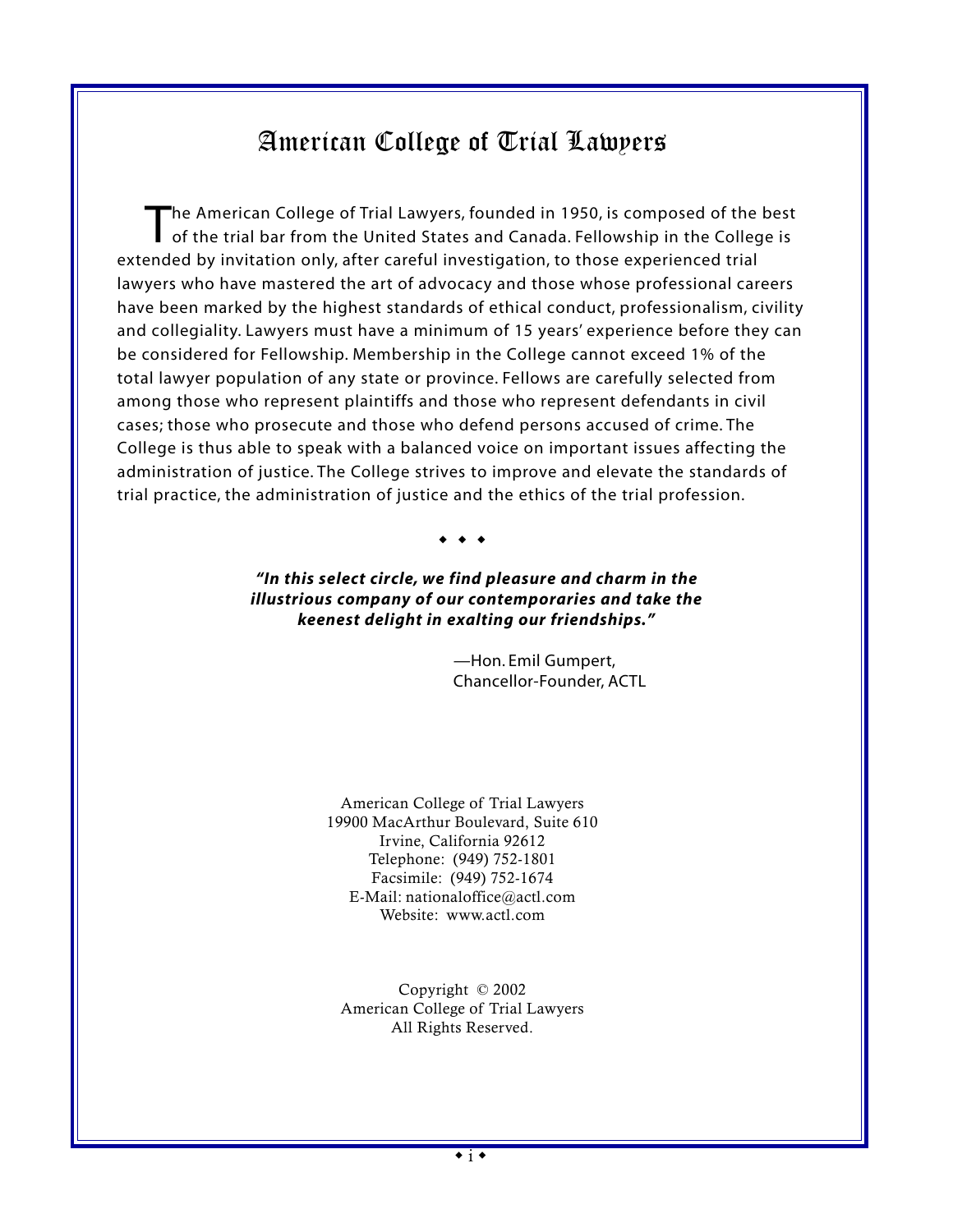# American College of Trial Lawyers

#### CHANCELLOR-FOUNDER

Hon. Emil Gumpert *(1895—1982)*

#### **OFFICERS**

STUART D. SHANOR, *President* WARREN B. LIGHTFOOT, *President-Elect* DAVID W. SCOTT, Q.C., *Secretary* JAMES W. MORRIS, III, *Treasurer* EARL J. SILBERT, *Immediate Past President*

#### BOARD OF REGENTS

MICHAEL A. COOPER DAVID W. SCOTT, Q.C. New York, New York Christian Contains Contains Ottawa, Ontario

JOHN J. (JACK) DALTON EARL J. SILBERT

FRANK N. GUNDLACH TOM SLUTES St. Louis, Missouri Tucson, Arizona

DAVID O. LARSON PAYTON SMITH San Francisco, California Seattle, Washington

WARREN B. LIGHTFOOT MIKEL L. STOUT Birmingham, Alabama Wichita, Kansas

JAMES W. MORRIS, III DENNIS R. SUPLEE

EDWARD W. MULLINS, JR. SHARON M. WOODS Columbia, South Carolina Detroit, Michigan

DAVID J. BECK CAMILLE F. SARROUF Houston, Texas Boston, Massachusetts

PATRICIA C. BOBB JAMES P. SCHALLER Chicago, Illinois Washington, District of Columbia

BRIAN P. CROSBY STUART D. SHANOR Buffalo, New York Roswell, New Mexico

Atlanta, Georgia Washington, District of Columbia

Richmond, Virginia Philadelphia, Pennsylvania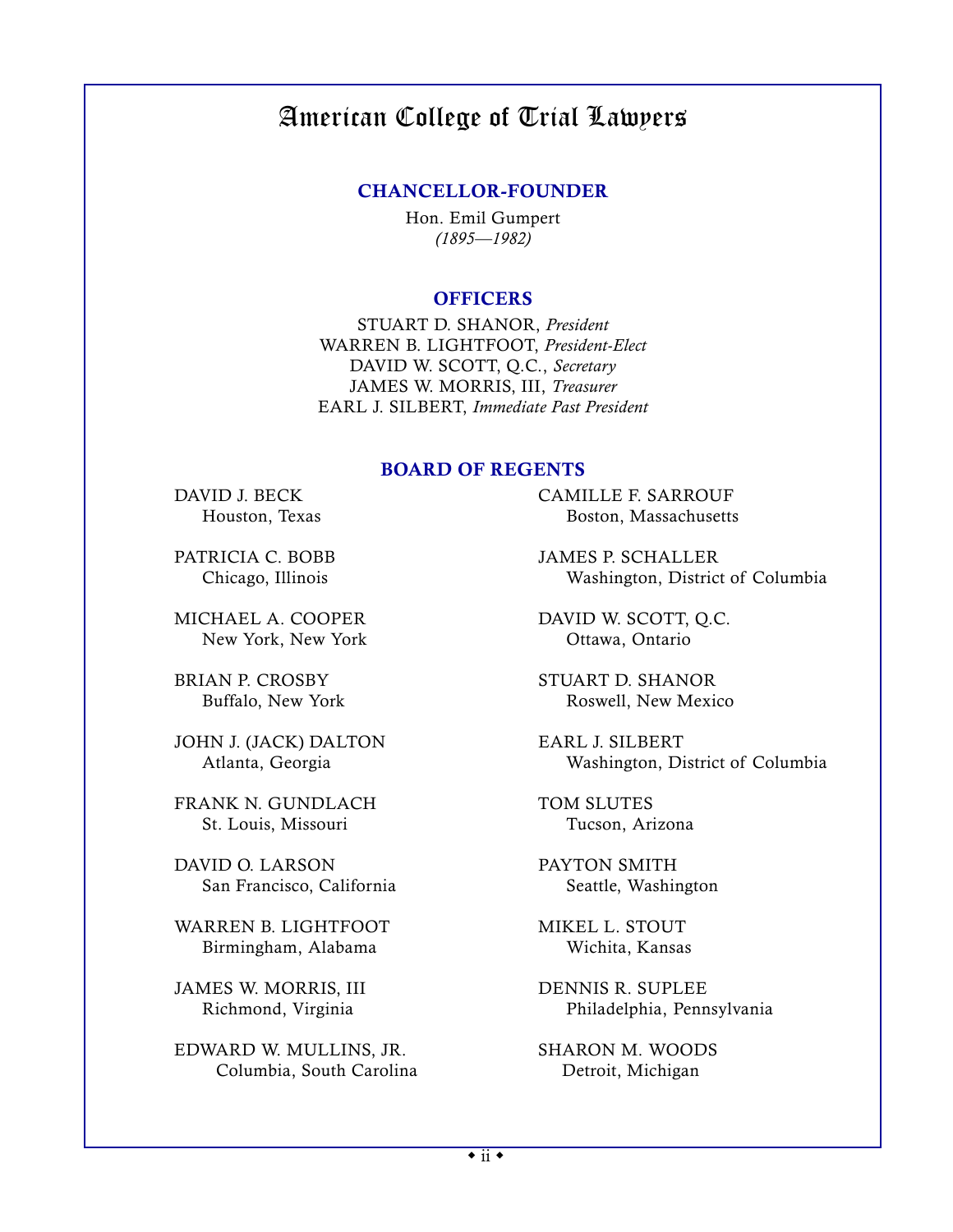# American College of Trial Lawyers

#### PAST PRESIDENTS

Los Angeles, California 1951-52 C. RAY ROBINSON\* 1977-78 KRAFT W. EIDM Merced, California Houston, Texas Tampa, Florida Los Angeles, California 1953-54 E. D. BRONSON\* 1979-80 JAMES E. S. BAKER San Francisco, California Chicago, Illinois 1954-55 CODY FOWLER\* 1980-81 JOHN C. ELAM Tampa, Florida Columbus, Ohio 1955-56 WAYNE E. STICHTER\* 1981-82 ALSTON JENNINGS Toledo, Ohio Little Rock, Arkansas 1956-57 JESSE E. NICHOLS\* 1982-83 LEON SILVERMAN Oakland, California New York, New York 1957-58 LEWIS C. RYAN\* 1983-84 GAEL MAHONY Syracuse, New York **Boston, Massachusetts** Boston, Massachusetts 1958-59 ALBERT E. JENNER, JR.\* 1984-85 GENE W. LAFITTE Chicago, Illinois **New Orleans, Louisiana** 1959-60 SAMUEL P. SEARS\* 1985-86 GRIFFIN B. BELL Boston, Massachusetts Atlanta, Georgia 1960-61 LON HOCKER 1986-87 R. HARVEY CHAPPELL, JR. Woods Hole, Massachusetts **Richmond, Virginia** 1961-62 LEON JAWORSKI\* 1987-88 MORRIS HARRELL\* Houston, Texas Dallas, Texas 1962-63 GRANT B. COOPER\* 1988-89 PHILIP W. TONE\* Los Angeles, California Chicago, Illinois 1963-64 WHITNEY NORTH SEYMOUR 1989-90 RALPH I. LANCASTER, JR. New York, New York **Portland**, Maine Portland, Maine 1964-65 BERNARD G. SEGAL\* 1990-91 CHARLES E. HANGER\* Philadelphia, Pennsylvania San Francisco, California 1965-66 EDWARD L. WRIGHT\* 1991-92 ROBERT B. FISKE, JR. Little Rock, Arkansas New York, New York, New York, New York, New York, New York, New York, New York, New York 1966-67 FRANK G. RAICHLE\* 1992-93 FULTON HAIGHT\* Buffalo, New York Santa Monica, California 1967-68 JOSEPH A. BALL\* 1993-94 FRANK C. JONES Long Beach, California and Atlanta, Georgia 1968-69 ROBERT W. MESERVE\* 1994-95 LIVELY M. WILSON Boston, Massachusetts **Louisville, Kentucky** 1969-70 HON. LEWIS F. POWELL, JR.\* 1995-96 CHARLES B. RENFREW Washington, District of Columbia San Francisco, California 1970-71 BARNABAS F. SEARS\* 1996-97 ANDREW M. COATS Chicago, Illinois Oklahoma City, Oklahoma 1971-72 HICKS EPTON\* 1997-98 EDWARD BRODSKY\* Wewoka, Oklahoma New York, New York, New York 1972-73 WILLIAM H. MORRISON\* 1998-99 E. OSBORNE AYSCUE, JR. Portland, Oregon Charlotte, North Carolina 1973-74 ROBERT L. CLARE, JR.\* 1999-2000 MICHAEL E. MONE New York, New York Boston, Massachusetts 1974- AUSTIN W. LEWIS\* 2000-2001 EARL J. SILBERT 1975-76 THOMAS E. DEACY, JR. Kansas City, Missouri

1950-51 EMIL GUMPERT\* 1976-77 SIMON H. RIFKIND\* 1977-78 KRAFT W. EIDMAN\* 1978-79 MARCUS MATTSON\* New Orleans, Louisiana Washington, District of Columbia

\* Deceased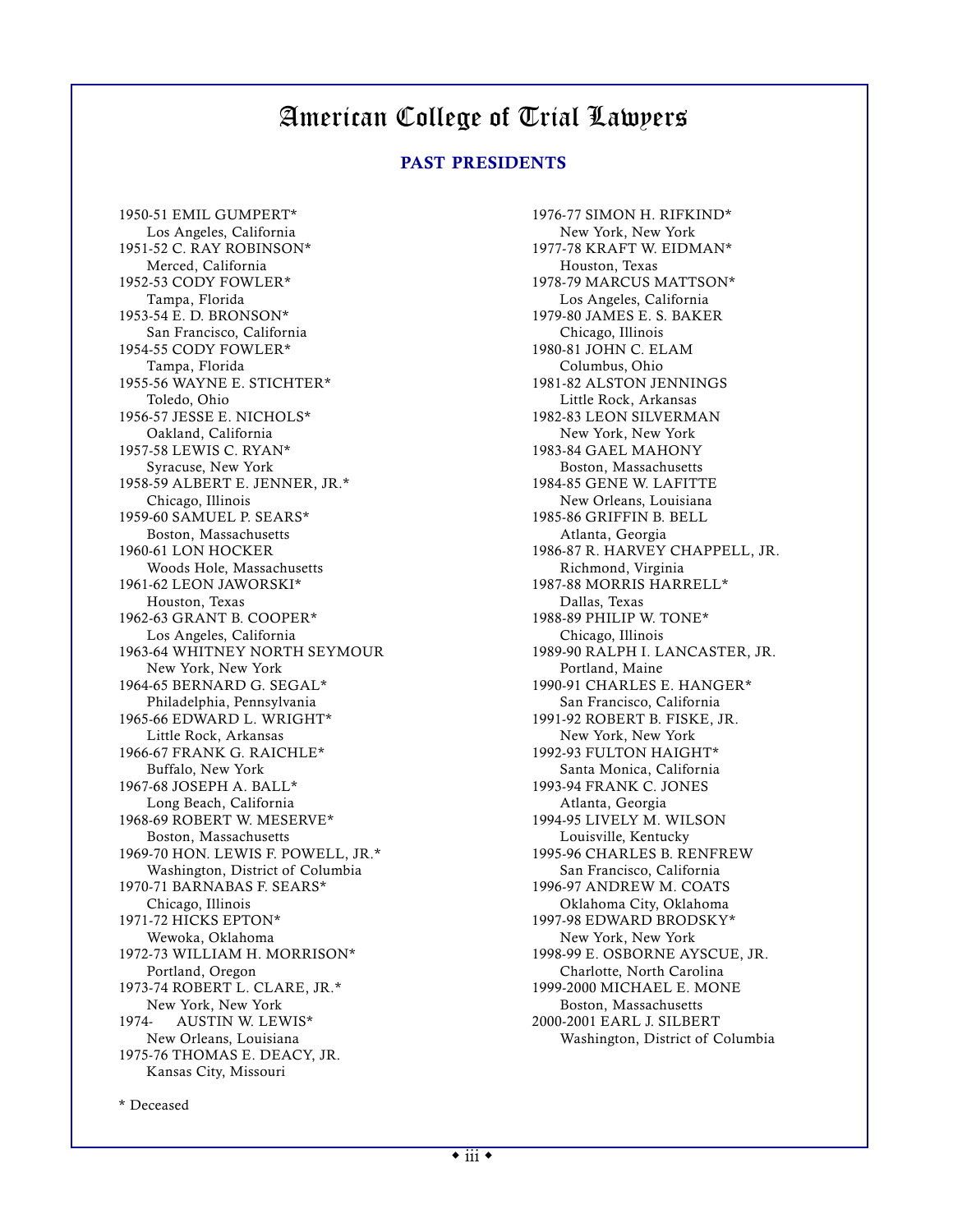## COMMITTEE ON FEDERAL RULES OF EVIDENCE

### **CHAIR**

WILLIAM T. HANGLEY Philadelphia, Pennsylvania

## MEMBERS

ELKAN ABRAMOWITZ New York, New York

JOHN M. BRAY Washington, District of Columbia

PLATO CACHERIS Washington, District of Columbia

ALAN J. DAVIS Philadelphia, Pennsylvania

ROBERT W. DIBBLE, JR. Columbia, South Carolina

DANNY E. GLASS Evansville, Indiana

LAWRENCE S. GREENWALD Baltimore, Maryland

SHELDON KARON Chicago, Illinois

JOHN J. KENNEY New York, New York

JOSEPH L. LYLE, JR. Norfolk, Virginia

ROBERT MEADOWS Houston, Texas WILLIAM USHER NORWOOD, III Atlanta, Georgia

SAMUEL H. PORTER Columbus, Ohio

JOHN B. POUND Santa Fe, New Mexico

JOHN A. PURVIS Boulder, Colorado

PETER J. RUBIN Portland, Maine

HOWARD D. SCHER Philadelphia, Pennsylvania

JACK B. SWERLING Columbia, South Carolina

STEPHEN A. WEINER New York, New York

ROBERT F. WISE, JR. New York, New York

DOUGLAS R. YOUNG San Francisco, California

SHARON M. WOODS Detroit, Michigan, *Regent Liasion*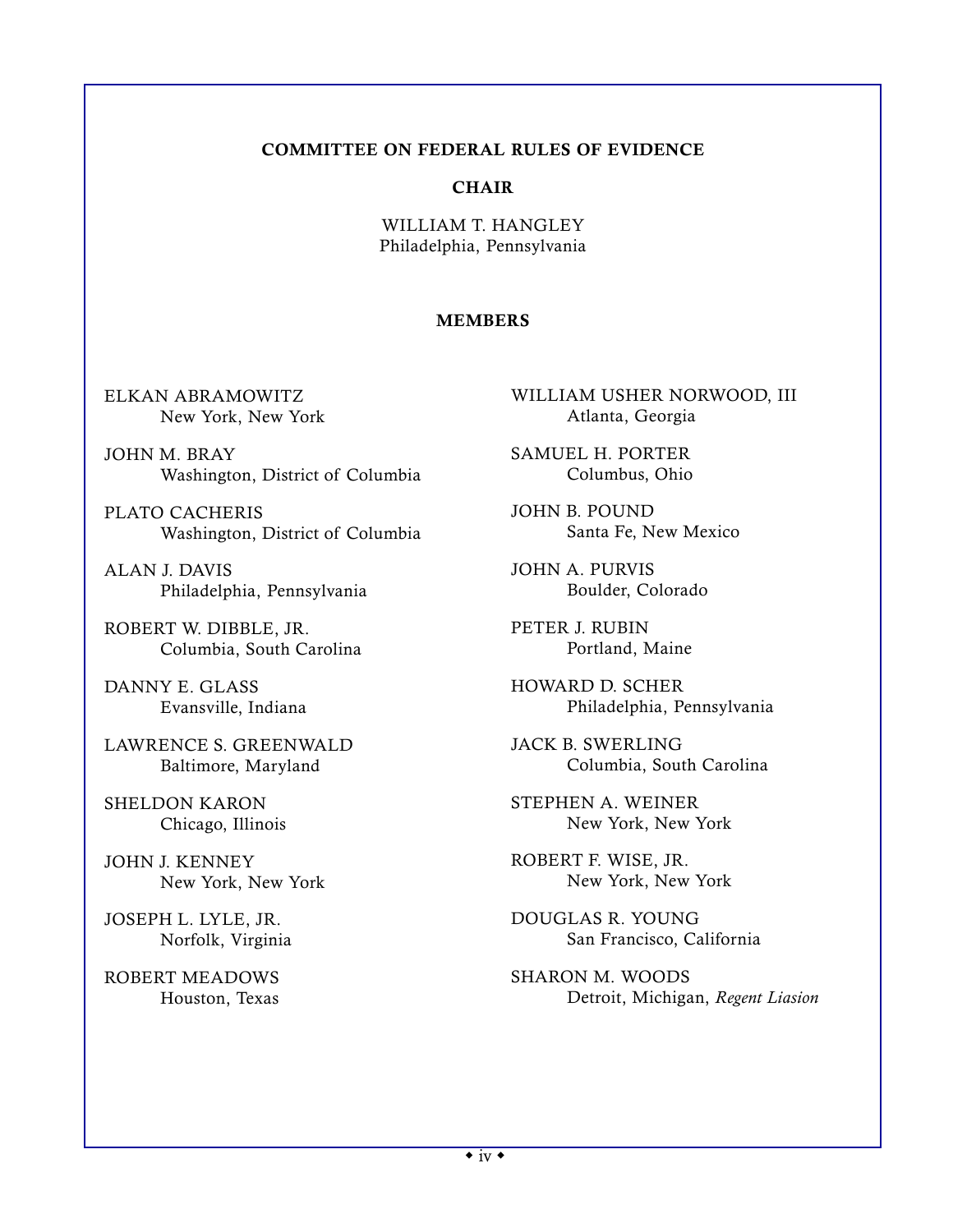## TABLE OF CONTENTS

|      |           |                                                                     |                                                                      | Page |
|------|-----------|---------------------------------------------------------------------|----------------------------------------------------------------------|------|
| I.   |           |                                                                     |                                                                      |      |
| II.  |           |                                                                     |                                                                      |      |
|      | A.        |                                                                     |                                                                      |      |
|      | <b>B.</b> |                                                                     | The Retreat From Reporter Publication And Circuit Binding Stature  4 |      |
| III. |           |                                                                     |                                                                      |      |
|      | A.        | The Rules And Procedures Governing The Publication Of And Resort To |                                                                      |      |
|      |           | i.                                                                  | Courts That Do Not Publish Their Nonbinding Opinions  9              |      |
|      |           | ii.                                                                 | Courts That Publish Their "Unpublished" Opinions 11                  |      |
|      |           | iii.                                                                |                                                                      |      |
|      | <b>B.</b> |                                                                     |                                                                      |      |
|      | C.        |                                                                     | Litigants Must Be Free To Cite Nonbinding Opinions  23               |      |
|      |           | i.                                                                  | There Are Grave Doubts As To The Circuits' Power to Impose           |      |
|      |           | ii.                                                                 | The Nonbinding Opinions Are Not Uniformly Redundant, And             |      |
|      |           | iii.                                                                | The Courts Are Putting Cases in The Wrong Piles for the Wrong        |      |
|      |           | iv.                                                                 | The Anti-Citation Rules Are Unworkable in Practice and Yield         |      |
|      |           | V.                                                                  | The Fears of an Open Floodgate and a Loss of Quality Are             |      |
| IV.  |           |                                                                     |                                                                      |      |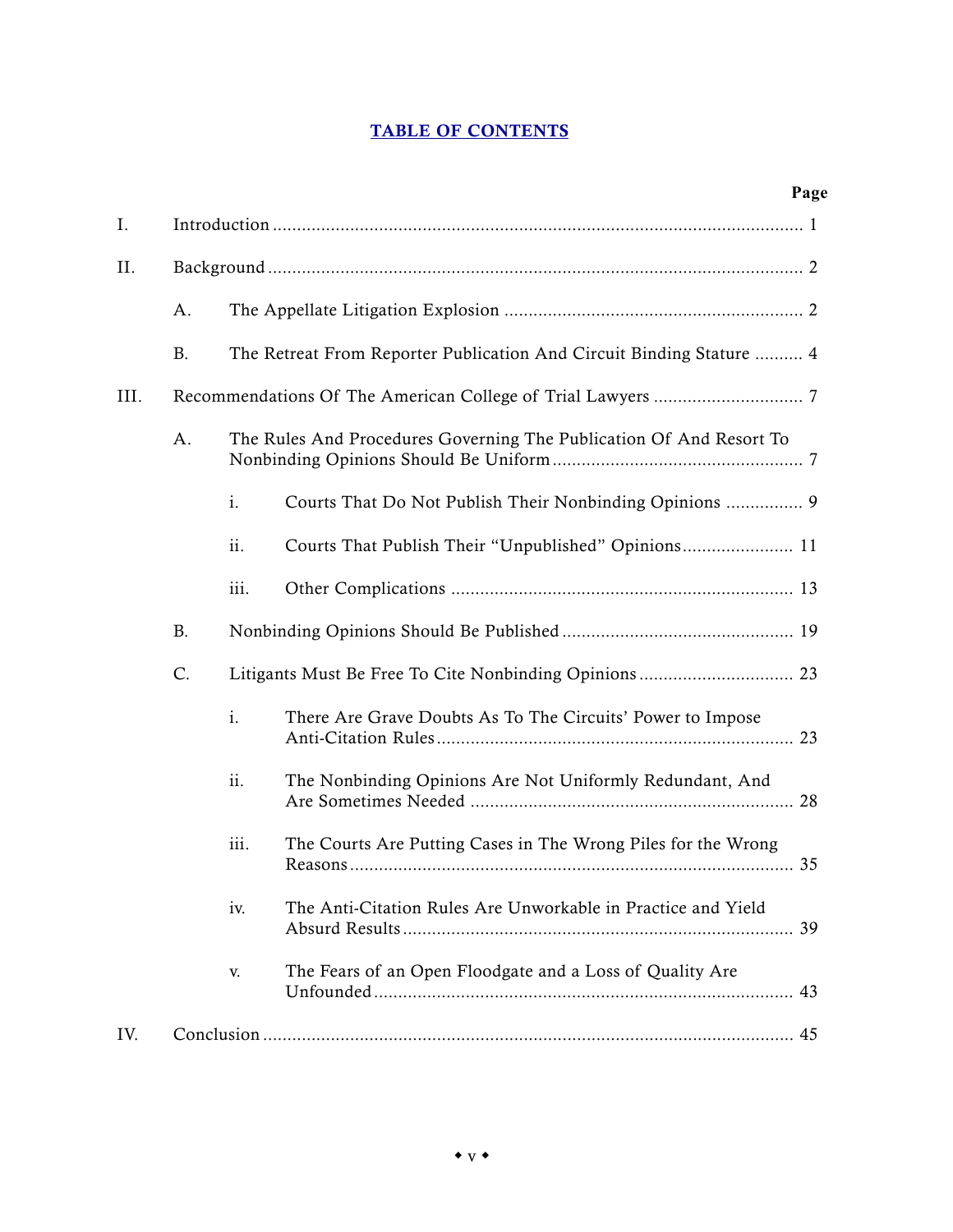# OPINIONS HIDDEN, CITATIONS FORBIDDEN: A REPORT AND RECOMMENDATIONS OF THE AMERICAN COLLEGE OF TRIAL LAWYERS ON THE PUBLICATION AND CITATION OF NONBINDING FEDERAL CIRCUIT COURT OPINIONS\*

#### I. INTRODUCTION

In *Anastasoff v. United States*,<sup>1</sup> a panel of the Eighth Circuit Court of Appeals ruled that Article III of the United States Constitution requires that all holdings of federal that Article III of the United States Constitution requires that all holdings of federal appellate courts be binding precedent within the respective circuits. In *Hart v. Massanari*, 2 a panel of the Ninth Circuit disagreed, holding that federal appellate courts can, in fact, continue to do what they have been doing with ever-increasing frequency over the past thirty years or so – deciding cases in opinions that bind the parties but are not binding precedents for future cases in the issuing circuits.<sup>3</sup>

The unresolved constitutional debate between Judge Arnold in *Anastasoff* and Judge Kozinski in *Hart* is learned, fascinating, and not a little testy. To trial and appellate lawyers, however, the graver import of *Hart* and another recent Ninth Circuit decision, *Sorchini v. City of Covina*, 4 lies in their holdings that attorneys can be forbidden to talk to courts about the courts' own decisions, and will be punished if they do.

In *Sorchini*, a plaintiff-appellant in a Section 1983 civil rights action had argued that the police have a duty to warn a fugitive before releasing a police dog. In her brief, the appellees' counsel quoted a recent (and accurate) statement by a Ninth Circuit panel, in a similar police dog bite case, that there was neither Ninth Circuit nor Supreme Court support for the proposition urged by appellant. Because she mentioned a decision whose citation is prohibited, she was subjected to a sanctions proceeding and ordered to show cause why she should not be disciplined. In the more recent *Hart*, the same fate befell counsel for a Social Security benefits appellant who had cited a Ninth Circuit opinion deciding an earlier Social Security appeal.

To lawyers, the critical issue is not the *Anastasoff/Hart* question whether appellate judges have the constitutional power to pay less than total obeisance to their own past holdings, but whether lawyers have the right, and sometimes the duty, to discuss a court's past holdings and discussions when they believe that doing so is important to their clients' causes. The question

<sup>\*</sup> The author of this report is William T. Hangley, Philadelphia, Pennsylvania, Chair of the Federal Rules of Evidence Committee of the American College of Trial Lawyers, which sponsored this report. This Report will also appear at 208 F.R.D. 645.

<sup>1</sup> 223 F.3d 898 (8th Cir.), *vacated as moot*, 235 F.3d 1054 (8th Cir. 2000) (en banc).

<sup>2</sup> 266 F.3d 1155 (9th Cir. 2001).

<sup>&</sup>lt;sup>3</sup> They will be referred to herein as "nonbinding opinions" or "non-circuit binding opinions."

<sup>4</sup> 250 F.3d 706 (9th Cir. 2001).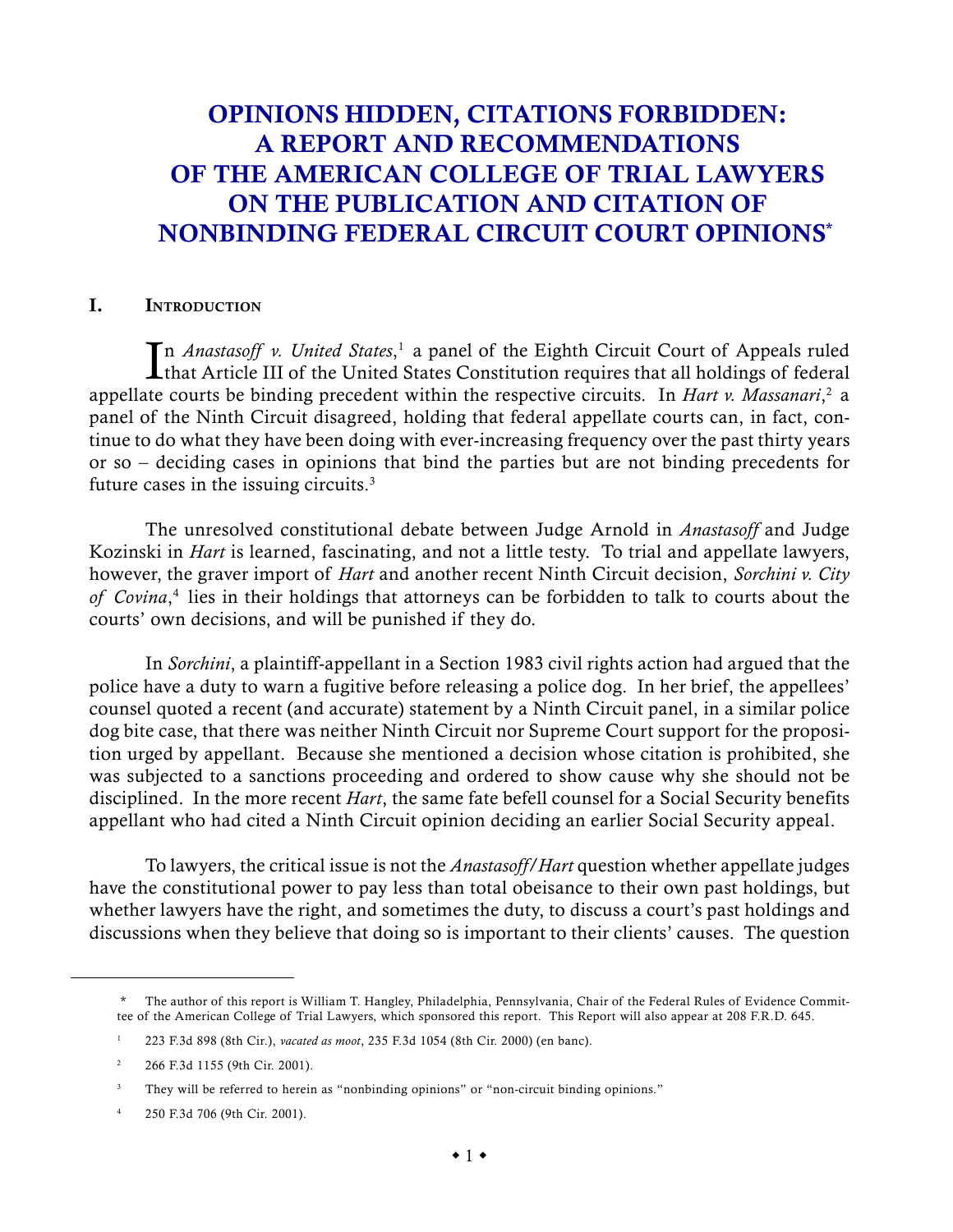is whether the appellate courts are advancing or impeding justice and the rights of litigants when they either withhold opinions from the scrutiny of most lawyers or forbid lawyers, in advance, from citing the courts' own past opinions for whatever persuasive value those opinions may have in a present case.

This Report will argue:

- 1. That the rules governing access to and use of "unpublished" opinions in the circuit courts should be uniform. The existing circuit-by-circuit patchwork is confusing, perilous, and getting worse.
- 2. That all circuits should release their opinions for publication in Lexis, Westlaw, and other internet carriers. The growth of the law cannot help but be stunted if the great majority of decision making is occult. Worse yet, the present system in some circuits invites "organized litigants" – government agencies or special interest groups, by way of example – to build archives of the unpublished opinions and gain an unfair advantage.
- 3. That there should be no restriction upon litigants' citations to nonbinding opinions for whatever persuasive merit they are thought to have. Assuming that a circuit court can decide that a given holding will not be binding precedent for future cases, that court or any court can surely decide what weight it wishes to give to the reasoning behind that holding in a particular new factual context, rather than making the a priori judgment that nothing in the holding could possibly be pertinent to any future case. Courts signal a lack of confidence in their own decisions by prohibiting the public's representatives from even discussing them, and the law must inevitably suffer. The limited available information also demonstrates – not surprisingly – that appellate judges are quite fallible in their decisions that a given case adds nothing to the body of law and is "not precedent." For some of these cases, indeed, it is impossible to accept the proposition that they were ever thought to be easy, redundant, and unimportant dispositions. Courts are declining to publish opinions that turn out to be the best authority in a given setting, then refusing to talk about them or permit their discussion. For a court to blind itself, in advance, to the persuasive power of its own reasoning simply makes no sense.

## II. BACKGROUND

# A. THE APPELLATE LITIGATION EXPLOSION

The federal circuit courts can no longer give every panel decision the careful attention that, fifty years ago, was a staple of the appellate decision making process. The volume of appellate litigation has so far outstripped the growth of the circuit bench that the active judges simply do not have time to review all the proposed decisions of all the sitting panels before they are filed, and the panel members cannot craft every opinion as carefully as they would wish.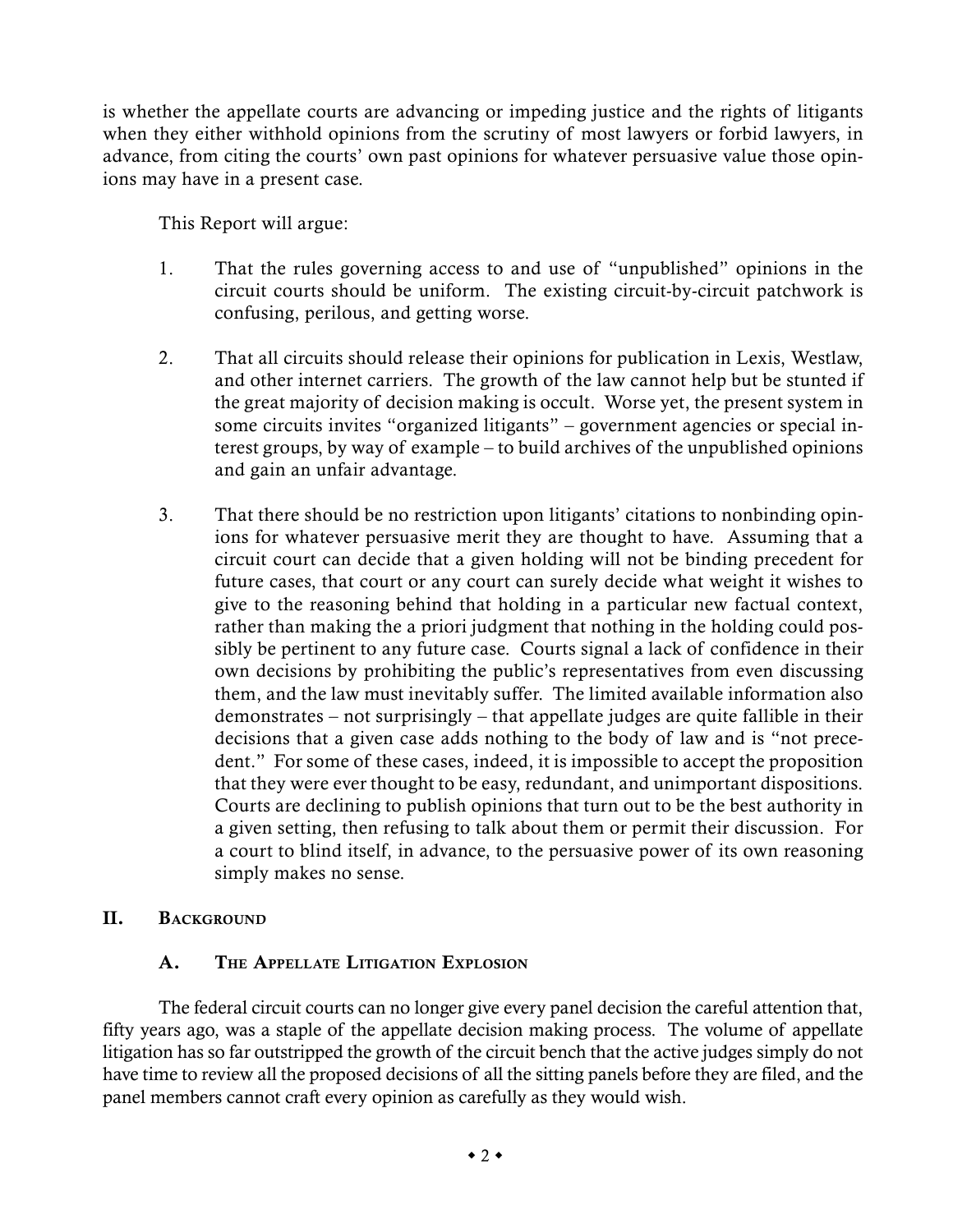Traditionally, a federal circuit court opinion was the product of a broadly collegial process. After briefing, argument, and consideration by a three-judge panel, a draft opinion would be circulated to all the active judges on the circuit for review and comment. Only after that process had been completed would the opinion be filed and published in the official reporter, Federal Reporter.

Pre-issuance review by all the active judges made sense because, of course, a panel opinion would not merely adjudicate the interests of these litigants; each holding would be another brick in the wall of the corpus juris. Every holding found in the opinion would bind all courts within the circuit, including the circuit court itself, unless and until it was changed by the circuit en banc.

A recent law review article<sup>5</sup> stresses that the pitch of an inherent tension between these two functions of appellate jurisprudence – "error-correction" for the present litigants and "lawmaking" for posterity – has been tuned to an ever-higher frequency as the appeals mount up. The courts' "error-correction" jurisdiction is mandatory; they must accept and handle every case that comes to them. But the task of assuring that each and every panel opinion – more accurately, each and every *holding* found in each and every panel opinion – has been sufficiently debated and tested to bind judges and litigants forever has become an impossible one.

According to Professors Cooper and Berman, the circuit courts are handling 25 times as many cases now as they handled 40 years ago. While the circuit bench has grown during this period, it has not come close to keeping pace with the increasing volume of appellate litigation. Indeed, the average circuit judge today – assuming that cases are decided by threejudge panels – is handling a sextupled workload. In 1960, he had shared panel responsibility for about 150 cases. In 1999, he (or, now, she) had shared panel responsibility for about 900 cases.6 Judges Alex Kozinski and Stephen Reinhardt write that the average active judge in the Ninth Circuit wrote twenty binding precedent opinions in 2000 and, of course, participated as panel member in the formulation of 60 such opinions: "Writing 20 opinions a year is like writing a law review article every two and a half weeks; joining 40 opinions is akin to commenting extensively once a week or so on articles written by others."7

<sup>5</sup> Jeffrey O. Cooper & Douglas A. Berman, *Passive Virtues and Casual Vices in the Federal Courts of Appeals*, 66 Brook. L. Rev. 685  $(2001)$ .

Id. at 693. Other factors have also probably contributed to the burden on appellate judges: A bewildering array of new federal statutes, new crimes, and new rights of action; the highly technical nature of much modern federal litigation; the advent of the jumbo case – massive criminal conspiracy prosecutions, mass tort actions, and the like; the arrival of technology that makes discovery (and perhaps appellate records) far more voluminous than in the past, to name a few.

It appears, too, that the opinions published in the official reports are longer than they used to be, as might be expected in a system where only the opinions deemed most significant are culled from the herd for publication in print. It took about fourteen years for the first hundred volumes of F.2d to be published (see Rahilly v. O'Laughlin, 1 F.2d 1 (8<sup>th</sup> Cir. 1924); Red Star Laboratories Co. v. Pabst, 100 F.2d 1 (7<sup>th</sup> Cir. 1938)), and only about three years for the first hundred volumes of F.3d to be published (see Sweet Home Chapter of Cmtys for a Great Oregon v. Babbitt, 1 F.3d 1 (D.C. Cir. 1993), *modified*, 17 F.3d 1463 (D.C. Cir. 1994), *reversed*, 515 U.S. 687 (1995); United States v. Morla-Trinidad, 100 F.3d 1 (1<sup>st</sup> Cir. 1996)). And, of course, the later volumes are fatter.

<sup>7</sup> Alex Kozinski & Stephen Reinhardt, *Please Don't Cite This! Why We Don't Allow Citation to Unpublished Dispositions,* Cal. Law., June 2000, at 43-44.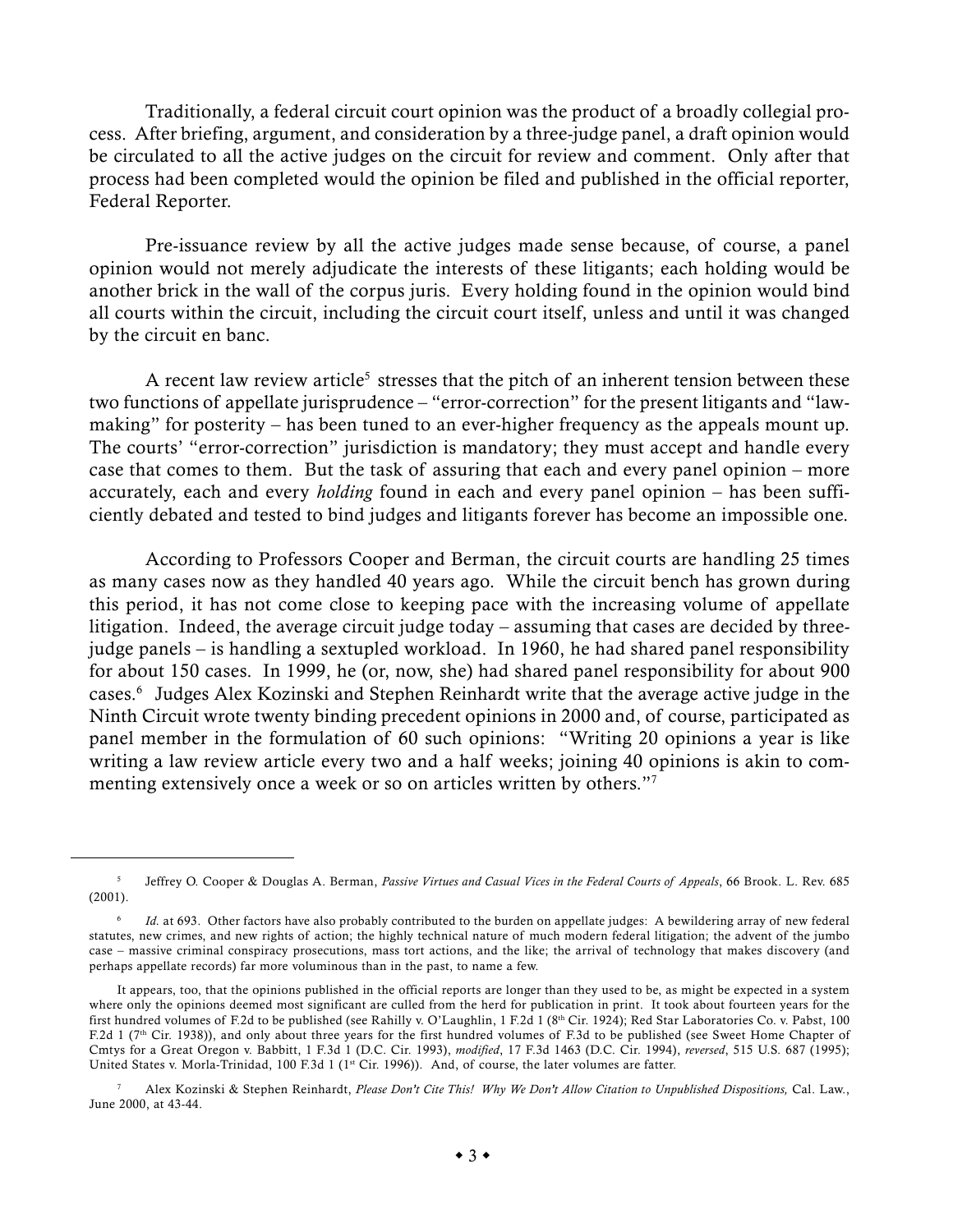The opportunities for off-the-bench reflection and brainstorming with colleagues or clerks must also, on a per-case basis, be dramatically fewer than in earlier times. The same crush of numbers has made oral argument a thing of the past in many cases and a formality in others, removing the judges' only opportunity to explore the case with their colleagues and counsel together.8

As the appellate benches have grown, they have probably also grown apart. In any organization, larger populations make it harder to maintain levels of comfort and mutual confidence. In addition to the larger number of active circuit judges, other judges – visiting judges, senior judges and district judges – are pressed into service to stack the sandbags against a rising appellate tide. Their contributions are undoubtedly invaluable but, once again, there must surely be loss of collegiality, intimacy and trust among the people deciding the cases. Similarly, there are now more law clerks and staff attorneys and – as incidents of the increased case load – they seem to have a larger role and greater independence in drafting opinions and "steering" decisions while, at the same time, they have a less intimate relationship with their mentors, the circuit judges, than in the past. The judges know less about what the other judges are doing, and even about what their law clerks are doing.<sup>9</sup>

We should not be surprised if today's circuit judges are less confident that the product that is going out the door has been tested and burnished enough to withstand the scrutiny of the ages and to determine the outcome of future cases.

#### B. THE RETREAT FROM REPORTER PUBLICATION AND CIRCUIT BINDING STATURE

It has never been the fact that every appellate disposition yielded a full fledged circuit binding opinion; some appeals have always been disposed of without any opinion at all, or by a mere approval of the trial court's reasoning, or with terse discussions falling somewhere along a sketchy continuum that included "orders," "minute orders," "bench memoranda," "memoranda," "per curiam opinions" and "opinions." When a true appellate opinion was written, however, it was (i) considered to be circuit binding, and (ii) printed in the official reports.10 The rush of appellate litigation has changed that. The proportion of federal appellate cases disposed of without "reporter publication," the printing of an opinion in the Federal Reporter, has grown dramatically.<sup>11</sup> And, one by one, the circuits have retreated from the

<sup>8</sup> *See* Cooper & Berman, *supra* note 5 at 700-01 and authorities cited therein.

<sup>9</sup> Cooper & Berman, *id* at 690, refer to the "extremely limited role that each individual circuit judge now plays in the development of the decisions and doctrines of the courts of appeals." *See id.* at 694-99 for an excellent discussion of the differences between the practices in contemporary circuit courts and the idealized "Learned Hand" model of bygone days.

<sup>10</sup> Judge Kozinski reviews the development and history of the doctrine of binding precedent in *Hart*, 266 F.3d at 1163-69, in concluding, contrary to the panel opinion in *Anastasoff*, that the judge-made doctrine is not constitutionally bottomed.

<sup>11</sup> "Reporter publishing," as used in this Report, is to be distinguished from "internet publishing," used to refer to the release of opinions for publication in a variety of unofficial systems such as Westlaw, Lexis, "niche" reporters, and the internet. Some circuits refer to all opinions that are not reporter published as "unpublished opinions." If the cases can be read in Westlaw or Lexis, that is a misnomer. The potential for confusion has increased with the recent arrival of a new West Publishing series of printed volumes, West's Federal Appendix, to publish on paper the "unpublished" opinions that are already published on the internet.

The retreat from reporter publication began at the instance of the Judicial Conference. *See* Report of the Proceedings of the Judicial Conference of the United States 11 (1964) (recommending publication of only those opinions that are of "general precedential value"); Report of the Proceedings of the Judicial Conference of the United States 33 (1972) (directing circuits to develop plans to limit publication of opinions). Of course, these events predated the advent of internet publication and today's widespread access to Westlaw, Lexis and other portals to the virtual library.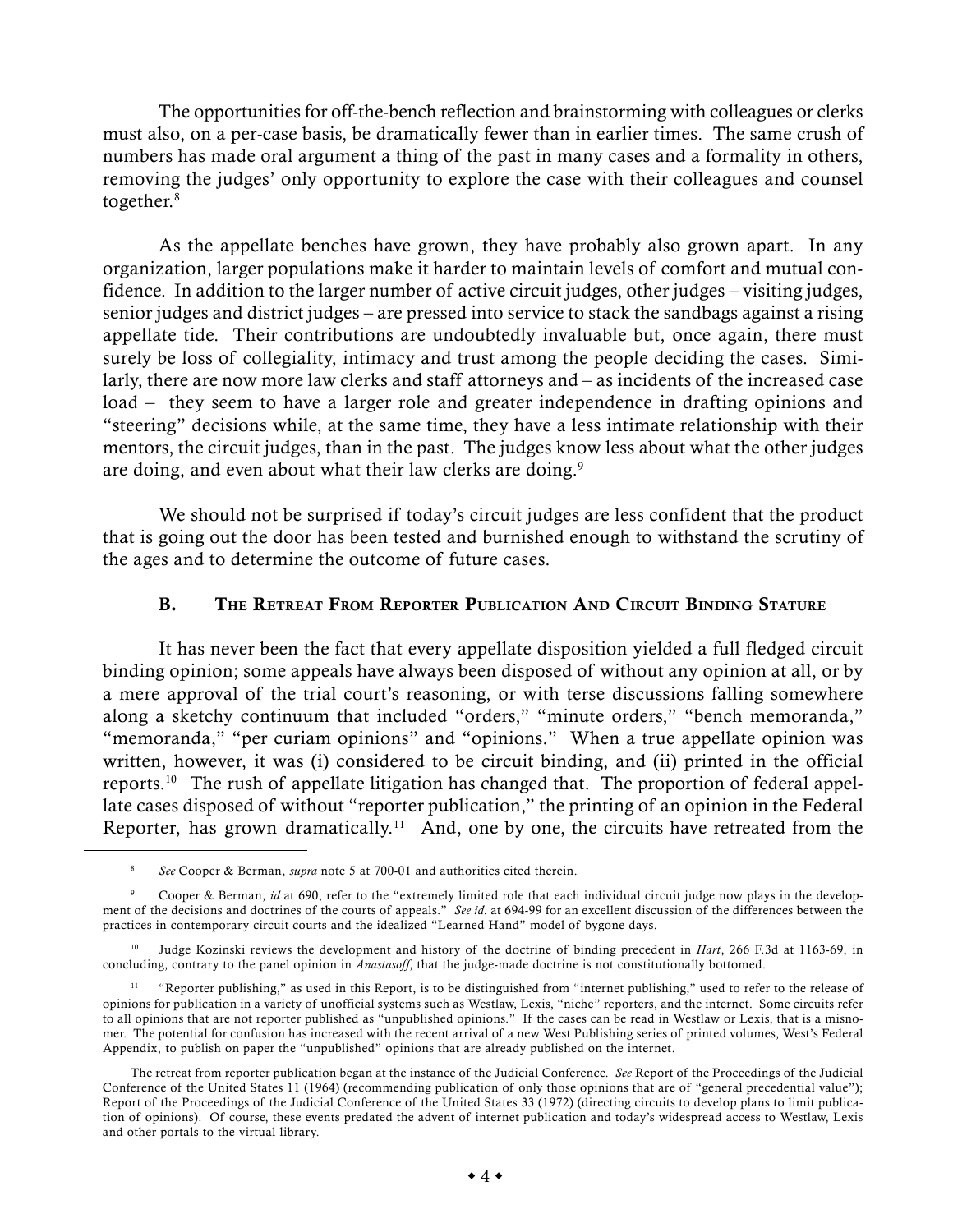traditional position that every holding in every opinion is circuit binding.

Generally, the circuits rationalize their decisions to reporter publish or not on the basis of the content of opinion; if the opinion has nothing to say that hasn't been said before, and will never be of interest to anyone other than the immediate parties, there would seem to be no point in adding more tonnage to the Federal Reporter. In the First Circuit, for example: "The policy [in favor of reporter publishing] may be overcome in some situations where an opinion does not articulate a new rule of law, modify an established rule, apply an established rule to novel facts or serve otherwise as a significant guide to future litigants."<sup>12</sup>

If an opinion really does have none of the characteristics that might interest a litigant, advocate, or scholar, then the question whether it is binding precedent would seem to be wholly moot. If we assume that major premise – that the opinion doesn't say anything new, that it doesn't clarify or explain a rule of law within the circuit, that it involves no issue of public interest, that it does not criticize existing law, and that it is not in conflict with the decision of any other panel or any other circuit<sup>13</sup> – it is difficult to imagine why anyone would care how much precedential value it was given; it is a redundancy. Hence the next step, deciding that the non-reporter published cases should not be circuit binding, may have seemed both easy and totally lacking in consequence.

It hasn't turned out that way. The decision not to reporter publish or circuit bind encouraged the courts to reduce the time and attention they were giving these opinions, freeing up badly needed time to work on other opinions. The idea is to research and write just enough to be sure that the outcome of the case is correct and that the result is explained to the litigants (who already know the facts) without attempting to create a document worthy of binding the courts and the citizens of several states in perpetuity on the legal propositions covered. Once it is decided that the opinion's holdings will not be circuit binding, the degree of attention and review drops off dramatically. In the Third Circuit, for example, circuit binding opinions (and even non-circuit binding opinions to which there is a dissent) are still subjected to the traditional full bench pre-filing review and comment process, but unanimous nonbinding opinions are not.<sup>14</sup> After describing the rigors of preparing a circuit binding opinion (a "law review article") for reporter publication, Judges Kozinski and Reinhardt describe the very different

<sup>12</sup> 1st Cir. R. 36(b)(1). Other circuits have more detailed checklists to guide the judges in deciding whether their opinions will be reporter published or not, *e.g.*, 4th Cir. R. 36(a):

Opinions delivered by the Court will be published only if the opinion satisfies one or more of the standards for publication:

i. It establishes, alters, modifies, clarifies, or explains a rule of law within this Circuit; or

ii. It involves a legal issue of continuing public interest; or

iii. It criticizes existing law; or

iv. It contains a historical review of a legal rule that is not duplicative; or

v. It resolves a conflict between panels of this Court, or creates a conflict with a decision in another circuit.

<sup>13</sup> *Cf. supra* note 12.

<sup>&</sup>lt;sup>14</sup> See 3d Cir. Internal Operating Procedure ("IOP") § 5.5.4. Today, not all circuits follow the practice of circulating even draft binding precedent opinions for collegial review outside the panel. *See* 11th Cir. IOP 3-4 (following R. 36-3). Others still circulate drafts of all opinions, binding and nonbinding. See D.C. Cir. R. 36(c). One may wonder how a wholly redundant opinion can spark a dissent in the first place. That is a very good question.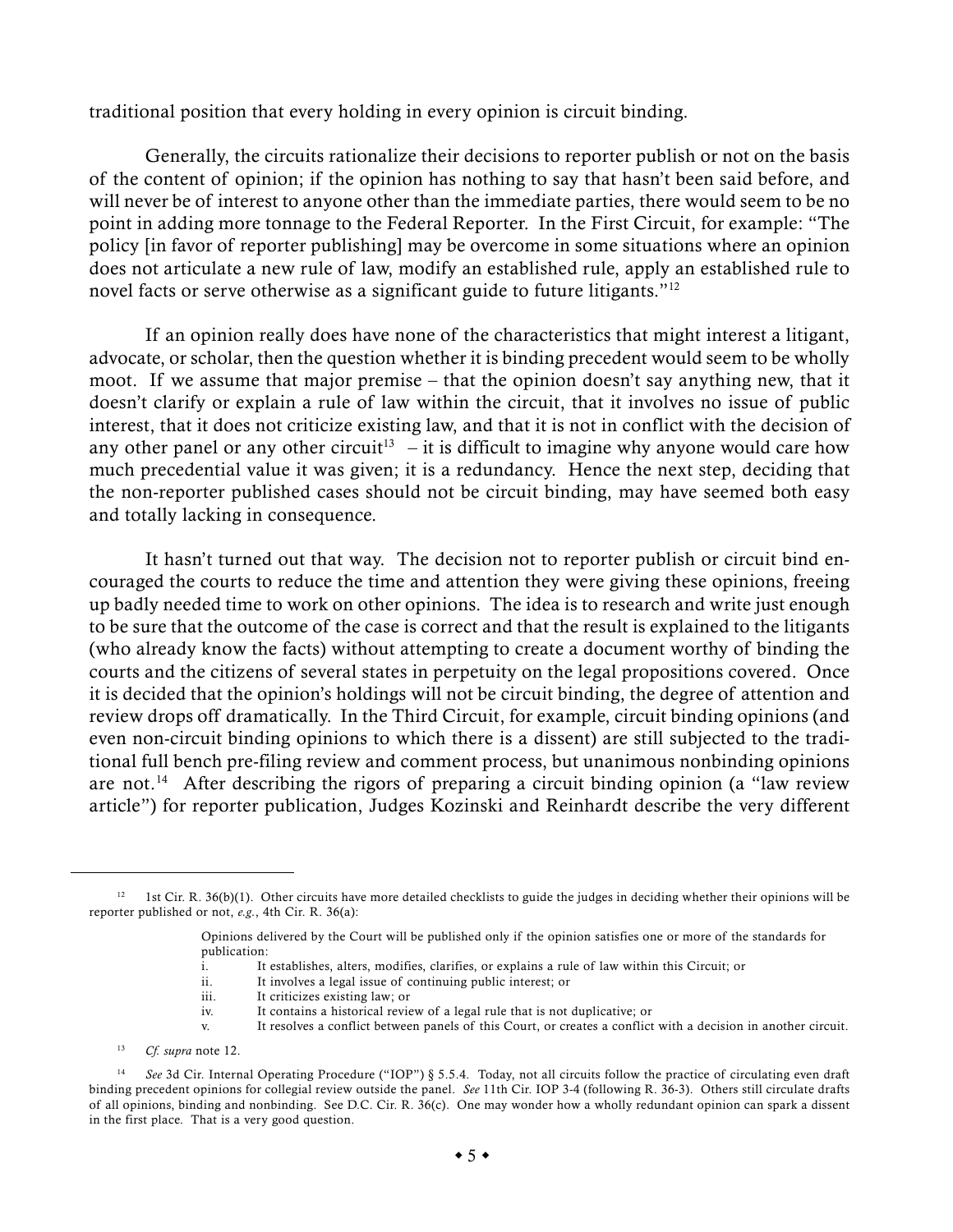treatment given to nonbinding opinions ("memdispos" in Ninth Circuit-speak), which are churned out at a rate of more than one per day per panel:

> Most are drafted by law clerks with relatively few edits from the judges. Fully 40 percent of our memdispos are in screening cases, which are prepared by our central staff. Every month, three judges meet with the staff attorneys who present us with the briefs, records, and proposed memdispos in 100 to 150 screening cases. If we unanimously agree that the case can be resolved without oral argument, we make sure the result is correct, but we seldom edit the memdispo, much less rewrite it from scratch.<sup>15</sup>

No one can deny, however, that speeding up the production line while cutting back on quality control will increase the risk of mistakes in any operation. It is apparent (although almost never articulated) that some of the circuits' attitudes toward their non-reporter published opinions is driven less by the belief that those opinions say nothing new than by the fear that they may say something that is *wrong*. It is also apparent that the circuits have often ignored their own articulated standards in deciding whether an opinion qualifies for reporter publication. Decisions in cases of first impression, or decisions that create or resolve an intercircuit or intracircuit conflict, are identified in circuit rules as opinions that should be reporter published. That does not always happen. More on these points, *infra*.

Looking back over the past thirty years, the explosion of the non-reporter published, nonbinding opinion phenomenon has been startling, as demonstrated by an unscientific perusal of the Federal Reporter tables of contents. West's practice of listing case results in "table" form in the official reports, without printing the actual opinions, appears to have begun quietly around 1967 and grown with the caseloads. For example, Federal Reporter 2d listed about 350 dispositions by the Third Circuit in 1970. The only three "table" cases were vacaturs by agreement of the judgments in a single district court case;<sup>16</sup> all the other dispositions had reporter published, circuit binding opinions. By 1980, the non-reporter published opinion practice had hit its stride. For that year, the F.2d tables of contents reflect 339 published opinions from the Third Circuit but identify 753 unpublished dispositions. The 1990 count was 304 published opinions and 1,361 unpublished opinions. For 2000, there were 277 published opinions and 1,148 unpublished opinions. The dispositional iceberg had grown immensely while its tip – the visible number of published opinions – remained essentially constant.<sup>17</sup>

<sup>15</sup> Kozinski & Reinhardt, *supra* note 7 at 44.

<sup>16</sup> Frankenfield v. United States, 521 F.2d 1398 (3d Cir. 1970) (Table), Rapp v. United States, 521 F.2d 1399 (3d. Cir. 1970) (Table) and Scott v. United States, 521 F.2d 1399 (3d Cir. 1970) (Table), *all vacating* Rapp v. Eastern Air Lines, Inc., 264 F. Supp. 673 (E.D. Pa. 1967).

<sup>&</sup>lt;sup>17</sup> For circuits that do not release their unpublished opinions to Westlaw or Lexis, it cannot be determined how many table cases actually had written opinions. Another point of distortion is the fact that some unpublished opinions apparently never make it to the published tables. See the discussions of Drinker v. Colonial School Dist.,78 F.3d 859 (3d Cir. 1996) and *Anastasoff*, *infra* at 20-21.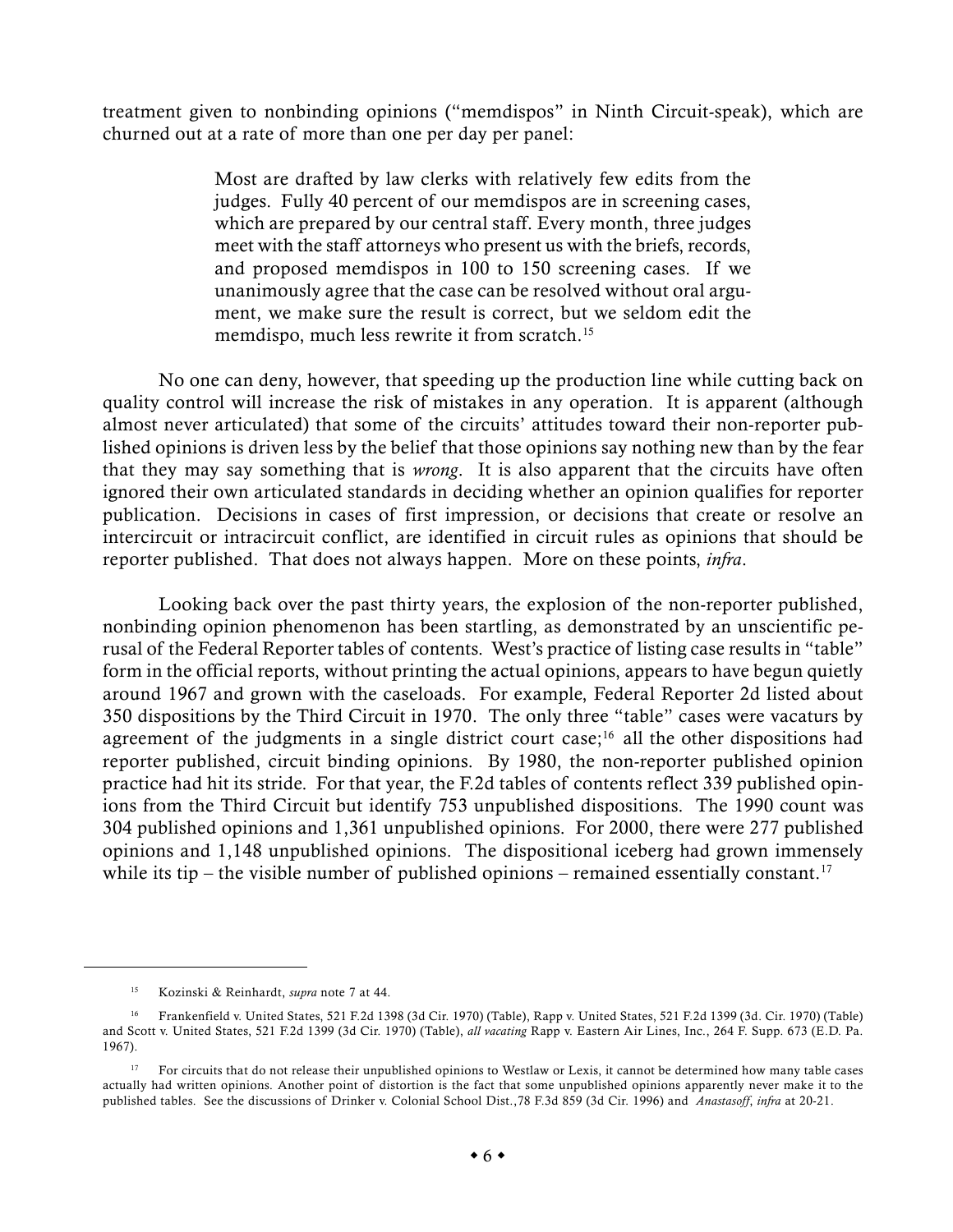Although the proportions vary from circuit to circuit, during 2000 only about twenty percent of the dispositions by the thirteen circuit courts were accompanied by reporter published and circuit binding opinions.<sup>18</sup>

Some of the circuits internet publish their nonbinding opinions, that is, they release them for publication in computerized or internet systems like Westlaw and Lexis; other circuits do not. Of those that do internet publish, several have rules that, variously, forbid citing nonbinding opinions in the circuit court, or citing them in any court within the circuit or, for that matter, citing them anywhere or using them for any purpose. It is safe to say that more than half the total output of modern federal appellate courts can never be cited by attorneys, either because the cases cannot be found or because, once found, they may not be cited.

## III. RECOMMENDATIONS OF THE AMERICAN COLLEGE OF TRIAL LAWYERS

## A. THE RULES AND PROCEDURES GOVERNING THE PUBLICATION OF AND RESORT TO NONBINDING OPINIONS SHOULD BE UNIFORM.

At the district court level, a grand experiment with "local option" in procedural rules came to a quiet end with the December 1, 2000 effectiveness of amendments to Federal Rule of Civil Procedure 26 and certain other rules designed to make civil procedures uniform. Over the past thirty years or so, the circuits have created a crazy quilt of local rules and procedures governing access to and citation of their own and other courts' product. This experiment, too, has outlived its time.

A hypothetical partner, preparing to brief a Section 1983 case for the District of Columbia Circuit, is instructing his hypothetical first year associate on the research he'd like done:

> When you go into Westlaw or Lexis, you're going to find that about 80% of the published federal appellate cases are marked "not published" or "not precedential," or something like that. You have to be very careful about using these cases or we could get in trouble. First, you can cite the D.C. Circuit's own cases of this type, but only if they were decided after 2001. Earlier D.C. Circuit cases should go on the "pantomime" pile – we may want to borrow their reasoning and argue from it, but we are not allowed actually to mention their names. We'll have to pantomime. No, I don't know what the difference is between the 2002 cases and the pre-2002 cases.

> You can cite opinions of this type from the Fourth, Sixth, Eighth and Tenth Circuits if you really, really have to. You *could* also cite such cases from the Fifth and Eleventh Circuits but there aren't

<sup>&</sup>lt;sup>18</sup> See Hart v. Massanari, 266 F.3d at 1155, 1177 (9<sup>th</sup> cir. 2001) (citing Administrative Office of the United States Court, Judicial Business of the United States Courts 44 table S-3 (2000)).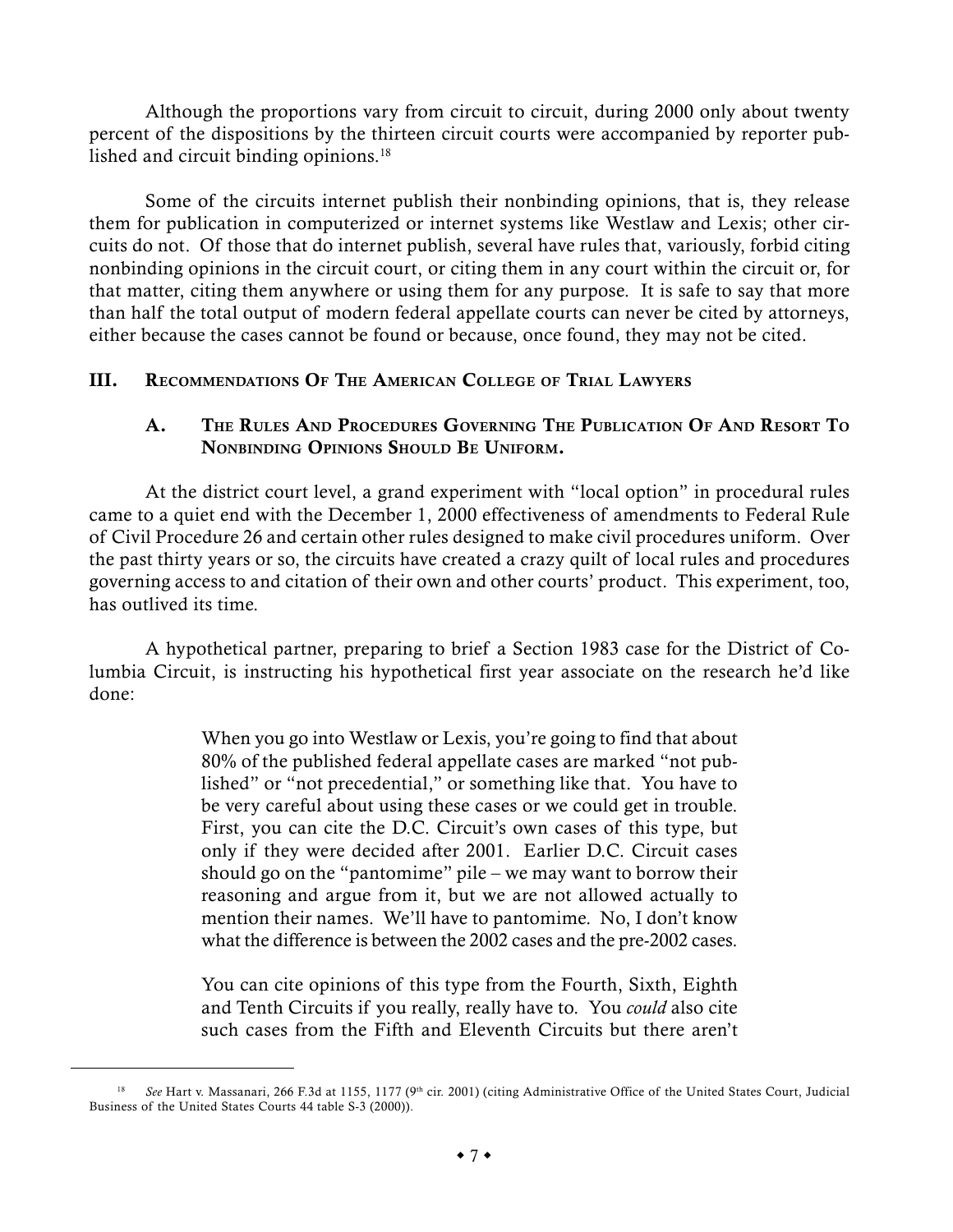any; that is, you won't find them in Westlaw or Lexis. No, I don't know why that is, either. You'll find some Third Circuit "unpublished" cases, but they're all very recent. You can cite them in a pinch, I *think*. You'll also find a few such cases from the First Circuit, but they have to go on the pantomime pile too, because you can't mention the actual cases in the brief. There are lots of these cases from the Seventh, Ninth, and Federal Circuits, but you can't mention their names either. And, although Second Circuit cases are all over the internet, I don't think you're even allowed to think about them, much less talk about them. It's probably best that you not read them at all. Why do they publish them? I have no idea.

As you know, state courts also handle Section 1983 cases, and I *think* the D.C. Circuit will allow you to cite the state court "unpublished" opinions, even if the state courts themselves say you can't. That may be unethical, but not citing them may also be unethical, so pick your poison. You can also cite any opinions, published or not, from lower state courts, but that's not true of lower federal courts. For some reason, we're not allowed to cite any federal district court case that isn't printed in F. Supp. or F.R.D. Same answer: No idea.

I hope you can keep track of all these rules. If you make a mistake, we might be in contempt of court.

Unless the associate is Rainman, he probably will *not* be able to keep track.

It is surprising that the circuits' approaches vary as much as they do, because the questions faced by the circuit judicial conferences in formulating their local policies were limited and straightforward. Once having determined that some opinions would not be reporter published and that those opinions' holdings would not be circuit binding, the circuits had, essentially, only two more decisions to make:

- 1. They either would or would not release the nonbinding opinions to the Federal Reporter's electronic sister, Westlaw, to Lexis, and to other internet providers;
- 2. They would either discourage citation to these opinions or they would go further and forbid it.<sup>19</sup>

<sup>&</sup>lt;sup>19</sup> No circuit actively encourages it.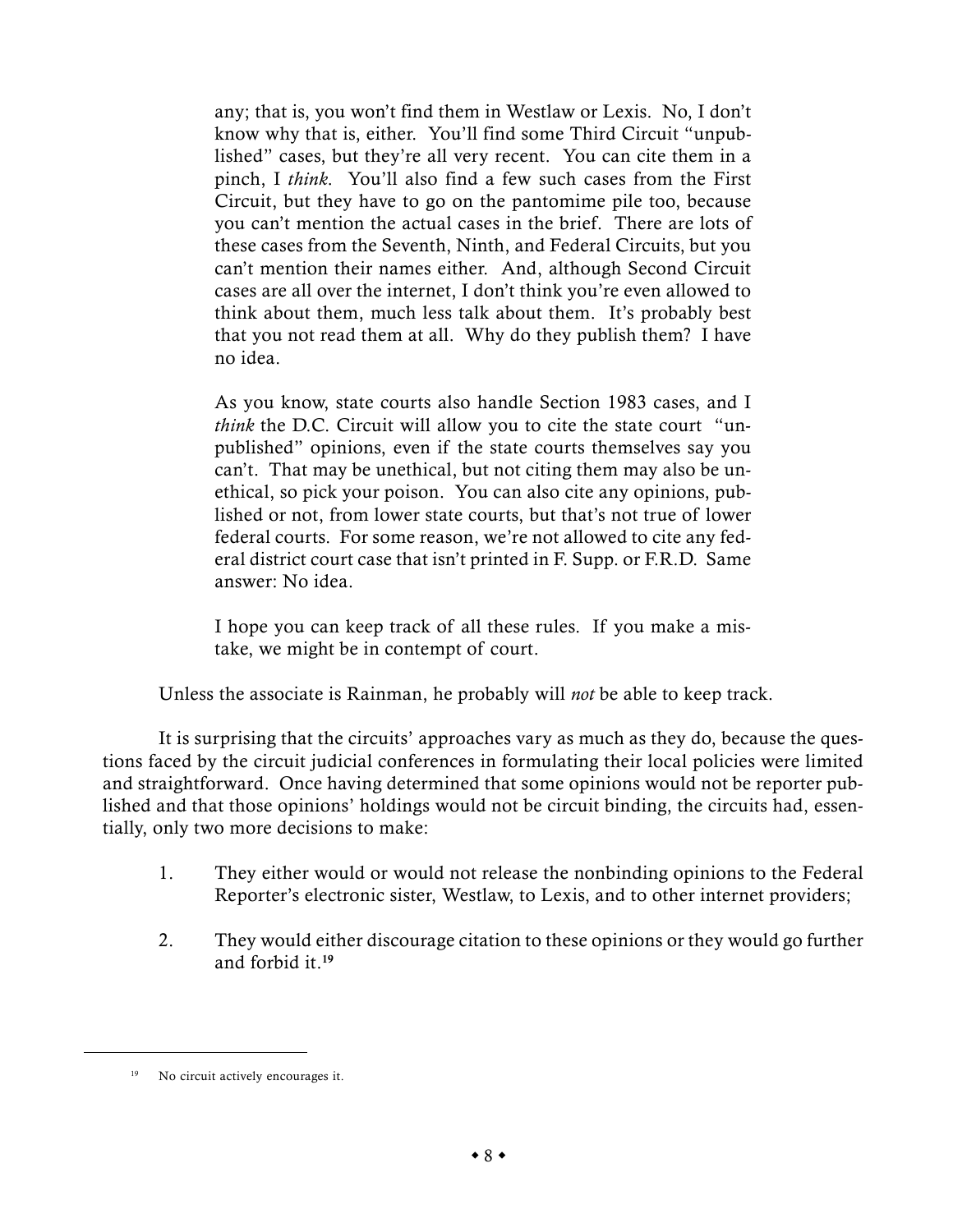The circuits have managed to choose from this very limited menu in a bewildering variety of combinations, some of them indigestible. Their instructions to litigants and lawyers might be any of the following:

- 3. "You cannot read our nonbinding opinions and ...
	- a. *You must not talk about them."* (First Circuit, until very recently)
	- b. *You may talk about them, but first you have to find them.*" (Eleventh Circuit and Fifth Circuit (some cases))
	- c. *We discourage you from talking about them even if you find them. However, they are binding and we will apply them against your client.*" (Fifth Circuit (the other cases))
	- d. *You are welcome to talk about them if you can find them. However, we will not pay any attention."* (Third Circuit, until very recently)
- 4. "You can read our nonbinding opinions, but . . .
	- a. *We prefer that you not talk about them."* (Fourth, Sixth, Eighth, Tenth and (for some cases) District of Columbia Circuits)
	- b. *You must not talk about them."* (Second, Seventh, Ninth, Federal, and (for its other cases) District of Columbia Circuits, as well as (recently) First Circuit)
	- c. *We still will not pay any attention* (Third Circuit, very recently).

Complicated? Actually, it is a lot more complicated than that.

## i. COURTS THAT DO NOT PUBLISH THEIR NONBINDING OPINIONS

Until September, 2001, the First Circuit withheld its nonbinding opinions from Lexis and Westlaw. Both before and since, the First Circuit has forbidden lawyers from citing the nonbinding opinions "except in related cases."20 Of course circuits that withhold opinions from the electronic sources do make them "public." Non-reporter published opinions are distributed to counsel, are in a public file in the clerk's office, and are available to anyone who wishes to take the time to go and read them, including the news media.<sup>21</sup> In any sense that is meaningful to most lawyers doing research for their clients' cases, however, these opinions cannot be read because they cannot be found. They are needles in haystacks whose holdings cannot be found in any digest or database.

<sup>&</sup>lt;sup>20</sup> On September 24, 2001, the 1st Circuit adopted and published for comment an interim amendment to its Rule  $36(b)(2)(F)$  "in response to West Group's announced intention to provide in print format the full text of federal court of appeals decisions that have not been selected for publication." *See* Notice of Adoption of Interim Amendment to Local Rule 36(B)(2)(f), *available at* http:// www.ca1.uscourts.gov/ rules/local1.pdf. The amendment simply reiterates that only F.3d cases are considered "published." *See id*. The circuit has now begun releasing non-circuit binding opinions to both the print and electronic publishers.

<sup>21</sup> Further, specialized or niche reporters will pick up some of these cases and publish them to a more limited audience. *See* discussion of *Drinker,* infra at 20.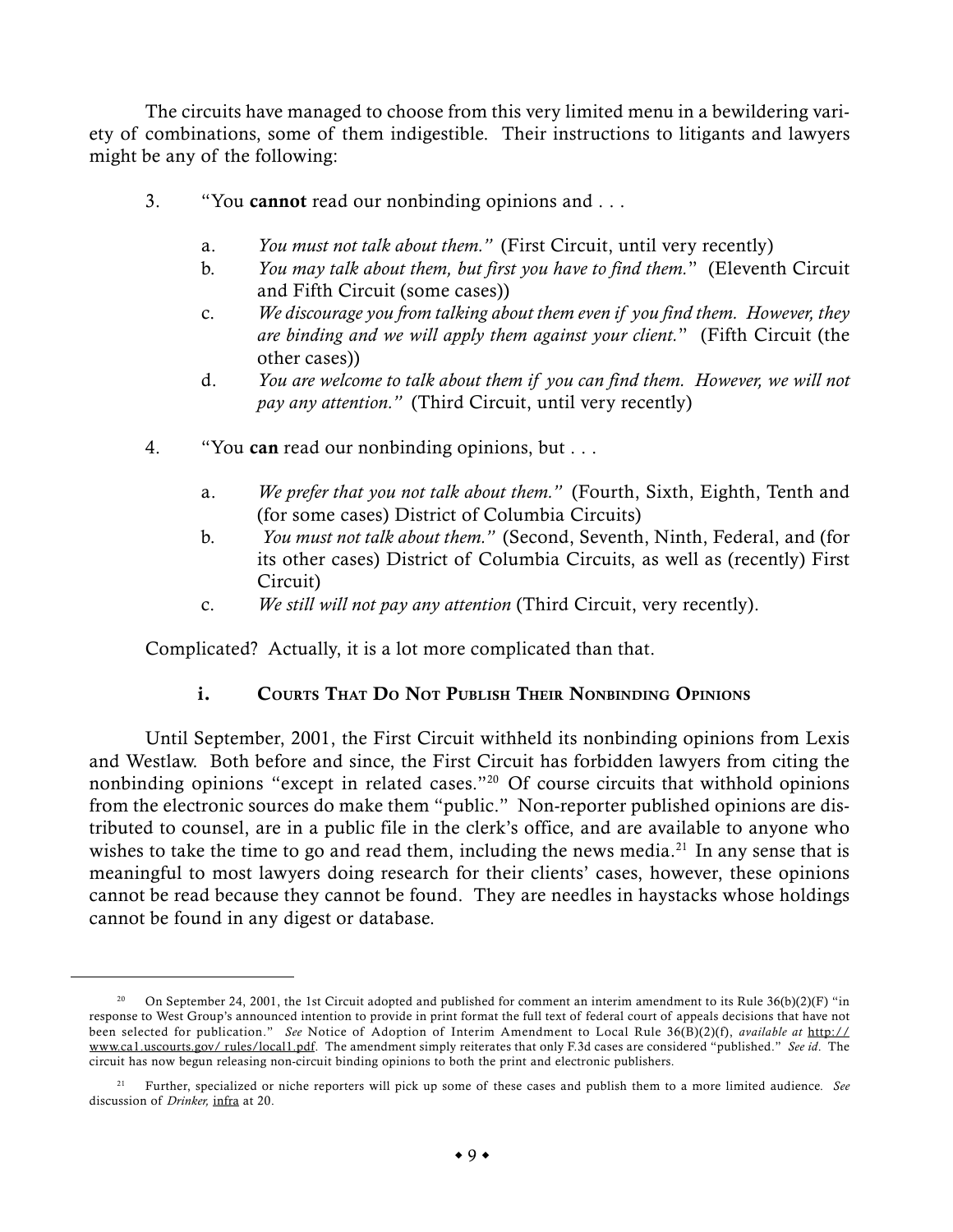The Eleventh Circuit continues to withhold all its nonbinding opinions from Lexis and Westlaw, but allows their citation as persuasive authority.<sup>22</sup> Just how counsel are supposed to find them in order to cite them is not explained.

The Third Circuit – another circuit that did not release its nonbinding opinions to Westlaw or Lexis before 2002 – does not speak to the practice of lawyers citing these opinions, but does say that it, the court, does not intend to cite them:

> Because the court historically has not regarded unreported opinions as precedents that bind the court, as such opinions do not circulate to the full court before filing, the court by tradition does not cite to its unreported opinions as authority.23

In December 2001, when the circuit finally decided to begin releasing its non-circuit binding opinions to Westlaw and Lexis, Chief Judge Becker made clear that the IOP (then numbered 5.8) did not speak to the conduct of lawyers, but only of the court itself: "The court will continue to observe Internal Operating Procedure 5.8, which provides that the *court* will not cite to non-precedential opinions as authority."24 Fine. The lawyer can cite the case. But what happens next? Will the Third Circuit disregard the citation and the citation-based argument (making the exercise pointless), or will the court consider the point but take pains to write its opinion in a manner that doesn't let on to that (making the exercise disingenuous)? Neither answer is comforting to scholars, but the absence of an answer is particularly discomfiting to people with clients to advise.

The last of the nonpublishing circuits, the Fifth Circuit, has the most frightening of all the strange combinations: The Fifth Circuit declines to release its "unpublished" opinions to Westlaw and Lexis. They are truly unpublished. The slip opinions state that they have "no precedential value." Yet, until fairly recently, that court also treated those occult opinions as binding precedent. They were, oxymoronically, binding precedents without precedential value, and they were hidden from view. A lawyer in the Fifth Circuit operated in the worst of all worlds; she did not know what the law was but her client was bound by it.<sup>25</sup>

In *United States v. Melancon*, a Fifth Circuit panel held that its decision was controlled by an earlier unpublished panel decision, *United States v. Sierra.*26 The *Sierra* opinion was published for the first time (still sporting its "no precedential value" sticker) as an attachment to *Melancon*. One *Melancon* panel member concurred specially (he believed he could not dissent):

<sup>22</sup> 11th Cir. R. 36-2.

<sup>&</sup>lt;sup>23</sup> 3d Cir. IOP § 5.7. Cooper & Berman, *supra* note 5 at 754, report that lawyers in the Third Circuit occasionally do cite the court's nonbinding opinions in their briefs. With the non-circuit binding opinions available on the net, there will surely be more of this.

<sup>24</sup> Press Release, Third Circuit Court of Appeals (Dec. 5, 2001), *available at* http://www.ca3.uscourts.gov/press%20release/ nonprec.opinion.pdf (emphasis in original).

<sup>25</sup> *See* United States v. Melancon, 972 F.2d 566 (5th Cir. 1992); Pruitt v. Levi Strauss & Co., 932 F.2d 458, 467 n.2, *rehearing denied*, 936 F.2d 571 (5th Cir. 1991).

<sup>26</sup> 951 F.2d 345 (5th Cir., 1991) (unpublished table decision).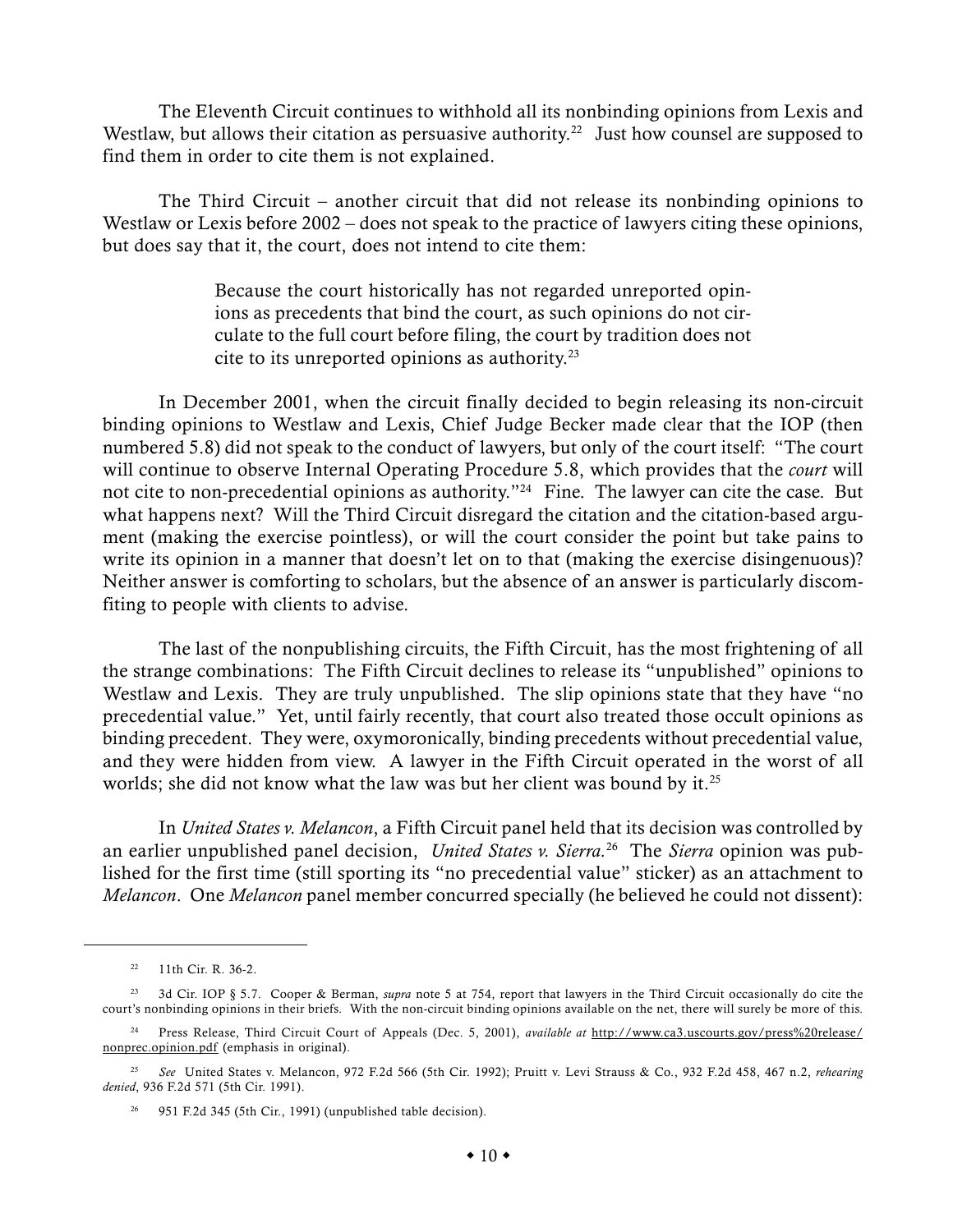Aside from the question of *Sierra's* wisdom, or lack thereof, I note too the problems inherent in giving precedential effect to unpublished opinions. *See* 5th Cir. R. 47.5.3. Since, by definition, a decision is unpublished only if it "has no precedential value" (5th Cir. R. 47.5.1), making such a decision binding runs the risk of having it unintentionally make new law. *Sierra* does not, in fact, merely reiterate settled principles of law . . . .

Because the *Sierra* opinion is unpublished and unavailable, Appellant Melancon may have been completely unaware that this Court had embraced the rule articulated therein. (While the government managed to cite *Sierra* in its brief, the opinion cannot be found in the Federal Reporter and cannot be obtained through the two public computerized legal networks.) Yet *Sierra* does not simply reaffirm the law of the Circuit.  $\ldots$ <sup>27</sup>

Since *Melancon*, the Fifth Circuit has contained but not cured the "stealth precedent" problem. The circuit rule now provides that new unpublished opinions – specifically, those filed after January 1, 1996 – are not binding precedent. Apparently unwilling to decommission an entire body of theretofore binding precedent, however, the judges left the old rule in place for the earlier opinions. They remain binding and they remain occult.<sup>28</sup>

Thus, the *Melancon/Sierra* paradox could strike again in the Fifth Circuit.

## ii. COURTS THAT PUBLISH THEIR "UNPUBLISHED" OPINIONS

The Fourth, Sixth, Eighth and Tenth Circuits (and lately the Third as well) release their nonbinding opinions to Westlaw and Lexis, and allow counsel to discuss them for whatever persuasive merit they may have, while making clear that they are not circuit binding prece-

<sup>27</sup> Melancon v. United States, 972 F.2d at 570 n.2 (Parker, D.J., concurring specially); *see also* Pruitt v. Levi Strauss, 932 F.2d at 467 n.2 (Johnson, J., dissenting in part).

<sup>&</sup>lt;sup>28</sup> Fifth Circuit Local Rules 47.5.3 and 47.5.4 are set forth below. The articulation of the "precedential" force of the pre-'96 opinions is the stuff of migraines:

<sup>47.5.3</sup> Unpublished Opinions Issued Before January 1, 1996.

Unpublished opinions issued before January 1,1996 are precedent. However, because every opinion believed to have precedential value is published, such an unpublished opinion should normally be cited only when the doctrine of res judicata, collateral estoppel or law of the case is applicable (or similarly to show double jeopardy, abuse of the writ, notice, sanctionable conduct, entitlement to attorney's fees, or the like).

<sup>47.5.4</sup> Unpublished Opinions Issued on or After January 1, 1996.

Unpublished opinions issued on or after January 1, 1996 are not precedent, except under the doctrine of res judicata, collateral estoppel or law of the case (or similarly to show double jeopardy, abuse of the writ, notice, sanctionable conduct, entitlement to attorney's fees, or the like). An unpublished opinion may, however, be persuasive.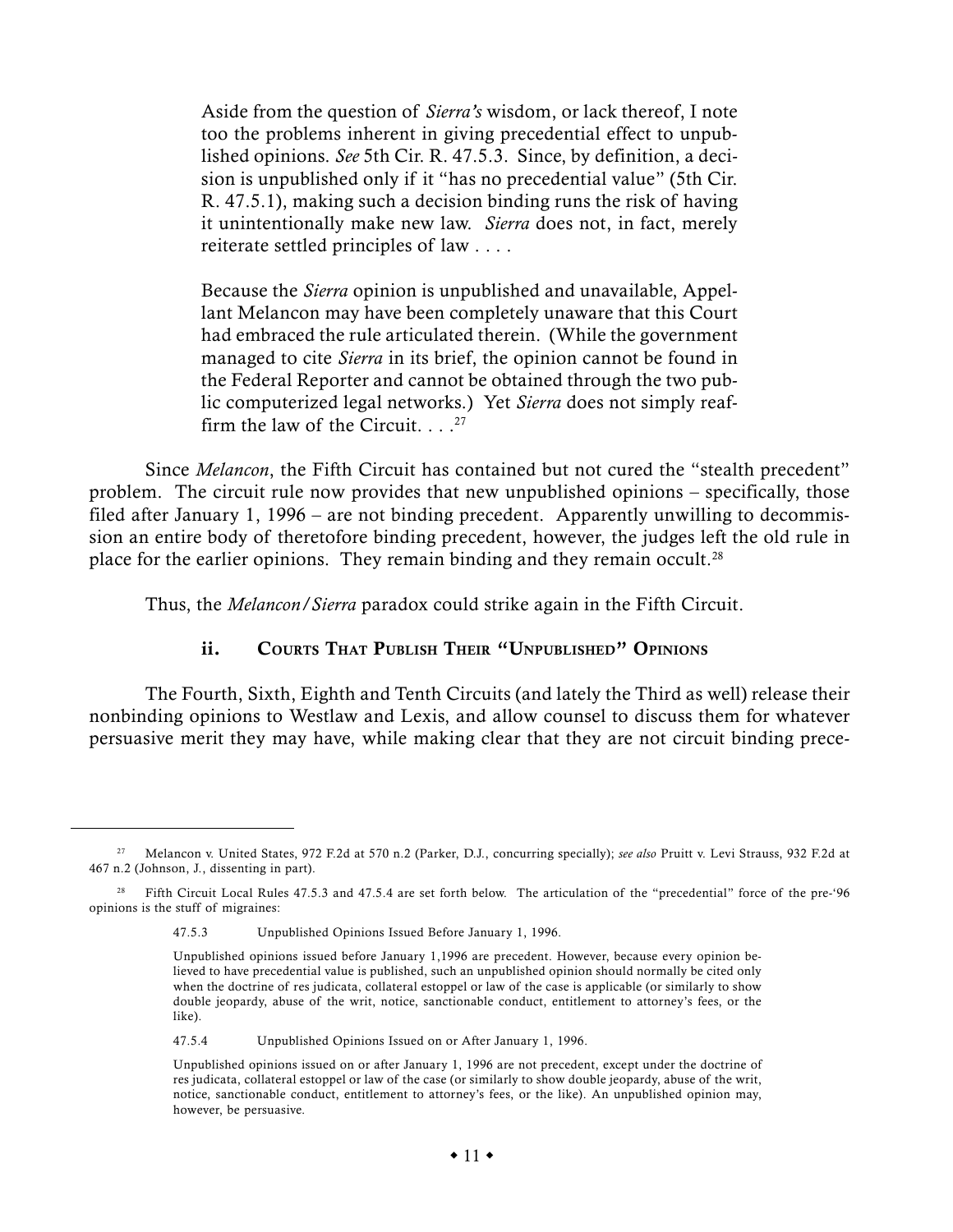dent.<sup>29</sup> In other words, the nonbinding opinions are treated about as one might expect them to be treated – as members of a lesser class of opinion, red-headed stepchildren that can be talked about if counsel thinks it necessary but will be considered only reluctantly, with the clear understanding that they do not carry the power that a circuit binding opinion has.<sup>30</sup> Implicitly, these schemes acknowledge the obvious, that an opinion thought to be unremarkable when written and filed will turn out to have something to teach in the unknown context of a future controversy, something that cannot be gleaned from the reporter published opinions.

However, courts in the largest group of circuits – the First, Second, Seventh, Ninth, Federal and (for all but the most recent opinions) District of Columbia Circuits – reject that possibility a priori. They publish their decisions in Westlaw and Lexis but forbid themselves, the lawyers and the public from citing them.<sup>31</sup> It is even a more frustrating situation than in the nonpublishing circuits. In nonpublishing circuits, the attorney probably does not know about the case he is missing. To a lawyer in, say, Seattle (where both federal and state courts forbid the citation of nonbinding appellate opinions, and punish disobedience), $32$  Westlaw and Lexis are rather like a Soviet era department store, crammed with goods that can be seen but never attained. Moreover, several anti-citation circuits have no useful mechanism by which a litigant in a future case might ask them to reconsider their first-blush conclusion that the opinion contained nothing worth talking about. The Second Circuit appears to have no set procedure by which attorneys can ask the court to reconsider an initial "don't cite me" labeling decision, once made. The Ninth, D.C., and Federal Circuits have such provisions, but they all have early sunsets – just one or two months after filing of the nonbinding opinions.<sup>33</sup> There is no mechanism by which an attorney can ask the court to allow him to cite a useful discussion that he has encountered in his research if the nonbinding opinion is more than a couple of months old.<sup>34</sup>

4th Cir. R. 36(c). As discussed *infra*, the D.C. Circuit also now allows some non-reporter published opinions to be cited as precedent.

<sup>30</sup> All the publishing circuits affix the nonbinding opinions with disclaimers of one sort or another, sometimes in the form of a statement that the opinion they are publishing is "not published."

<sup>31</sup> *See* 1st Cir. R. 36(b)(2)(F); 2d Cir. R. § 0.23; 7th Cir. R. 53(b)(2)(iv); 9th Cir. R. 36-3; D.C. Cir. R 28(c); Fed. Cir. R. 47.6. The rules contain narrow exceptions allowing citation in case-related or party-related situations – preclusion, law of the case, and the like.

- <sup>32</sup> See Hart v. Massanari, 266 F.3d 1155 (9<sup>th</sup> Cir. 2001); Dwyer v. J.I. Kislak Mortg. Corp., 13 P.3d 240, 244 (Wash. Ct. App. 2000).
- <sup>33</sup> *See* 9th Cir. R. 36-4 and Fed. Cir. R. 47.6(c) (60 days after filing); D.C. Cir. R. 28(d) (30 days).

<sup>29</sup> *See* 3d Cir. IOP 5.7; 4th Cir. R. 36(c); 6th Cir. R. 28(g); 8th Cir. R. 28A(h);. 10th Cir. R. 36.3. The 4th Circuit rule articulates the court's reluctance to cite such cases, and tells counsel to exercise a like restraint:

In the absence of unusual circumstances, this Court will not cite an unpublished disposition in any of its published opinions or unpublished dispositions. Citation of this Court's unpublished dispositions in briefs and oral arguments in this Court and in the district courts within this Circuit is disfavored, except for the purpose of establishing res judicata, estoppel, or the law of the case.

If counsel believes, nevertheless, that an unpublished disposition of any court has precedential value in relation to a material issue in a case and that there is no published opinion that would serve as well, such disposition may be cited if counsel serves a copy thereof on all other parties in the case and on the Court.

<sup>34</sup> In a recent Federal Circuit case, Symbol Technologies, Inc. v. Lemelson Med. Found., 277 F.3d 1361 (Fed. Cir. 2002), the panel allowed counsel, on motion, to argue that it should be permitted to cite two non-reporter published cases for the limited purpose of arguing that they were circuit binding under *Anastasoff*. According to the dissent, even this limited exception was granted grudgingly. Id. at 1370 (Newman, J., dissenting). The majority rejected the *Anastasoff* argument and refused to consider the earlier opinions. *See* discussion, *infra* at 36-38.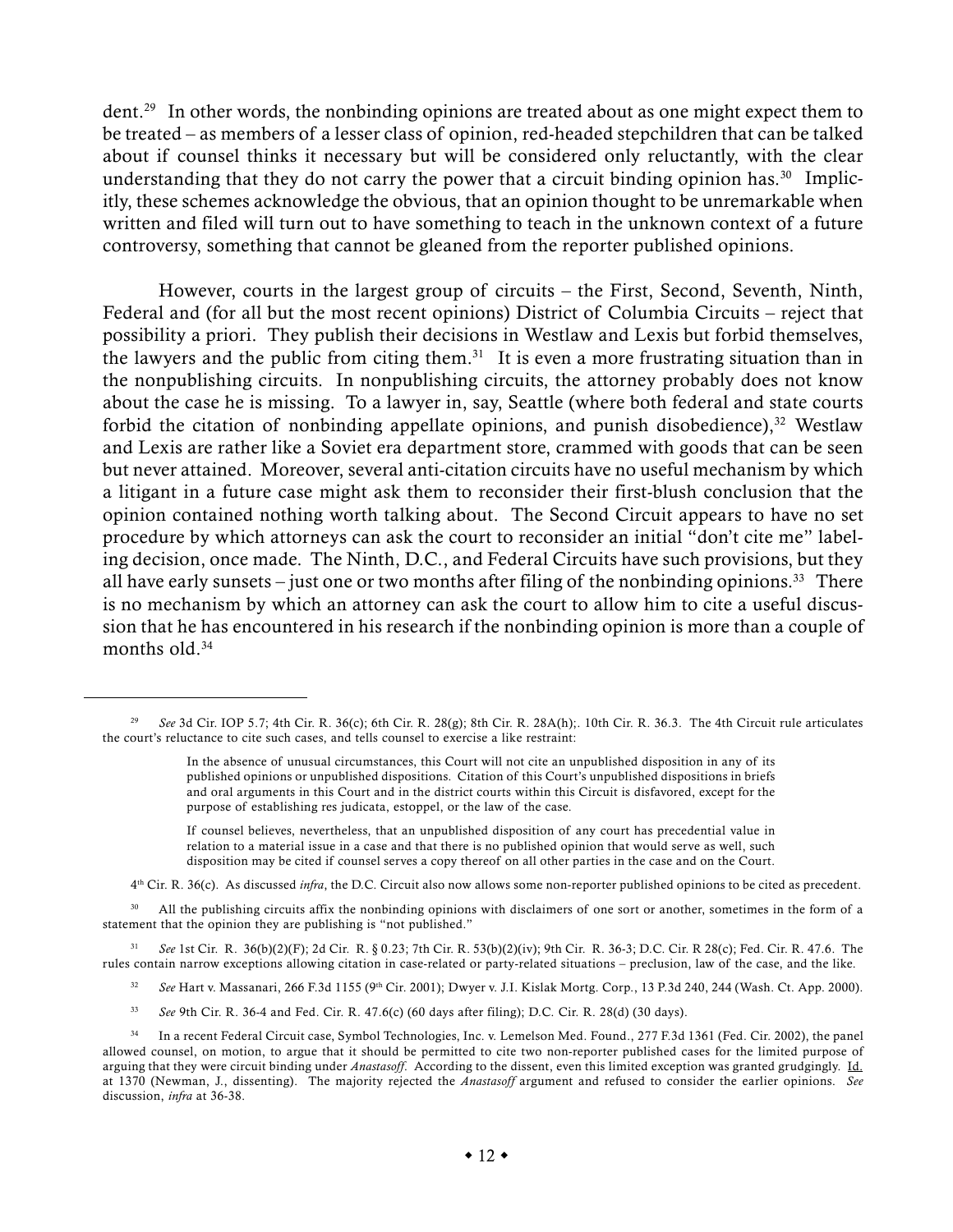Historically, the District of Columbia Circuit was squarely in the anti-citation camp and, with respect to almost all of its opinions, that remains the case. Today, however, that circuit appears to be embracing *Anastasoff '*s thinking for some opinions and *Hart*'s for others. Effective January 1, 2002, the D.C. Circuit amended its rules to provide that:

> (A) . . . Unpublished orders or judgments of this court . . . entered before January 1, 2002, are not to be cited as precedent. . . .

> (B) . . . All unpublished dispositions entered on or after January 1, 2002 . . . may be cited as precedent. Counsel should review the criteria governing published and unpublished opinions in Circuit Rule 36 in connection with reliance upon unpublished dispositions of this court.35

The D.C. Circuit's posture on circuit bindingness thus almost inverts the Fifth Circuit's. In the Fifth Circuit, older opinions are circuit binding and more recent ones are not. Here, older opinions are not circuit binding while more recent ones may be. We say "may be" because another new D.C. Circuit rule is a knuckleball:

> While unpublished orders and judgments may be cited to the court in accordance with Rule  $28(c)(1)(B)$ , a panel's decision to issue an unpublished disposition means that the panel sees no precedential value in that disposition.<sup>36</sup>

In other words, the post-2001 non-reporter published opinions may or may not be circuit binding. Counsel is free to make an *Anastasoff* argument, but the court is not ready to commit itself just yet.<sup>37</sup>

The wisdom or unwisdom of anti-citation rules is discussed elsewhere in this Report. For present purposes, it is sufficient to observe that there is no sound policy reason why lawyers should be able to read some circuits' nonbinding opinions but not others, or why they should be entitled to cite some of them but not others, or why all 1995 opinions should be either more legitimate (as in the Fifth Circuit) or less legitimate (as in the D.C. Circuit) than all 2002 opinions.

## iii. OTHER COMPLICATIONS

The confusion does not stop with the question of reading and citing the circuits' own respective opinions, although those discrepancies are concern enough. There are other mad-

<sup>35</sup> D.C. Cir. R. 28(c)(1). By "precedent," the circuit appears to mean circuit binding precedent. *See* note 37, *infra*.

 $36$  D.C. Cir. R.  $36(c)(2)$ .

<sup>&</sup>lt;sup>37</sup> The circuit's handbook was amended to underscore the court's ambivalence, stating that "counsel will now be permitted to argue that an unpublished disposition is binding precedent on a particular issue," but that "counsel are reminded that the Court's decision to issue an unpublished disposition means that the Court sees no precedential value in that disposition. . . ." D.C. Cir. Handbook of Practice and Internal Procedures, §IX.A.7.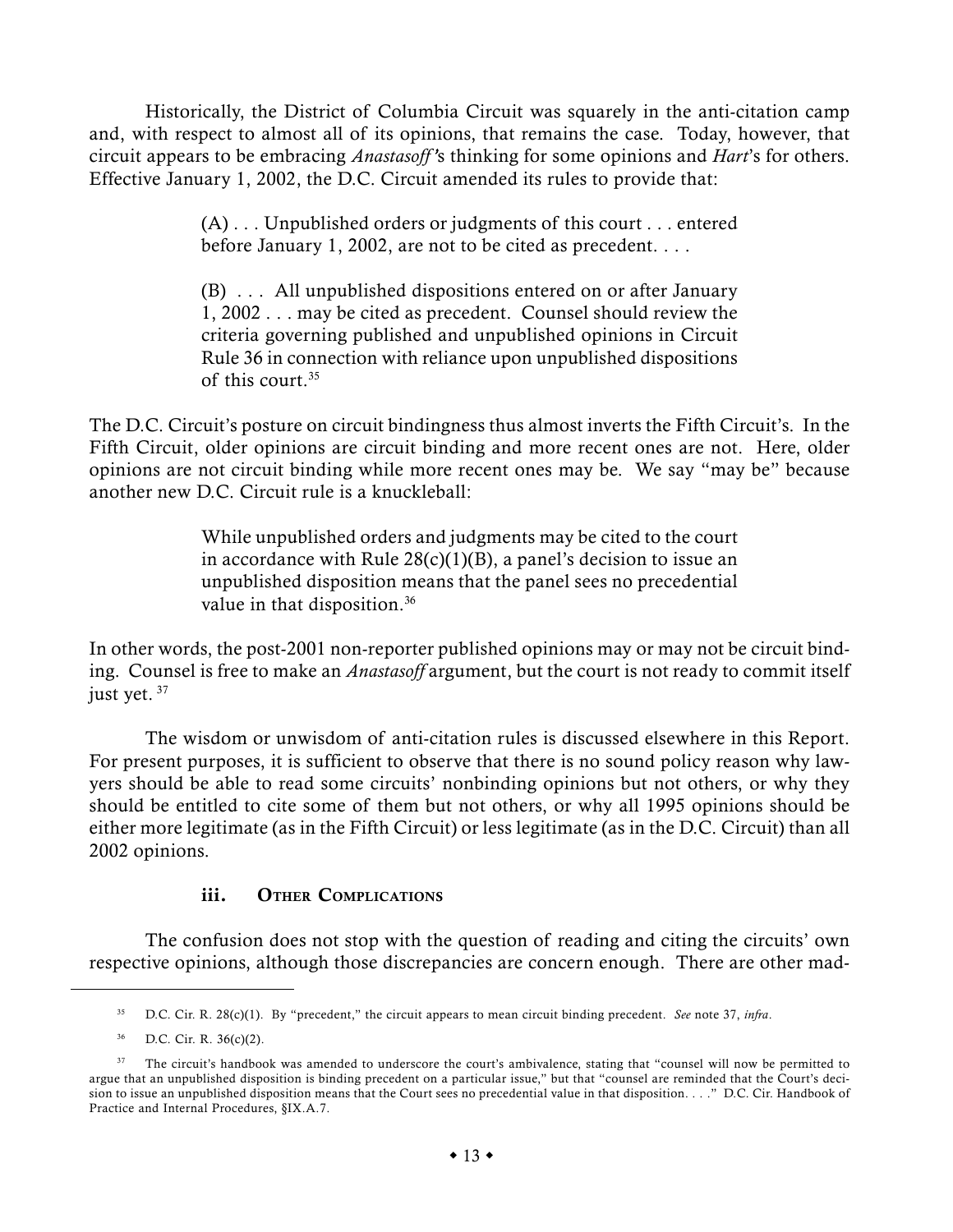dening differences among the circuit rules. One problem is that some circuits' rules explicitly profess to govern the conduct of lawyers and litigants in remote forums.

The Second Circuit's anti-citation rule is the most territorially ambitious. Taken literally, it says that a lawyer who cites a Second Circuit nonbinding opinion in, say, the Fourth Circuit (which permits citation of nonbinding opinions), may be violating the appellate rules of a court where he is not even appearing. The rule proclaims that nonbinding Second Circuit opinions "shall not be cited or otherwise used [whatever that means] in unrelated cases before this or any other court."38 They cannot be "used" in, say, the United States Supreme Court, or the Hague.

By way of comparison, the Seventh and Ninth Circuits' citation bans do not expressly attempt to operate outside the respective circuits' geographic boundaries, but do reach down into the lower courts within the circuits; those circuits explicitly prohibit the citation of their nonbinding opinions by or to in-circuit lower courts, and by lawyers practicing in those courts, regardless of the opinions' apparent pertinence to the matter before the lower courts. In *Thomas v. Newton Int'l Enters.*,<sup>39</sup> the Ninth Circuit made clear that it is not kidding about this prohibition. Reversing a district court's grant of summary judgment, the court said:

> Both Newton in its motion for summary judgment and the district court in its disposition violated this rule by citing extensively to [a nonbinding opinion]. We remind both the parties and the district court that the terms of Circuit Rule 36-3 must be strictly followed.

Stop and think about this. The trial judge found the reasoning of one of the Ninth Circuit's non-circuit binding opinions sufficiently illuminating that he discussed it in his opinion. The higher court, which wrote the opinion in the first place and released it for publication, is telling him that he broke the rules by doing that.<sup>40</sup>

The First Circuit and the District of Columbia Circuit are silent as to both the geographic and the hierarchical scope of their prohibitions on citation of nonbinding opinions. It is not clear whether their prohibitions reach down to the district courts (as in the Second, Seventh, and Ninth Circuits) or attempt to reach beyond the circuit borders (as in the Second Circuit).

The Federal Circuit, too, is silent on the question of what courts and what proceedings are covered by its ban on the citation of nonbinding holdings, saying only that they "must not

<sup>38</sup> 2d Cir. R. § 0.23. Until recently, the purported reach of the rule was not apparent from the faces of Second Circuit nonbinding opinions published on the internet, which stated only that they were "unpublished" and referred the reader to the local rules. *See*, *e.g.*, Burtis v. Annan, 2001 WL 345174 (2d Cir. Apr. 5, 2001). The most recent opinions articulate the ban on out-of-circuit citation. *See, e.g.,* Alvarez v. Coughlin, 2002 WL 1333210 (2d Cir. June 18, 2002).

<sup>39</sup> 42 F.3d 1266, 1272 (9th Cir. 1994).

<sup>40</sup> *Compare Thomas with* Caron v. United States, 183 F. Supp. 2d 149, 158 n.7 (D. Mass. 2001), and Griffy's Landscape Maint., LLC v. United States, 51 Fed. Cl. 667, 672-73 (2001), both discussed in text *infra* at notes 90-91, questioning a circuit's power to impose such prohibitions on lower courts.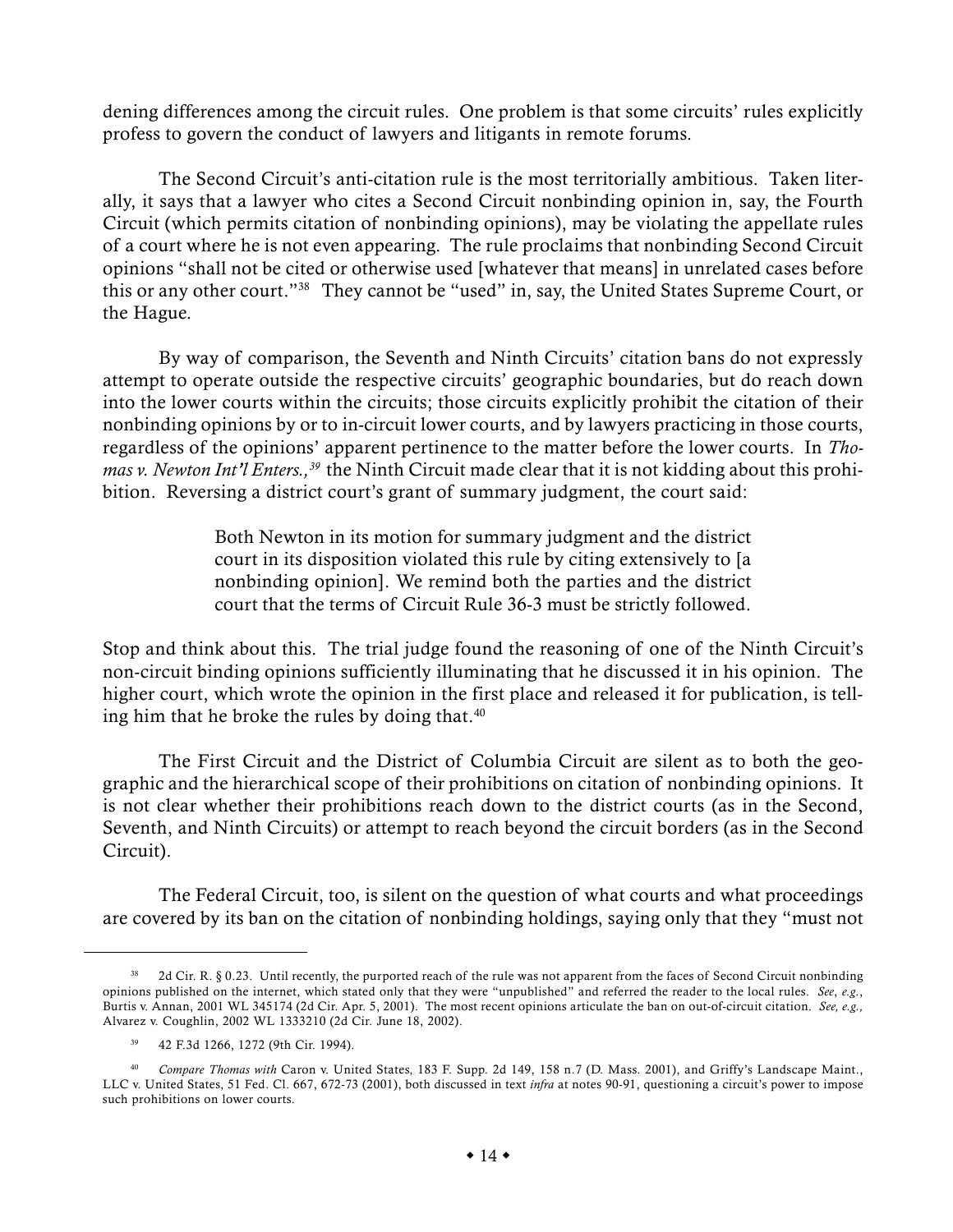be employed [whatever *that* means] or cited as precedent."<sup>41</sup> This is particularly perplexing because the Federal Circuit's bailiwick is topical, not territorial. It has appellate jurisdiction over particular cases (or, more precisely, over cases presenting certain controversies on appeal) from all the districts. May a Federal Circuit nonbinding opinion be cited in a patent case in the District of Delaware? In a non-patent case in that court? A uniform approach would either clarify or moot that issue.

Still we have not completed our list of befuddling differences among circuit practices and prohibitions. To complicate matters even further, the Seventh and District of Columbia Circuits have a sort of "courtesy" rule that embraces the anti-citation rules of other appellate courts. The Seventh Circuit forbids attorneys (and itself) from citing opinions "if citation is prohibited in the rendering court."<sup>42</sup> On its face, the rule is not limited to the opinions of federal courts, appellate courts, or even American courts.<sup>43</sup> District of Columbia Circuit Rule  $28(c)(2)$  appears to reach federal circuit court of appeals opinions, but to allow citation to state appellate court opinions regardless of whether those opinions could be cited in the forum from whence they came. Why the circuit draws this distinction is not explained.

For some unfathomable reason, too, D.C. Circuit Rule 28(h) goes on to do new mischief by draping the cloak of silence not only upon its own opinions (pre-2002) and those of other circuit courts, but also upon all non-reporter published *district court* opinions.44 But nonreporter published district court opinions (opinions published on the internet but not in Federal Supplement or Federal Rules Decisions) and non-reporter published appeals court opinions are just different animals. The process by which district judges decide whether to submit their opinions to West Publishing Company (or, more accurately, which "dropoff " window they choose at West's – the F. Supp. window or the Westlaw window) is very different from the deliberate culling process that is supposed to be performed in the circuit courts according to their rules.45 Indeed, the whole pivotal concept of "bindingness" that drives the court of appeals process is alien to district court opinions. No district court decision is binding on the next judge, in the next courtroom or even in the next unrelated case before the opinion's author. In the district court, the difference between precedent and binding precedent is fundamental and ever present: Everything is precedent and nothing is binding (except to the parties) unless it comes from a higher court in the controlling jurisdiction.

<sup>41</sup> Fed. Cir. R. 47.6(b).

<sup>42</sup> 7th Cir. R. 53(e).

<sup>43</sup> Although state appellate court rules and procedures are outside the scope of this Report, it is worth mentioning that many states have nonpublication and anti-citation rules comparable to the most repressive of the federal circuit rules.

D.C. Cir. R. 28(c)(2): "[U]npublished opinions by other courts of appeals may be cited only under the circumstances and for the purposes permitted by the court issuing the disposition, and unpublished dispositions of district courts may not be cited."

<sup>45</sup> Conversations with a number of district judges disclose that their "window picking" procedures are anything but uniform. Some judges select the opinions they consider most significant for reporter publication, some leave that task to their clerks, and others leave the entire selection process to West Publishing. Coupled with a rule such as the D.C. Circuit's, this means that a party's right to discuss a case may depend on the long ago decision of a private commercial publishing company. In no case did a district judge state that her decision not to reporter publish bespoke a view that the holdings in her non-reporter published opinions were not reliable law worthy of being cited as persuasive precedent if they were deemed apposite by an attorney. *But see* Diaz Reyes v. United States, 770 F. Supp. 58, 60 (D.P.R. 1991), aff'd, 971 F.2d 744 (1st Cir. 1992) (Table), discussed *infra* at note 58.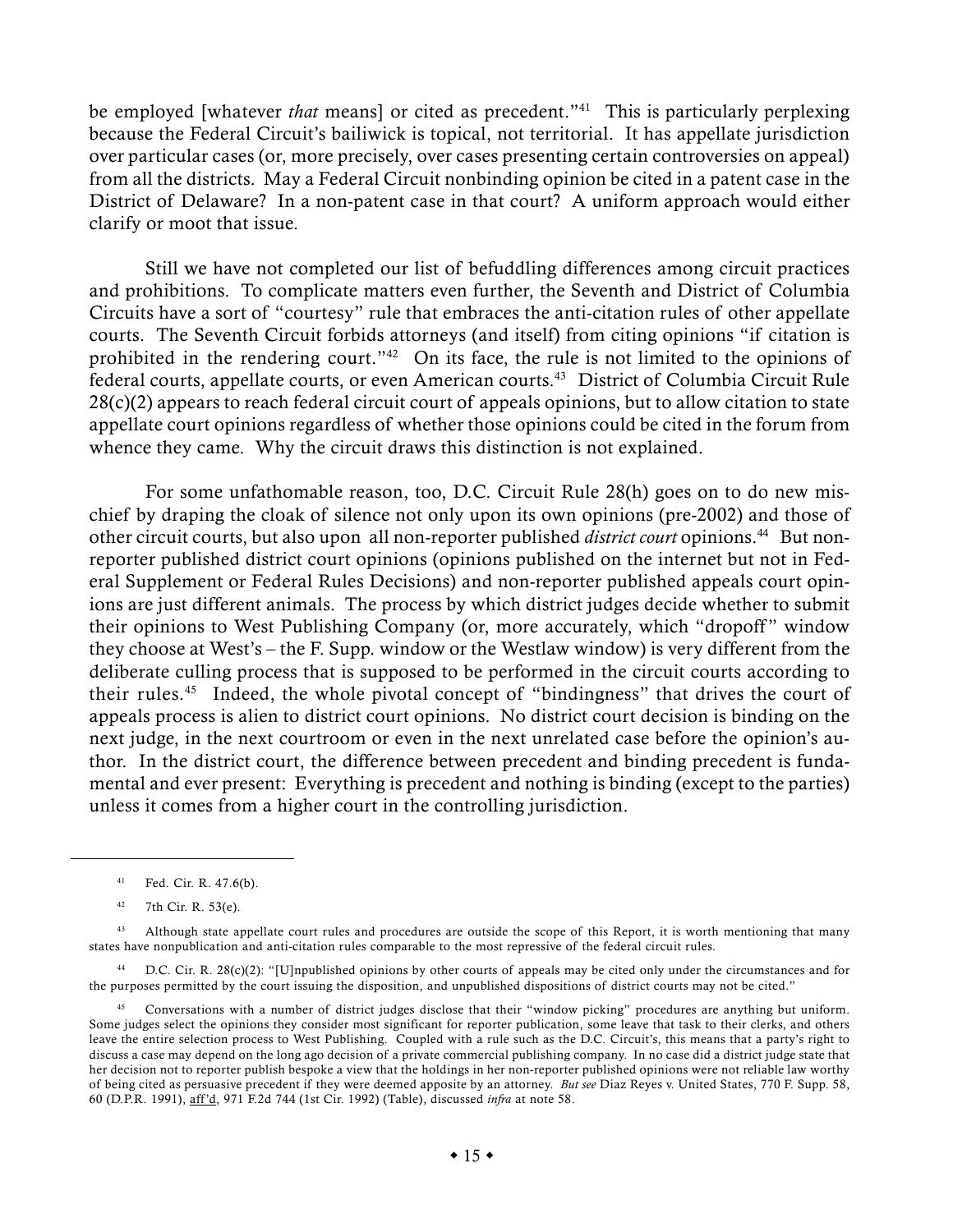This ban on citations of district court opinions is particularly troubling if (like the Second, Seventh and Ninth Circuit's rules) the D.C. Circuit's rule is interpreted to govern practices in the lower courts. Does the D.C. Circuit rule mean that a D.C. District judge cannot cite one of his own unpublished decisions if he considers it pertinent? That counsel cannot cite that case in his trial court brief? If that is the D.C. Circuit's intention, a subparagraph of a local circuit rule governing the form of appellate briefs is a strange place to tell us about it.

These are not mere academic concerns, particularly after *Hart* and *Sorchini*. A lawyer reported an experience of a sort that may be familiar to many: When an alleged inventor is trying to invalidate another person's patent on the theory that his invention came first, he cannot prove his case simply by testifying that "I was first." Some corroborating evidence is required. The issue in the lawyer's case was whether the testimony of his six nonparty witnesses – to the effect that they had made, used, or sold articles embodying the invention years before the patent was applied for – would be sufficient to make out his invalidity claim despite the absence of physical evidence (sales receipts, dated exemplars, inventor's journals or the like). During trial, his opponent was seeking a directed verdict on the theory that, without physical-evidence corroboration, the testimony could not be considered. The problem was that the most recent Federal Circuit binding precedents were difficult if not impossible to harmonize. In one, *Thomson S.A. v. Quixote Corp.*, 46 the Federal Circuit had held squarely that no other corroboration was required when two nonparty inventors testified:

> [C]orroboration is required only when the testifying inventor is asserting a claim of derivation or priority of his or her invention and is a named party, an employee of or assignor to a named party, or otherwise is in a position where he or she stands to directly and substantially gain by his or her invention being found to have priority over the patent claims at issue. In the current case, the purported inventors who testified were non-parties and their testimony concerned an unpatented prior invention.<sup>47</sup>

Shortly thereafter, though, in *Finnigan v. Int'l Trade Comm'n*, 48 also a reporter published case, another panel of the same court stated that corroboration *was* required "regardless whether the party testifying concerning the invalidating activity is interested in the outcome of the litigation (e.g.*,* because that party is the accused infringer) or is uninterested [sic] but testifying on behalf of an interested party." *Finnigan* excluded evidence that consisted of a single disinterested witness's testimony without corroborating physical evidence. Was the problem simply that there was no second witness, or was it that physical, non-testimony evidence is indispensable? Had the law changed in the short time between *Quixote* and *Finnigan* without an en banc overruling of *Quixote*?49

- <sup>47</sup> *Quixote*, 166 F.3d at 1176.
- <sup>48</sup> 180 F.3d 1354, 1367 (Fed. Cir. 1999).

<sup>46</sup> 166 F.3d 1172, 1174-75 (Fed. Cir. 1999).

<sup>49</sup> Interestingly, Judge Rich wrote *Quixote* and joined in *Finnigan*. And, since Fed. Cir. R. 36(c) requires that all opinions be circulated before filing, we must presume that all members of both panels saw both opinions a few months apart.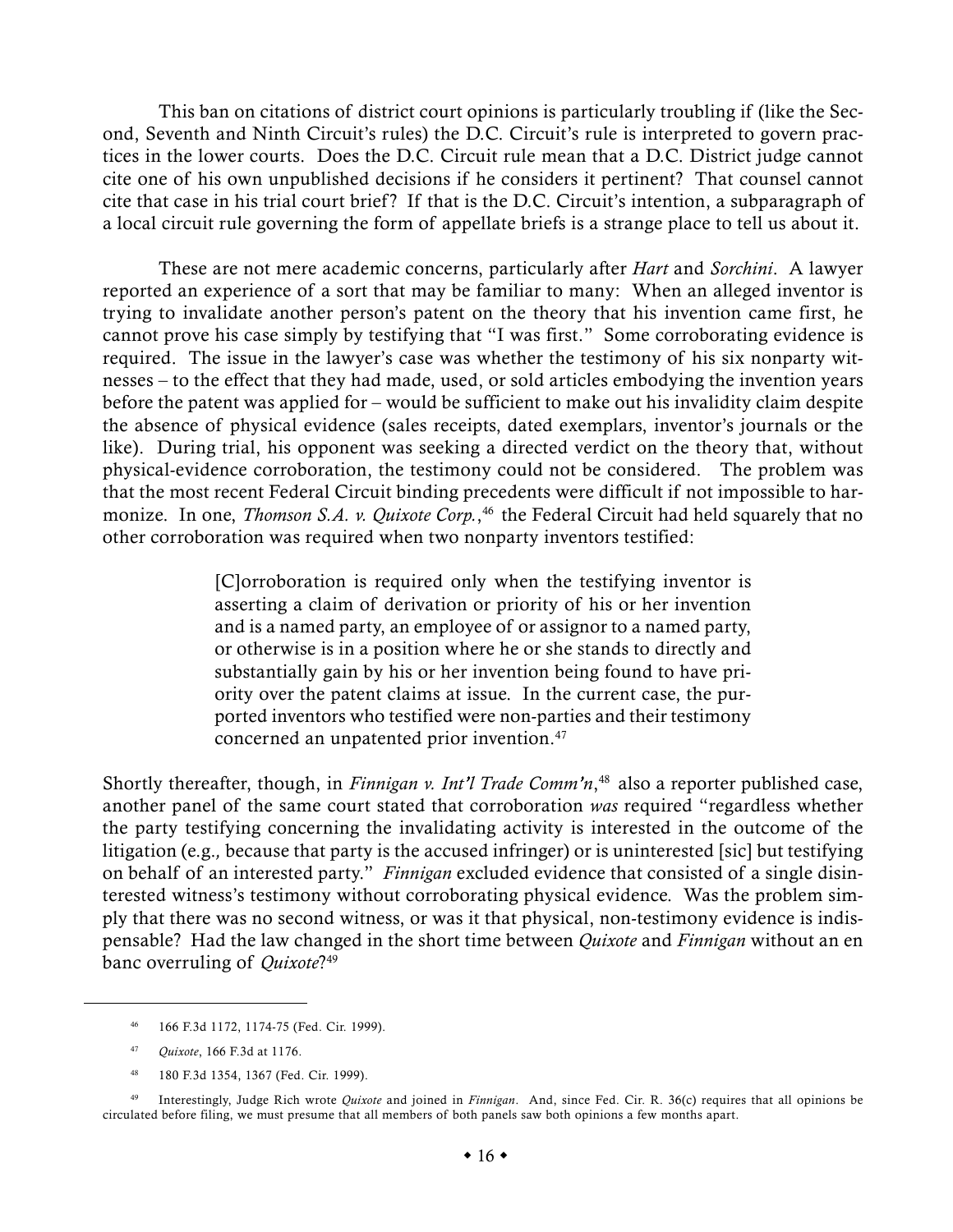The trial judge was leaning toward granting the directed verdict. He read the later opinion, *Finnigan,* as requiring physical evidence, of which there was none, and as tacitly overruling *Quixote*.

The good news was that counsel found a third and even later 1999 case, *Berry Sterling Corp. v. Pescor Plastics, Inc.*, 50 a nonbinding opinion that embraced his position:

> As we have recently stated, "corroboration is required of any witness whose testimony alone is asserted to invalidate a patent, regardless of his or her level of interest." [citing *Finnigan*]. *Such corroboration of Kevin Kilpatrick's testimony was provided by his brother,* Tim Kilpatrick. The jury was entitled to credit such testimony.<sup>51</sup>

Both Kilpatrick brothers were interested witnesses. The opinion was squarely on point.<sup>52</sup>

The bad news, of course, was Federal Circuit Rule 47.6(b), quoted *supra*, which said *Berry Sterling* could not be cited, at least in the appellate court.

Counsel had to decide what rules applied in the trial court: the written rules of the circuit in which his trial was located (a circuit that allowed citation of nonbinding opinions), or the rules of the Federal Circuit. If the latter, he also had to figure out whether the Federal Circuit's rule reached down into the district court to forbid citing *Berry Sterling* there.

Other drafting and meaning problems abound in the intercircuit Babel – problems of just the sort that would be ameliorated by a uniform lexicon and the development through case law of a uniform interpretation of the more elusive terminology. For example, the circuits cannot even agree on the meaning of that very central term, "precedent." To a trial lawyer or a trial judge, a precedent is any earlier decision; it may be binding, merely persuasive or wholly unpersuasive but it is "precedent" withal.<sup>53</sup> Some circuits apparently see it the same way, expressly or tacitly acknowledging that an opinion can have precedential value without being binding.54 However, several other circuits use the word "precedent" as a synonym for "binding precedent."55 To make matters worse, several of the circuits decline to refer to their nonbinding opinions as "opinions," even though that is what they are. Perhaps troubled by

<sup>50</sup> 215 F.3d 1351 (Table) (No. 98-1381), 1999 WL 674514 (Fed. Cir. August 30, 1999).

<sup>51</sup> *Berry Sterling*, 1999 WL 674514, at \*4 (emphasis added, citation omitted).

<sup>52</sup> Judge Rich heard argument in *Berry Sterling* as he had in *Quixote* and *Finnigan*, but died before the two surviving panel members filed their opinion.

<sup>&</sup>lt;sup>53</sup> This is consistent with lay perceptions. When the dog is allowed to sleep under the covers, that is a precedent. It may not dictate future events, but the dog will not let you forget it.

<sup>54</sup> *See* 4th Cir. R. 36(c)(allowing citation of nonbinding opinions for their "precedential value"); 6th Cir. R. 28(g), 206(c) (reporter published opinions "binding;" non-reporter published opinions may be cited for "precedential value"); 11th Cir. R. 36-3, IOP §5 (non-reporter published opinions "not considered binding precedent" but "may be cited as persuasive authority").

<sup>55</sup> *See* 3d Cir. IOP §§ 5.3, 5.7 (non-reporter published opinions designated "not precedential" and do not bind the court); 5th Cir. R. 47.5.4 (non-reporter published opinions "not precedent;" they "may, however, be persuasive"); 8th Cir. R. 28(A)(i) (non-reporter published opinions are "not precedent," but may have "persuasive value on a material issue"); *see also* D.C. Cir. Rules 28(c)(1), 36(c)(2), discussed *supra* at notes 36-37.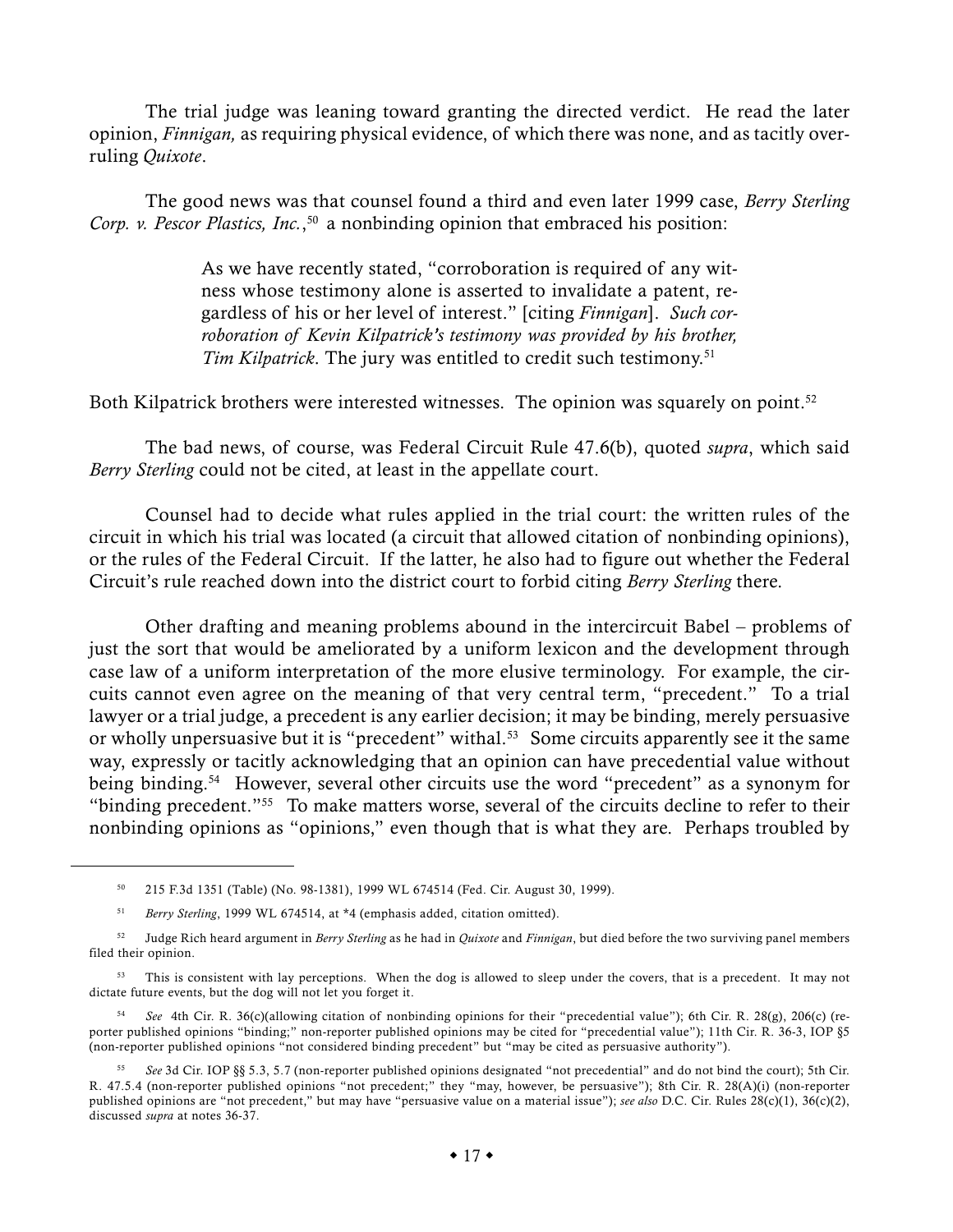the idea of not giving proper respect to their own opinions, they finesse the problem by calling them something else, and attempt to reserve the label "opinion" to reporter published, circuit binding opinions. In the Second Circuit, nonbinding opinions are called "statements." In the Seventh, they are "unpublished orders," even though "order" already has a different, important meaning, and even though the actual dispositions of the cases have, in fact, been reported both in F.3d and on the internet, while the accompanying opinions are published only on the net.56 In the Ninth Circuit, too, they appear to be either "memoranda" or "orders" (the language of the rule is not pellucid).

Now, the circuits are free to call their opinions anything they like. But a problem arises when they use ambiguous language in their anti-citation rules and wind up imposing prohibitions that, read literally, are even more draconian than they could conceivably have intended. Thus, Ninth Circuit Rule 36-3 says that "[u]npublished dispositions and orders of this court may not be cited to or by the courts of this circuit . . . ." Surely the Ninth Circuit cannot have meant that literally. The circuit cannot have intended, for example, to forbid attorneys from citing the subsequent appellate history of a district court decision, or from telling a trial court that it will have to reopen a case because it has been reversed by the Ninth Circuit. But that is what the rule says, and this *is* the circuit of *Hart* and *Sorchini*, where sanctions lurk. The Second Circuit's rule also reaches beyond the use of nonbinding "statements" as precedents, saying broadly that they must not be "cited or otherwise used." The Seventh Circuit's rule is ambiguous, but it too could be read to ban the citation of judgment orders, as distinguished from the related nonbinding opinions.<sup>57</sup>

Regrettably, too, these circuit-level policies are leaching down into the district courts themselves without apparent examination, despite the absence (outside the D.C. Circuit) of rules addressing the citation-worthiness of district court opinions. In one recent case, a district judge referred to one of his own court's non-reporter published opinions, but suggested that there is something wrong with doing so in the ordinary course.<sup>58</sup> He did not say why, and there is no rule of his circuit (the First) or his district court that says anything of the kind. Other district courts have had to deal with arguments that they could not consider or cite nonreporter published state court decisions, or non-reporter published district court opinions, or even subsequent histories of cases when the affirmance or reversal was not accompanied by a reporter published appellate opinion.59

<sup>56</sup> Beginning with cases decided after approximately December 31, 2000, some circuits' non-reporter published dispositions are no longer listed in F.3d tables; they are now reported only in the computer services and in West's Federal Appendix. *Compare, e.g.,* United States v. Lampien, 2001 WL 32753 (7th Cir. Jan. 10, 2001), *with, e.g.,* Crosby v. Apfel, 248 F.3d 1157 (Table), 2000 WL 1909641 (7th Cir. Dec. 29, 2000). Perhaps the table system will be limited to circuits that do not internet publish or to cases without opinions.

<sup>57</sup> 7th Cir. R. 53(2) says that "unpublished orders" shall not be "cited or used as precedent." The disjunctive "cited or used as precedent" is ambiguous, particularly given the murky meaning of the word "used." Is the ban limited to citing cases as precedent, or is it not? Of course, it could be argued that the rule speaks only to unpublished orders, and that the Seventh Circuit's orders are reporter published (as table cases) even though the opinions are not. This, of course, would result in the Seventh Circuit's having no rule relating to the citation of nonbinding opinions, which is not what they had in mind.

<sup>58</sup> "We would not ordinarily sanction reference to an unpublished opinion, but in this situation the existence of the case, as such, helps to explain plaintiff 's theory on this point." Diaz Reyes v. United States, 770 F. Supp. 58, 60 n.1 (D.P.R. 1991), *aff 'd*, 971 F.2d 744 (1st Cir. 1992) (Table). *Contra*, Estate of Warner v. United States, 743 F. Supp. 551, 556 (N.D. Ill. 1990).

<sup>59</sup> North Am. Sec. Life Ins. Co. v. Harris Trust Bank, 859 F. Supp. 1163, 1165 n.1 (N.D. Ill. 1994); Estate of Warner, 743 F. Supp. at 555-56.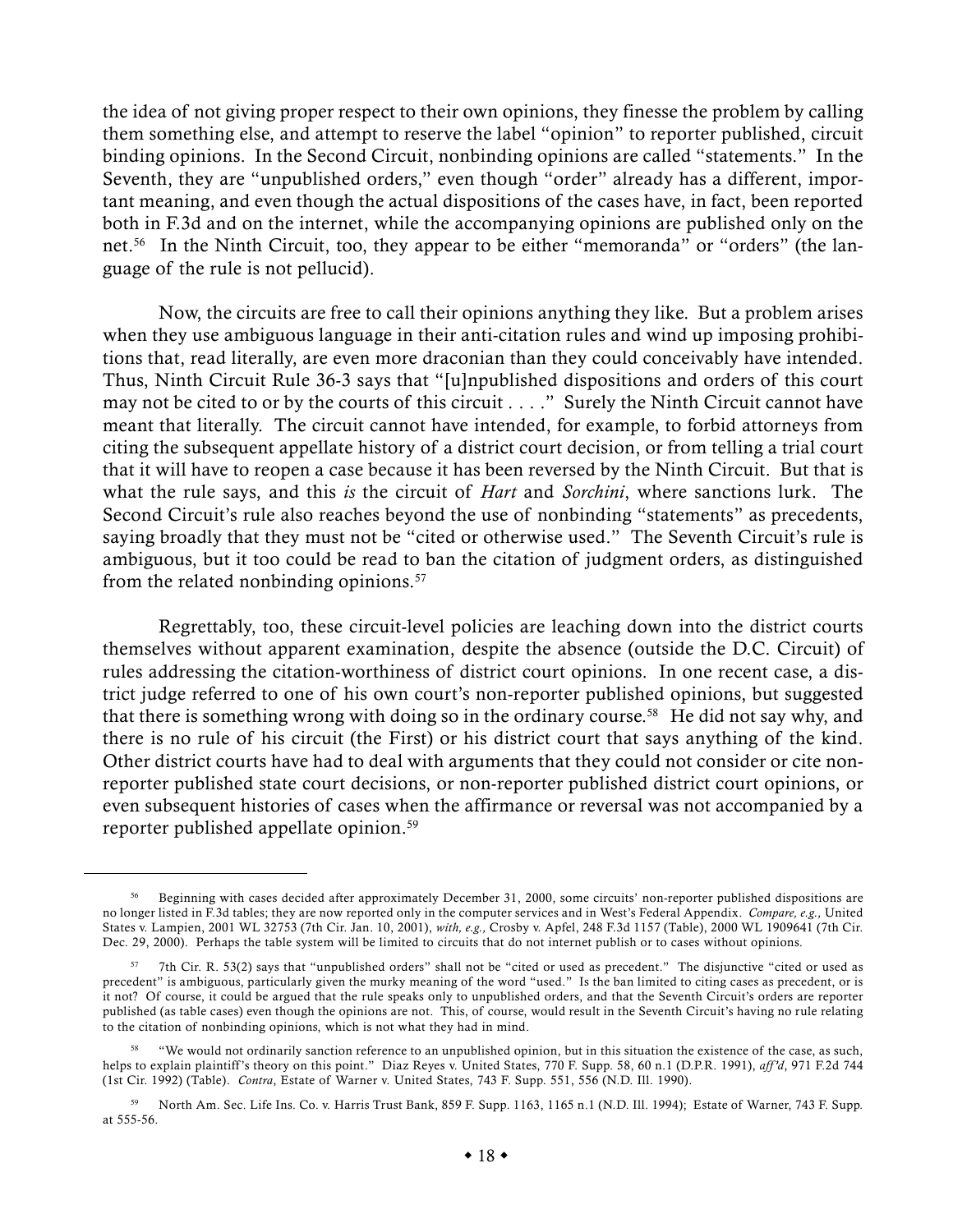Deciding under penalty of sanctions what opinions cannot be discussed, and where they cannot be discussed, is not a sport for the timid. Traditionally, even the most conscientious lawyers preparing for argument or trial have not felt compelled to study the appellate rules of all courts – state or federal – whose opinions (or whose subordinate courts' opinions) they may have occasion to cite, but this is what we are coming to, and there is just no good reason for it.

At the April 2002 meeting of the Advisory Committee on Appellate Rules, a majority of participating members went on record as favoring a Justice Department proposal that a national rule of appellate procedure, allowing citation of non-reporter published opinions, be adopted.<sup>60</sup> However, it is too early to tell whether anything will come of this. The members have yet to agree on, *e.g.,* the specific language of such a rule, or the circumstances in which nonbinding opinions would be citable, or whether circuits would be permitted to opt out, and the Committee action is probably best viewed as a "straw vote" and little more.<sup>61</sup> Of course, any resolution approved by the Committee would then embark on the long course of publication, public comment and hearings, followed by consideration by the Committee on Rules of Practice and Procedure, by the Judicial Conference, by the Supreme Court, and finally by Congress. $62$  The quest, if it ever begins, is sure to be perilous. $63$ 

Even more recently, the House Committee on the Judiciary Subcommittee on Courts, The Internet, and Intellectual Property conducted an Oversight Hearing on Unpublished Judicial Opinions.64 Whether that will lead to legislative activity remains to be seen.

#### B. NONBINDING OPINIONS SHOULD BE PUBLISHED.

Modern judges have too many opinions to write and modern lawyers have too many opinions to read, and a world in which the lawyers knew they could safely disregard eighty percent of the opinions would be a nicer place. That world does not exist. The courts should stop withholding their opinions from the public eye.

<sup>&</sup>lt;sup>60</sup> Draft Minutes of the April 22, 2002 Meeting of the Advisory Committee on Appellate Rules of the United States Judicial Conference, at pp. 39-43 (*on file with the author*).

<sup>&</sup>lt;sup>61</sup> See id. The author's views are based in part on conversations and correspondence with the Committee Reporter, Dean Patrick J. Schiltz, and others.

<sup>62</sup> *See* 28 U.S.C. §§ 2071-77. A guide, *The Rulemaking Process – A Summary for the Bench and Bar*, may be found online at http:// www.uscourts.gove/rules/procedursum.htm.

<sup>&</sup>lt;sup>63</sup> Before a Congressional subcommittee, Professor Arthur Hellman discussed the reactions of some anti-citation circuit members of the Advisory Committee and, particularly, their position that individual circuits should be able to "opt out" of any such rule. Arthur D. Hellman, Statement to the House Committee on the Judiciary Subcommittee on Courts, The Internet, and Intellectual Property, Oversight Hearing on Unpublished Judicial Opinions, at 28-29 (June 27, 2002)(*on file with the author and available at* http:// www.house.gov/judiciary/hellman062702.htm). The draft minutes themselves mention that circuit chief judges make up half the membership of the Judicial Conference of the United States, that several of those chief judges are opposed to a national rule, and that the district judges on the Conference might be likely to defer to the chiefs.

<sup>64</sup> The statements of the four witnesses who testified before the subcommittee — Third Circuit Judge Samuel A. Alito, Jr., Chairman of the Advisory Committee on Appellate Rules, Judge Kozinski, Kenneth Schmier, plaintiff in the cases discussed *infra* note 99 and Chairman of the Committee for the Rule of Law (an organization opposed to nonbindingness and anti-citation rules), and Professor Hellman – are available online at http://www.house.gov.judiciary, and on file with the author.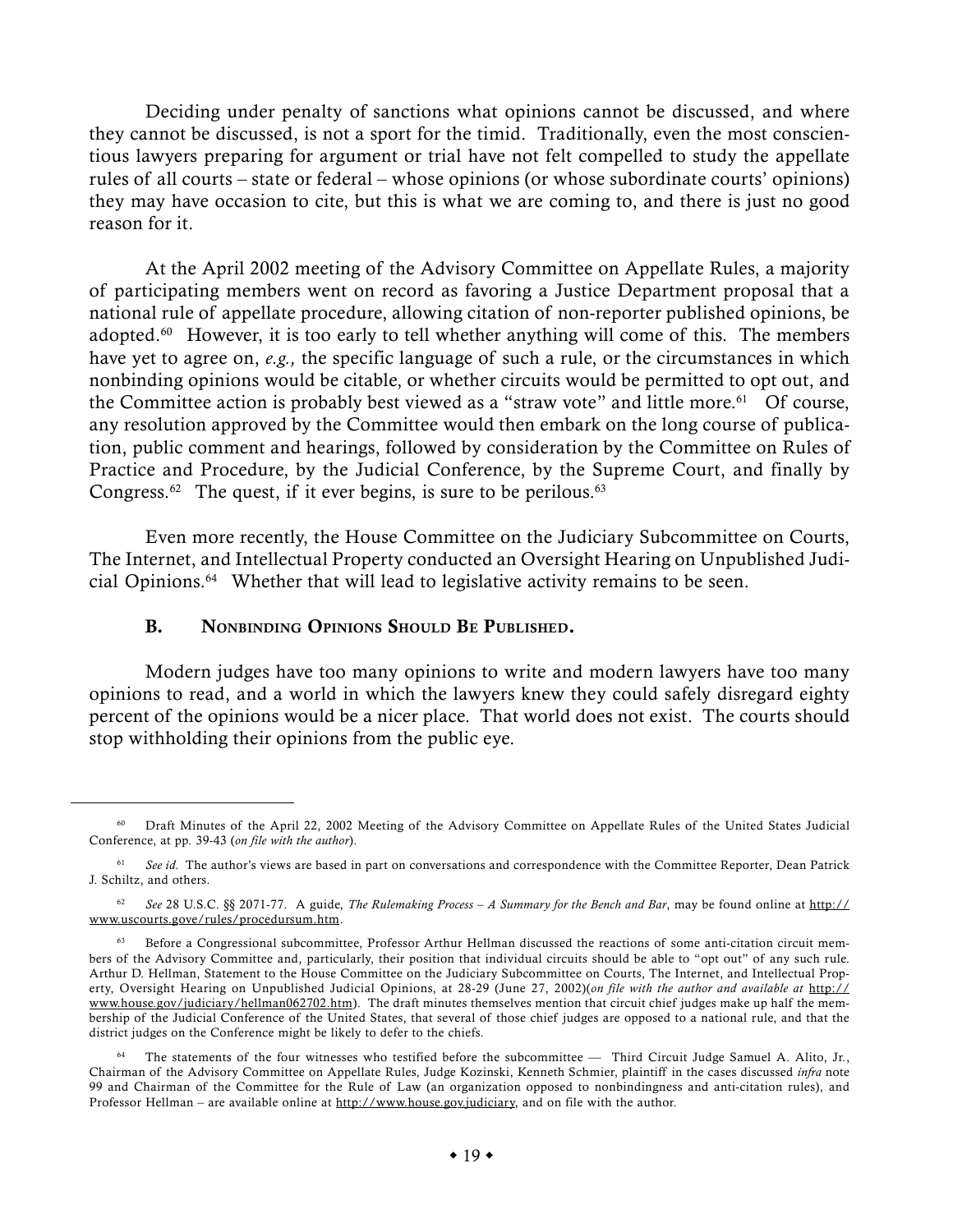First, there is the problem of unequal access to opinions. *United States v. Melancon,* the Fifth Circuit "stealth precedent" case discussed earlier,  $65$  is a perfect example of a case where an institutional litigant had an unfair edge as a result of the circuit's publication blackout. In *Melancon*, it will be recalled, Judge Parker noted that the controlling *Sierra* opinion was "unpublished and unavailable," that Mr. Melancon's lawyers were probably unaware of it, and that the government's lawyers had brought it to the court's attention.<sup>66</sup> It would be surprising if the AUSAs in a federal district did not keep files  $-$  department by department  $-$  of the pertinent unpublished opinions they received as counsel for a party.67 In *Drinker v. Colonial* School Dist.,<sup>68</sup> the Third Circuit followed, as a "paradigm," a non-reporter published decision that could be found only in a "niche" reporter, the Individuals with Disabilities Education Law Report.<sup>69</sup>

Even the seminal *Anastasoff* points up the difficulty of finding unpublished cases. But for Judge Arnold's constitutional pronouncements, *Anastasoff* would have been an inconspicuous case; it involved the timeliness of a taxpayer's claim for a \$6,000 refund and centered on the familiar "mailing or receipt" issue that comes up when limitations or deadlines are in play. The panel invalidated (temporarily) the Eighth Circuit's "nonbindingness" rule and held that all circuit opinions must be given binding precedential force. The court then concluded that its opinion was controlled by its earlier, purportedly nonbinding decision in *Christie v. United States.*70 The *Christie* panel had ruled, favorably to the Internal Revenue Service, that the date of receipt was controlling.

The *Christie* opinion was not published in Westlaw, and is not listed in the tables in the Federal Reporter. Although it is now published in Lexis, there is some doubt as to whether that was so before the issuance of *Anastasoff*. 71In other words, it was either difficult or impossible for a researching attorney to find.72 But *Christie* was, of course, in the files of the IRS and its attorneys. They received it in the mail because they were a party and counsel. And those

- <sup>66</sup> 972 F.2d at 570 n.2 (Parker, D.J., concurring specially).
- <sup>67</sup> A recent article makes the heroic statement that

[b]etween Lexis and Westlaw, Internet sites maintained by universities and some of the circuit courts of appeals, and networks of attorneys practicing in particular fields, it is the rare opinion that is not disseminated for mass consumption.

Danny J. Boggs & Brian P. Brooks, *Unpublished Opinions & the Nature of Precedent*, 4 Green Bag 2d 17, 18 (2000), *quoted in* Williams v. Dallas Area Rapid Transit, 256 F.3d 260, 261 (5th Cir. 2001) (Smith, J., dissenting from denial of rehearing en banc). Lawyers practicing in the non-publishing circuits would disagree; they would contend that the opinions are available for "special interest" consumption, not "mass" consumption.

<sup>68</sup> 78 F.3d 859, 864 (3d Cir. 1996).

<sup>69</sup> See discussion, *infra* at 39. The paradigmatic opinion was not in Lexis or Westlaw, and was not even listed as an F.2d table case. The appellees in *Drinker*, who favored the application of the unreported case as precedent, were represented by staff lawyers from a public interest law firm, the Public Interest Law Center of Philadelphia, whose practice emphasizes the education rights of the disabled.

<sup>70</sup> No. 91-2375MN, 1992 U.S. App. LEXIS 38446 (8th Cir. Mar. 20, 1992).

<sup>71</sup> At least one commentator believes that *Christie* was not published in Lexis until after *Anastasoff* had made it famous, some 8 years after *Christie's* filing. Hellman, *supra* note 63 at 11 n. 11. That is certainly likely, in view of the fact that *Anastasoff* itself does not supply a publicly accessible citation for the precedent that ruled its decision.

<sup>72</sup> Even if *Christie* was in Lexis all the time, but not in Westlaw, it is fair to suppose that most lawyers doing research in Westlaw do not duplicate their research in Lexis, or vice versa.

<sup>65</sup> United States v. Melancon, 972 F.2d 566 (5th Cir. 1992). *See* discussion *supra* at 10-11.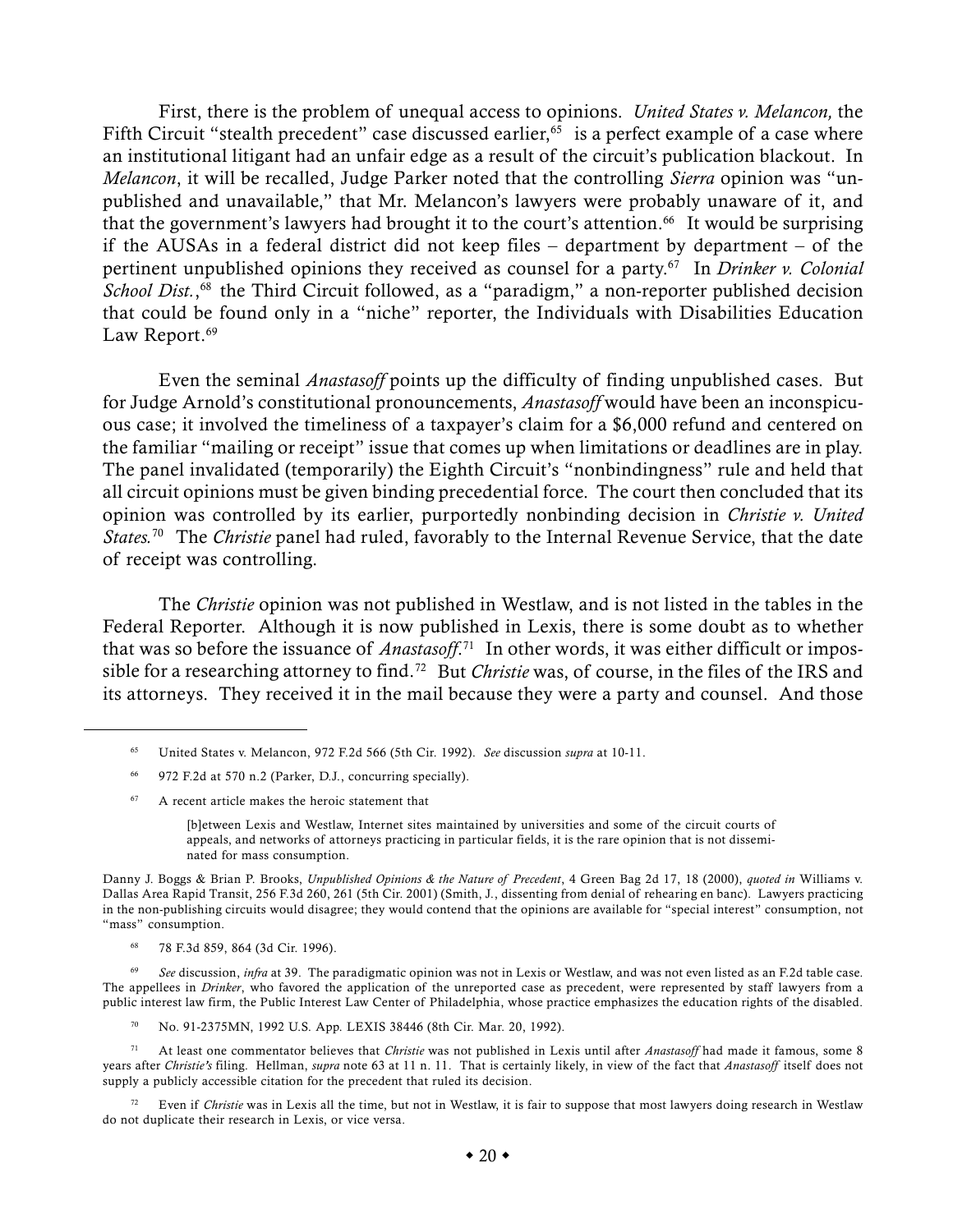interested specialists had surely built a file of pertinent "nonbinding" tax-related opinions over the years.

In both *Anastasoff* and *Melancon* (and probably in *Drinker*), the unpublished opinions were favorable to the litigant whose counsel had it in her possession. What if they had not been? Would they have been brought to the courts' attention? In *Melancon*, ABA Model Rule of Professional Conduct 3.3 would probably have required that *Sierra* be brought to the court's attention, because pre-1996 unpublished opinions are circuit binding in the Fifth Circuit, and because the government's lawyer knew about *Sierra*. 73 That result is far from clear in the *Anastasoff* and *Drinker* contexts, where the earlier opinions were thought to be non-circuit binding and the court was actively discouraging discussing them. The knowing lawyer could probably have put the opinion back in the file drawer without telling her opponent or the court about it even if (as in *Drinker*) it was a "paradigm." That is troubling.

The unfairness of nonpublication is not eliminated by having an anti-citation rule; the institutional litigant's counsel still has a leg up. Knowing how the court has ruled and reasoned in the past, as his adversary does not, he can simply parrot the logic of the prior opinion without breaking taboo by naming the case. As one chief judge has pointed out, that is a useful weapon to have when the other side does not:

> Commentators have argued that the no-citation rule may work to increase rather than decrease the unfairness to the uninitiated lawyer. "If . . . the sophisticated attorney uses arguments or language drawn from the unreported case without citing it, his uninitiated opponent is unlikely to learn of its existence. . . . In sum, if unreported opinions are cited, the uninitiated lawyer can remedy his deficiency; if they cannot be cited, he may not even know a deficiency exists."74

<sup>73</sup> ABA Model Rule of Professional Conduct 3.3(a) states that a lawyer "shall not knowingly . . . (3) fail to disclose to the tribunal legal authority in the controlling jurisdiction known to the lawyer to be directly adverse to the position of the client and not disclosed by opposing counsel." Read literally, this rule appears to require the disclosure of both circuit binding and non-circuit binding opinions; it talks about controlling *jurisdictions*, not controlling *holdings*. On the other hand, a 1994 ethics opinion stated that it was "ethically improper" for a lawyer to cite an unpublished opinion in violation of the forum court's rule, although it *was* ethical to cite it in a court that did not forbid it, even if citation were forbidden by the issuing court. ABA Comm. on Ethics and Prof 'l Responsibility, Formal Op. 94-386R (1995). The author believes the Formal Opinion is not just wrong but the direct opposite of right; citation of such opinions may sometimes be ethically *required* by duty to client if they are the most persuasive precedents available in common sense terms. In 2001, the ABA House of Delegates adopted a resolution urging the circuit courts to make their unpublished decisions available through print or electronic media and to permit citation to relevant unpublished opinions. ABA Res. 115 (2001).

In re Rules of the United States Court of Appeals for the Tenth Circuit, Adopted November 18, 1986, 955 F.2d 36, 37 n. 2 (10th Cir. 1992) (Holloway, C.J., dissenting), (quoting Reynolds & Richman, *The Non-Precedential Precedent* – *Limited Publication and No-Citation Rules in the United States Court of Appeals* 78 Col. L. Rev. 1167, 1199 (1978). Survey research conducted in 1989 – a time when unpublished still meant unpublished – demonstrated, predictably, that institutional litigants do in fact collect, catalog and use unpublished opinions in ways not available to other litigants. *See* Lauren K. Robel, *The Myth of the Disposable Opinion: Unpublished Opinions and Government Litigants in the United States Courts of Appeals*, 87 Mich. L. Rev. 940, 955-59 (1989).

Professor Robel also pointed out that institutional litigants have every incentive to "stack the precedential deck" by moving for reporter publication (and hence circuit-bindingness) of unpublished cases with favorable outcomes, while allowing the unfavorable decisions to remain occult. *Id.* at 958. She concluded that rules limiting citation of these opinions, far from helping the situation, actually "exacerbate the advantages that the selective publication plans give frequent litigants." *Id.* at 940. Actually, she may be underestimating the advantage because, as mentioned earlier (*see* discussion *supra* in text at notes 33-34), some circuit rules require that motions for reporter publication be made shortly after an opinion is filed. For practical purposes, that would make the device available to institutional litigants and unavailable to the litigants in future cases.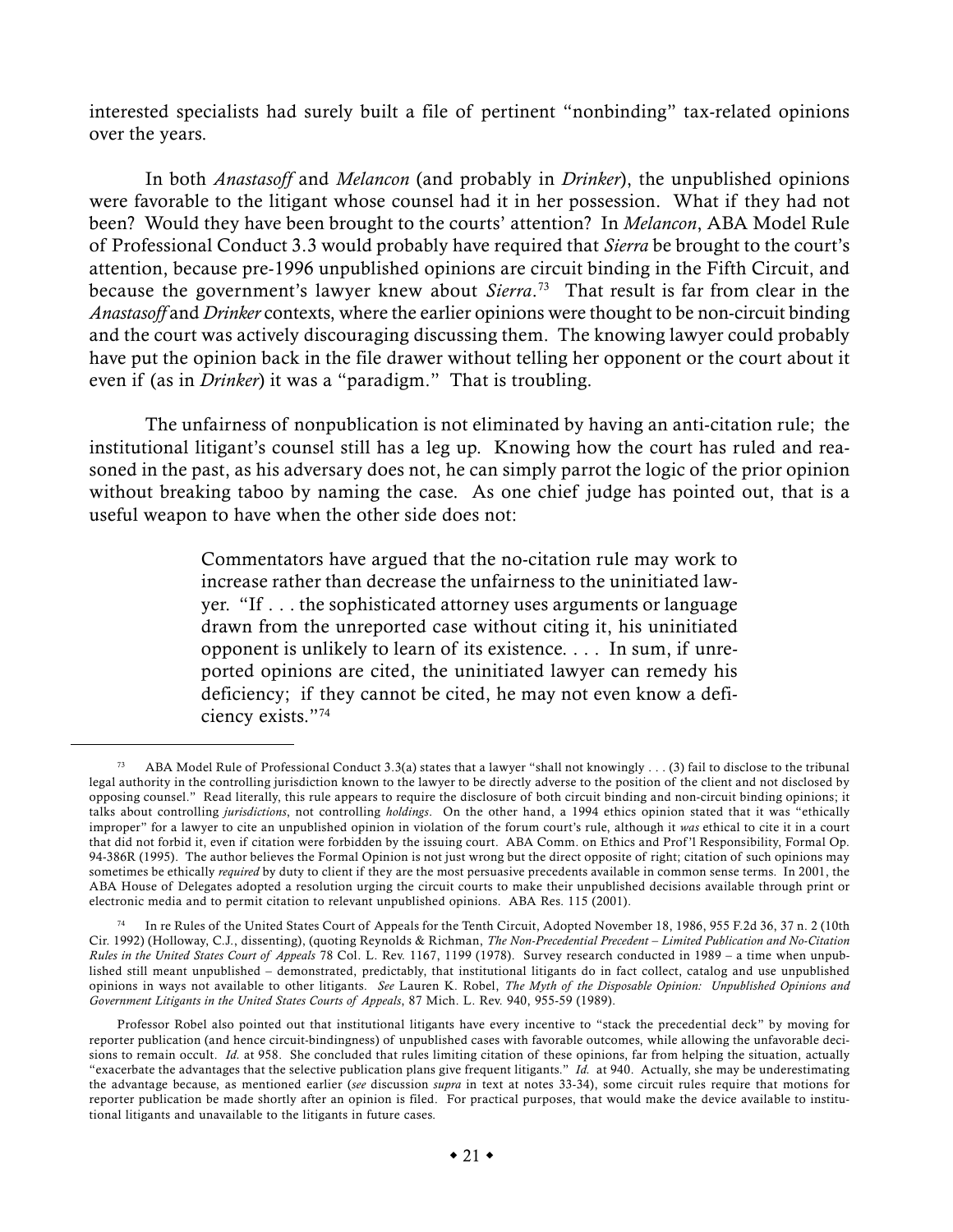Another concern is that, even if none of the lawyers knows about the occult opinion, the court or its law clerks *will* know about it. The court will not cite it, but it requires an enormous leap of faith to assume that a circuit judge, when faced with a fact pattern or legal issues that seem awfully familiar, will scrub his mind clean of all the nonbinding opinions he has written or read, and of all the thinking steps he or other judges took in reaching those earlier decisions, much less that his law clerks will be equally efficient at policing their own memories. Lawyers who cannot research the day-to-day rulings of the appellate bench in a particular area will be that much less prepared to counsel their clients. Binding or not, the unpublished opinions are a pretty good indicator of what Judge X thinks about a particular issue in a particular context, and a faithful recordation of what he does in eighty percent of his cases. If one lawyer can get that information and the other cannot, that is not fair.

A deeper problem must also be conjured with: Although the circuit rules may rationalize the nonbindingness of some opinions on the theory that they have nothing new to say, the inescapable fact, discussed throughout this Report, is that they often do break new legal ground. The widely felt suspicion that there are important decisions out there, but that they cannot be accessed, cannot be good for the law as an institution. As argued elsewhere in this Report, the anti-citation rules of some circuits are destructive to law and respect for law, but the practice of simply burying cases is comparably destructive.75 Some commentators would disagree sharply with an assertion that the non-circuit binding opinions are reached on the same basis as binding, reporter published ones: "[W]e discovered that outcomes among unpublished opinions showed significant associations with political party affiliation, specific professional experiences, and other characteristics of judges adjudicating the cases."76 That suspicion can only be aggravated by a circuit's unwillingness to tell the public what cases it is deciding, and how it is deciding them.

A New York Law School professor interested in "lesbian, gay, bisexual and transgendered legal issues" suspects that the courts are deliberately burying their decisions in these areas:

> Sometimes I suspect that courts are designating certain opinions as unpublished because they find them embarrassing, either due to the rulings they are rendering that are patently unfair, or because the facts they are reciting in the opinion upset the judges due to their sexual flavor  $77$

<sup>&</sup>quot;[The nonbinding] decision must be able to withstand the scrutiny of analysis, against the record evidence, as to its soundness under the Constitution and the statutory and decisional law we must follow, and as to its consistency with our precedents. Our orders and judgments, like our published opinions, should never be shielded from searching examination."

In re Rules of the United States Court of Appeals for the Tenth Circuit, Adopted November 18, 1986, 955 F.2d at 38 (Holloway, C.J., dissenting).

<sup>76</sup> Deborah Jones Merritt & James J. Brudney*, Stalking Secret Law: What Predicts Publication in the United States Courts of Appeals*, 54 Vand. L. Rev. 71, 119 (2001). *See also* Robel, *supra* note 74 at 947-53. Like many writers, the authors of the *Stalking* article use the term "unpublished opinion," to refer to both internet published and non-internet published nonbinding opinions, *i.e.*, synonymously with the present Report's "nonbinding opinion." It is not clear, from a layman's reading of the authors' multivariate analysis, that the inconsistencies noted in the nonbinding opinions are all that much more frequent than inconsistencies in binding opinions from the same database. That does not affect the legitimacy of the authors' point; *all* adjudications that look like the rule of men rather than the rule of law – and not just the adjudications that are bound in the Federal Reporter – should be open to discussion, analysis and criticism, and either hiding them from the public *or* prohibiting discussion of them is dangerous to our cherished institutions.

Arthur S. Leonard, Letter, National Law Journal, July 15, 2002 at p. A21.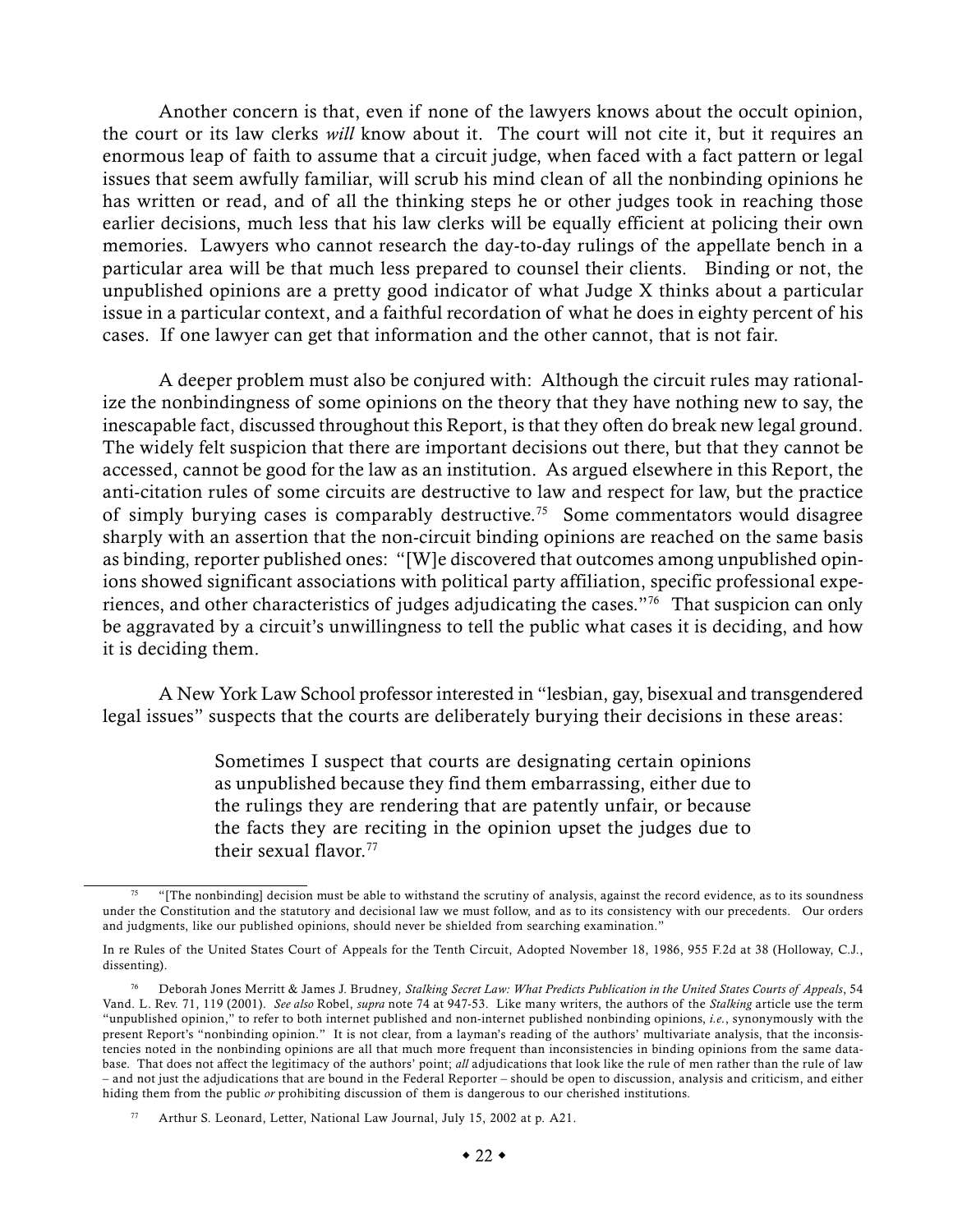Surely not. Surely, this is the good-faith but mistaken reaction of a passionate advocate who is frustrated by the law's failure to develop quickly enough, and in the direction he wants it to take. The problem, of course, is that his suspicion cannot be disproven, because all the data is under the haystack.

Many years ago, Justice Brandeis observed that "sunlight is said to be the best of disinfectants; electric light the most efficient policeman."78 A core reason why judges write and publish opinions in the first place is that doing so will inspire public confidence in our courts and our system of laws. Are the nonpublishing circuit courts favoring friends or ruling willy nilly, secure in the knowledge that no one will know? Of course not, but a blackout of the great bulk of the opinion base cannot help but undermine public confidence, and a workable system of laws and courts depends on that confidence; there will always be the suspicion that nonpublication is a too-easy out for a judge who thinks that what she wants to do and what the law demands she do may not be exactly the same thing. In the nonpublishing circuits, a long and honored tradition of working in the sunshine has quietly slipped away. For circuit courts to tell the public and the bar that they cannot see four out of every five judicial opinions corrodes our jurisprudence and disserves the law, the public, the lawyers and the judges themselves.

The rotunda of the University of Pennsylvania Law School is graced by a quotation from Sir Edwin Coke: "The law is unknown to him that knoweth not the reason therefor, and the known certainty of the law is the safety of all." Telling the public that 1,500 cases have been decided, but letting them know the "reason therefor" in only 300 of those cases, is not a wise policy.

C. LITIGANTS MUST BE FREE TO CITE NONBINDING OPINIONS.

# i. THERE ARE GRAVE DOUBTS AS TO THE CIRCUITS' POWER TO IMPOSE ANTI-CITATION RULES.

Stated as an abstract proposition, a rule that lawyers cannot cite judicial statements they consider persuasive or criticize judicial statements they consider erroneous is unthinkable. Imposing prior restraints upon citizen references to the public words or acts of any public official – any judge, any mayor, any crossing guard – seems undeniably contrary to our treasured notions of freedom of speech and of the compact between citizens and their government. More narrowly, the common law and stare decisis are built on the premise that lawyers will use one judge's reasoning to persuade the next judge not that the first case controls the decision in the second case – that is relatively rare – but that its reasoning lights one step on the path the court should follow in addressing the present dispute. To tell lawyers (and therefore the public for whom they speak) that they must foreswear eighty percent of the available reasoning is a remarkably radical step. It becomes even more radical when one considers the fact

<sup>78</sup> L. Brandeis, Other People's Money 62 (1933).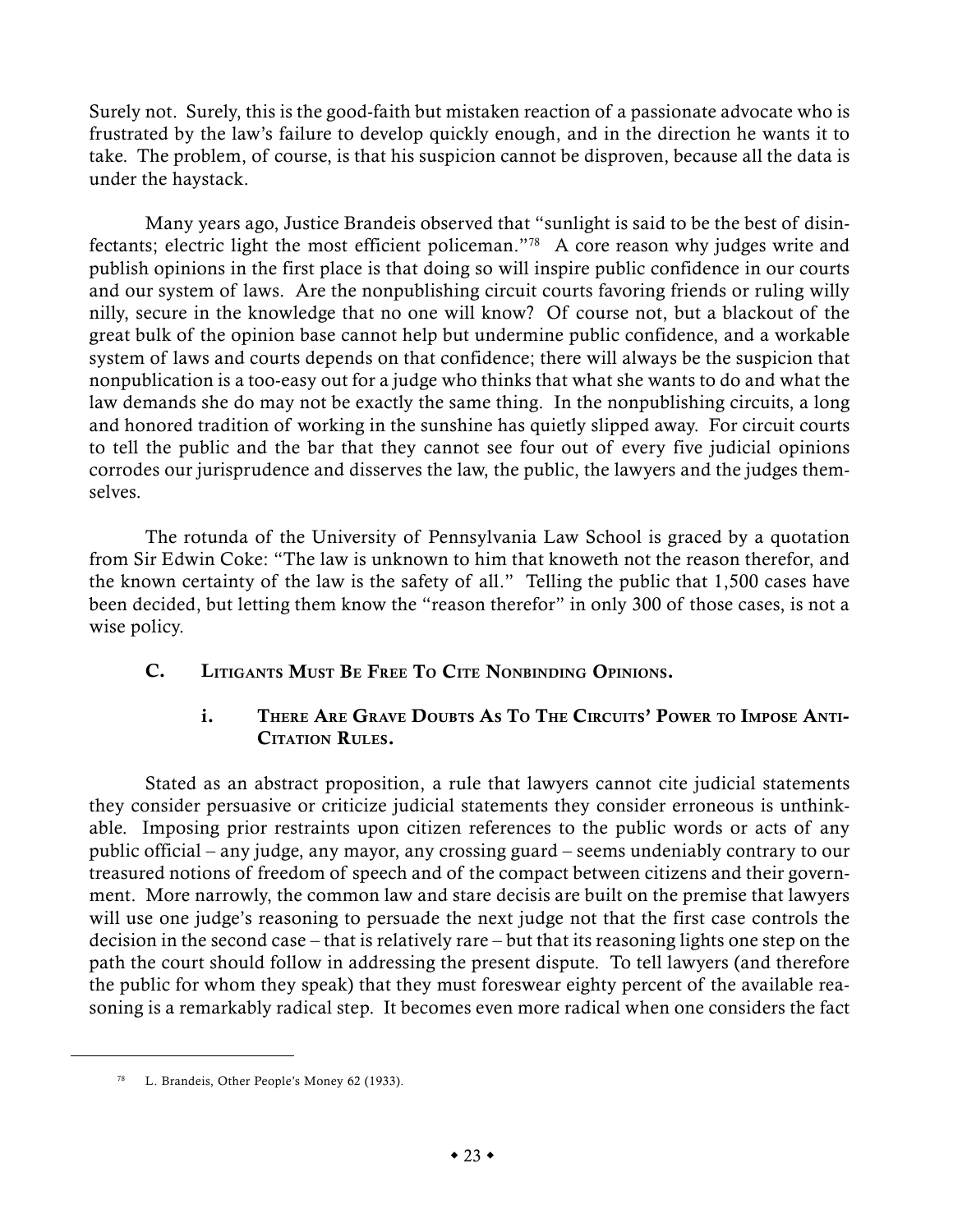that these same circuits are willing to consider, as persuasive precedents, other courts' opinions that are just as nonbinding as their own.<sup>79</sup> The thinking cannot be that all less-thanoptimally vetted analyses are to be eschewed but, rather, that the rulemaking tribunal does not want to risk being embarrassed by one of *its* less-than-optimally vetted holdings. That is a paltry excuse for gagging lawyers and their clients.

If one does not think of the nonbinding opinions as "precedents," but merely as the recorded thoughts of sapient scholars, the common law tradition is that they can be cited as persuasive tools, just as the thoughts of Coke or Lewis Carroll, of Yogi Berra or Jonathan Swift, are so frequently cited in briefs and opinions.<sup>80</sup> A decision by courts to enjoin references to their own utterances should be examined very carefully.

Courts and commentators have grave doubts about the constitutionality of an anti-citation rule. In *Jones v. Superintendent, Virginia State Farm*, 81 the Fourth Circuit acknowledged that its procedure for separating binding from nonbinding opinions was "imperfect" (although it was thought to pass constitutional muster) and went on to "concede, of course, that any decision is by definition a precedent, and that we cannot deny litigants and the bar the right to urge upon us what we have previously done."

When the Tenth Circuit adopted (for a time) an anti-citation rule, its chief judge and others joined in a dissent, questioning the rule's constitutionality:

> No matter how insignificant a prior ruling might appear to us, any litigant who can point to a prior decision of the court and demonstrate that he is entitled to prevail under it should be able to do so as a matter of essential justice and fundamental fairness. To deny a litigant this right may well have overtones of a constitutional infringement because of the arbitrariness, irrationality, and unequal treatment of the rule  $82$

The dissenters also noted that "at least one commentator has expressed concern over the due process and equal protection implications of no-citation rules adopted in the federal

The rules of the Seventh and D.C. Circuits barring citation of non-reporter published cases from anti-citation tribunals smack more of courtesy or the golden rule than of an evaluation of the cases. As mentioned elsewhere, those circuits do cite non-circuit binding decisions of circuits that do not have anti-citation rules.

<sup>80</sup> *See*, *e.g.*, Zadvydas v. Davis, 533 U.S. 678, 699 (1991) (Coke); Rector v. Approved Fed. Sav. Bank, 265 F.3d 248, 255 n.2 (4th Cir. 2001) (King, J., dissenting) (Carroll); ACLU v. Capitol Square Review and Advisory Bd., 243 F.3d 289, 305 (6th Cir. 2001) (Berra); Newton v. Barish Chrysler-Plymouth Medical Plan, No. 93-55575, 1994 WL 650013, at \*2 (9th Cir. Nov. 15, 1994) (Swift); *see also* Lance A. Wade, Note, Honda *Meets* Anastasoff*: The Procedural Due Process Argument Against Rules Prohibiting Citation to Unpublished Judicial Decisions,* 42 B.C. L. Rev. 695, 711-12 (2000) (citations omitted):

None of the circuit rules prohibit litigants from citing to English cases, newspaper articles, international treaties, legislative histories, treatises and hornbooks, dictionaries, law review and journal articles, and even the works of philosophers and playwrights. To add further irony . . . these citable sources can themselves extensively discuss unpublished opinions while still serving as citable authority.

<sup>81</sup> 465 F.2d 1091, 1094 (4th Cir. 1972).

<sup>82</sup> In re Rules of the United States Court of Appeals for the Tenth Circuit, Adopted November 18, 1986, 955 F.2d at 37 (Holloway, C.J., dissenting).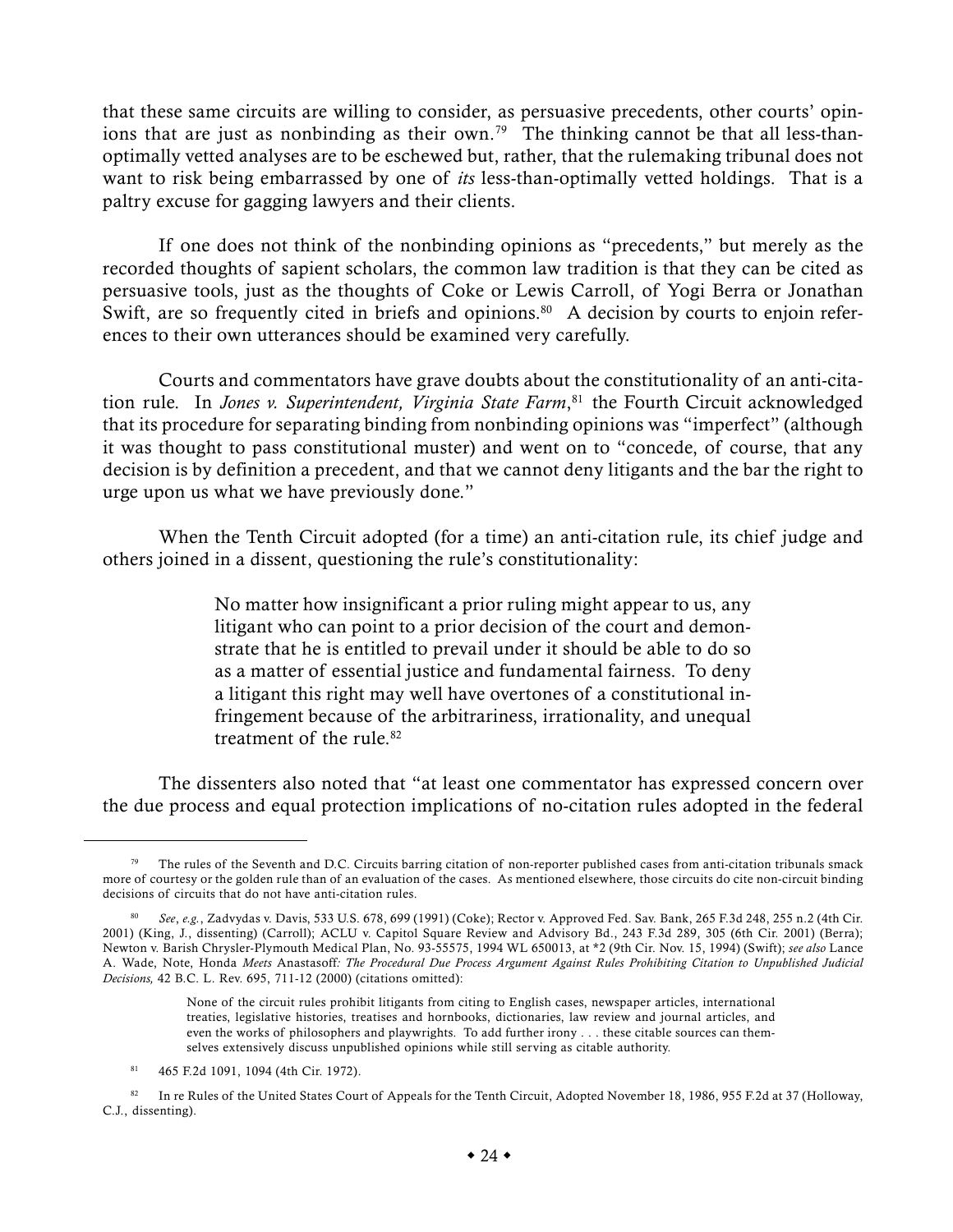courts."83 A recent article in the Journal of Appellate Practice and Process argues persuasively that anti-citation rules offend the speech and petition clauses of the First Amendment, violate the separation of powers and are ultra vires the federal courts' Article III powers,<sup>84</sup> and a thoughtful student note in the Boston College Law Review takes the position that the anticitation circuits, unlike the circuits that allow citation, are denying procedural due process to litigants.<sup>85</sup> Analogizing to cases condemning the truncation of, e.g., appellate review of punitive damages awards, the author opines that anti-citation rules fail a four-part test of procedural due process:

> [T]he practice of citing prior judicial decisions: (1) is deeply rooted in common law tradition; (2) creates a presumption of unconstitutionality if removed; (3) lacks an adequate replacement procedure; and (4) was not abrogated in response to constitutionally justifiable societal transformation.86

Other scholars stop just short of accusing the keepers of the Constitution from flouting it, but state strongly that anti-citation rules are offensive to deeply felt societal values and destructive of both law and courts.<sup>87</sup> And still others have questioned both the wisdom and the legality of anti-citation rules. In *County of Los Angeles v. Kling*, 88 Justice Stevens dissented from the summary reversal of a Ninth Circuit decision, but observed that reversal had been made easier by the circuit court's use of a non-reporter published opinion:

> As this Court's summary disposition today demonstrates, the Court of Appeals would have been well advised to discuss the record in greater depth. One reason it failed to do so is that the members of the panel decided that the issues presented by this case did not warrant discussion in a published opinion that could be "cited to or by the courts of this circuit". . . . That decision not to publish the opinion or permit it to be cited — like the decision to promulgate a rule spawning a body of secret law — was plainly wrong. $89$

<sup>83</sup> Id. at n. 1 (citing Note, *Unreported Decisions in the United States Courts of Appeals*, 63 Cornell L. Rev. 128, 141-145 (1977)).

<sup>84</sup> Salem M. Katsch & Alex V. Chachkes, *Constitutionality of "No Citation" Rules*, 3 J. App. Prac. & Process 287 (2001).

<sup>85</sup> Wade, *supra* note 80 at 721-32.

<sup>86</sup> *Id*. at 721.

<sup>87</sup> For comments just this year, *see, e.g.,* Jeffrey O. Cooper, *Citability and the Nature of Precedent in Courts of Appeals: A Response to Dean Robel*, 35 Ind. L. Rev. 423 (2002) (the assertion that some cases can be denuded of precedential force "seems to push the boundaries of judicial propriety, if not of constitutional principle;" Judge Kozinski "arguably demands too much of his own sources to support his argument that no-citation rules face no constitutional obstacle"); Lauren Robel, *The Practice of Precedent: Anastasoff, Noncitation Rules, and the Meaning of Precedent in an Interpretive Community,* 35 Ind. L. Rev. 399, 412-17 (2002) (a ban on citation is unacceptable to both judges and lawyers in real-world terms because it "strikes at the metaphorical heart of the common-law system"); Hellman, *supra* note 63 at 25 ("Although I would not argue that non-citation rules violate the First Amendment, they do implicate First Amendment concerns").

<sup>88</sup> 474 U.S. 936 (1985) (mem.).

<sup>89</sup> *Kling*, 474 U.S. at 938 (Stevens, J., dissenting). In Browder v. Director, Dep. of Corrections, 434 U.S. 257, 258 (1978), the Supreme Court granted certiorari to review the Seventh Circuit's anti-citation rule, but ultimately decided in the petitioner's favor on other grounds, noting that "petitioner questioned the validity of the Seventh Circuit's 'unpublished opinion' rule. We leave these questions to another day." *See* Wade, *supra* note 80 at 713.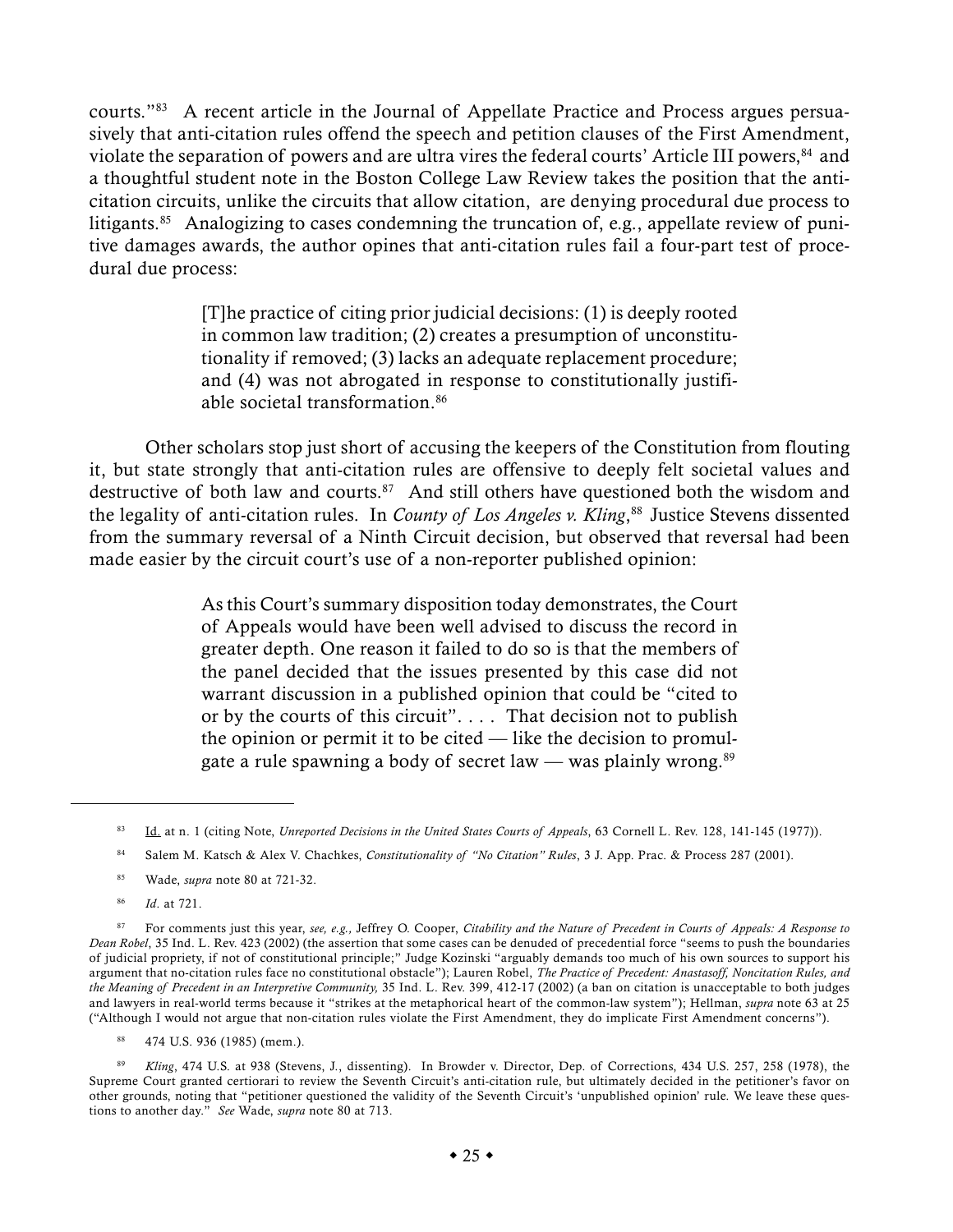Judges have also questioned the *power* of circuit courts to adopt local appellate rules that – like the Second, Seventh and Ninth Circuit rules – purport to govern the conduct of judges and litigants in other tribunals, either because such rules exceed the appropriate scope of appellate rules,<sup>90</sup> or because they are inconsistent with a trial judge's duty under Federal Rule of Civil Procedure 52(a) and Federal Rule of Criminal Procedure 12 to explain his reasoning: "I would violate these rules were I to fail to cite a source I actually used to inform my reasoning."91 This clash between the judge's conscience, honed by common law traditions, and the dictates of the anti-citation rules is very real. A respected trial judge in an anti-citation, non-internet publishing jurisdiction spoke of his dilemma: His refusal to give a certain jury instruction had led to a reversal by the intermediate appellate court, with a nonbinding, noncitable opinion. Now he faced the same issue in another case. He believed that his earlier ruling had been right, and he understood that he was perfectly free to rule the same way this time. He actually intended to do just that. On the other hand, he was incapable of erasing the earlier appellate ruling from his mind, and he believed strongly that he was obliged to inform counsel of that appellate decision because, among other reasons, it might inform both sides in assessing, trying, or settling the case. In other words, it was a precedent that both sides were entitled to know about and obliged to think about. Ultimately, conscience won. He did not follow the nonbinding opinion, but he did tell the lawyers of its existence.<sup>92</sup>

The district judge's remarks in *Caron v. United States*, 93 quoted earlier, might be read as suggesting that it is acceptable for anti-citation rules to muzzle the lawyers so long as they do not muzzle the trial judge. That reasoning, too, is unacceptable. Is not the lawyer's duty to cite an authority the tribunal might or ought to find persuasive at least as solemn as the tribunal's duty to cite the authority it does find persuasive? Is not the lawyer placed in an intellectually and ethically intolerable position if she is prevented from telling the judge – at any level of the system – about reasoning she finds persuasive and helpful to her client? Finally, is it not the client's right to have the most persuasive authorities cited and considered by tribunals without the interference of a priori restrictions?

It is regrettable that the two recent Ninth Circuit sanctions opinions, *Sorchini* and *Hart v. Massanari*, 94 fail to address the constitutionality or legality of anti-citation rules. *Sorchini* does not mention those topics at all. *Hart* promises to do so, and then does not.

*Hart* has been most widely discussed for its holding that, contrary to the Eighth Circuit's short lived *Anastasoff* holding, circuit courts are not constitutionally bound to make all their holdings circuit binding, but the immediate issue in *Hart* was whether an attorney should be

<sup>94</sup> 266 F.3d 1155 (9th Cir. 2001).

<sup>90</sup> Griffy's Landscape Maint., LLC v. United States, 51 Fed. Cl. 667, 672 (2001) (dictum) (citing Fed. R. App. 1).

<sup>91</sup> Caron v. United States, 183 F. Supp. 2d 156, n.7 (D. Mass. 2001). In a less measured tone, and in a different case, the same district judge referred readers to Sorchini v. City of Covina, 250 F.3d 706 (9th Cir. 2001), the dog bite sanctions case, "for an example of the silliness these non-citation rules cause." McGuinness v. Pepe, 150 F. Supp. 2d 227, 235 n. 16 (D. Mass. 2001).

<sup>&</sup>lt;sup>92</sup> Of course, this simply took a burden off the judge's shoulders and placed it on those of counsel, who now knew about the occult case but were told by the rule that they could not talk about it on appeal.

<sup>93</sup> 183 F. Supp. 2d at 156 n.7, discussed in text *supra* at note 91.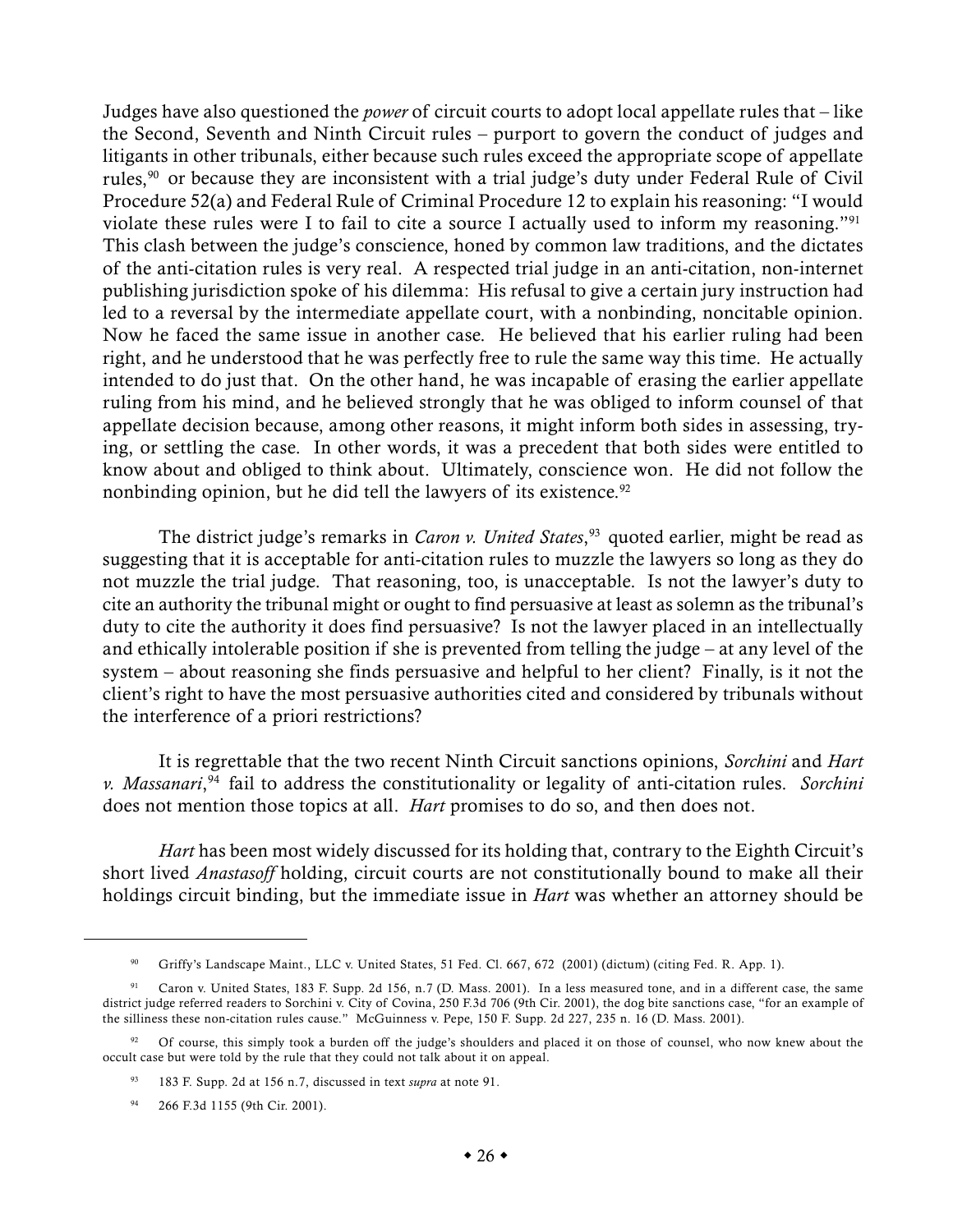sanctioned for citing a nonbinding Ninth Circuit opinion in a Social Security appeal. It will be recalled that the earlier Eighth Circuit *Anastasoff* panel opinion was vacated as moot after the Internal Revenue Service changed its position on the mailing/receipt issue in deference to a recent decision in another judicial circuit. Ms. Anastasoff was given her refund and there was nothing left to fight about.95 Thus, *Anastasoff 's* constitutionality holding had died an indecisive death. When Mrs. Hart's attorney cited a nonbinding opinion, and the court issued an order to show cause, counsel defended his conduct on the theory that Ninth Circuit Rule 36-3 "might be unconstitutional." In the sanctions proceedings, Judge Kozinski launched his opinion with the following:

> *Anastasoff*, while vacated, continues to have persuasive force. It may seduce members of our bar into violating our Rule 36-3 under the mistaken impression that it is unconstitutional. We write to lay these speculations to rest.<sup>96</sup>

Sadly, Judge Kozinski's opinion does not deliver on its promise. It does not lay to rest the brooding question whether anti-citation rules are constitutional – indeed, it does not even talk about it. *Hart's* constitutional excursion ends with its conclusion that there can be nonbinding circuit opinions, and never reaches the questions whether litigants can constitutionally be enjoined from talking about them, or whether such prior restraints are within the powers of appellate courts.<sup>97</sup> One law professor, asked to comment on *Hart* just after the opinion was announced, had this to say:

> It's a fine, scholarly opinion that effectively shoots down the weakest part of Anastasoff. But Judge Kozinski doesn't address the possible constitutional problems with a rule that bars even citing a prior court opinion.

<sup>95</sup> In an opinion authored by Judge Arnold – the same respected jurist who had written the panel decision – the en banc court granted the rehearing petition, declared the controversy moot, vacated the panel holding and remanded the case to the district court for the vacation of the original judgment in favor of the government.

It is surely correct that the "mailing or receipt" issue and the attendant prayer for relief had been mooted after the panel decision. But it is less clear, as a procedural or jurisdictional matter, why the en banc court did not simply deny the petition for rehearing as moot instead of granting it and vacating panel and district court decisions that were rendered at times when the case and controversy were very real. *Cf*., *e.g.*, Selcke v. New England Ins. Co., 2 F.3d 790 (7th Cir. 1993) (error to vacate circuit court decision that became moot after decision was rendered).

<sup>96</sup> *Hart*, 266 F.3d at 1159 (citations omitted). The dissonance is remarkable: The court tells us in *Hart* that the vacated holding of a sister circuit has "persuasive force," and in *Sorchini*, 250 F.3d at 708-08, that a decision-in-good-standing of the deciding court itself a priori has no persuasive force.

<sup>97</sup> Because Eighth Circuit Rule 28A permits citation of nonbinding opinions, the *Anastasoff* panel itself did not have to rule on the constitutionality of an anti-citation rule. In dictum, the court said:

Indeed, some forms of the non-publication rule even forbid citation. Those courts are saying to the bar: "We may have decided this question the opposite way yesterday, but this does not bind us today, and, what's more, you cannot even tell us what we did yesterday." As we have tried to explain in this opinion, such a statement exceeds the judicial power, which is based on reason, not fiat.

Anastasoff v. United States, 223 F.3d 898, 904 (8th Cir. 2000).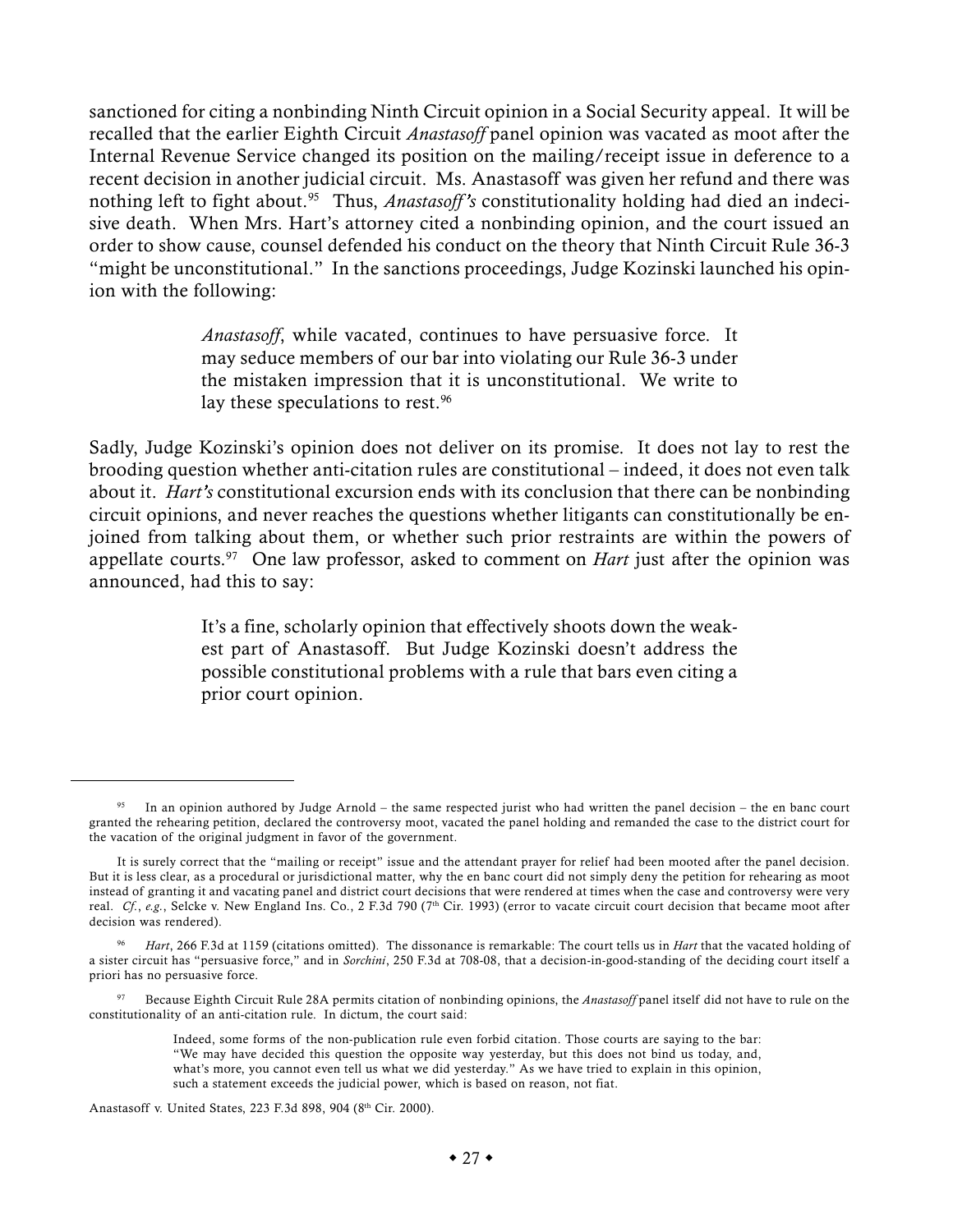A litigant has the right to tell the court how an earlier litigant was treated.98

Because the *Hart* and *Sorchini* panels ultimately decided not to impose sanctions, there can be no direct Supreme Court review of their anti-citation holdings. Someone will actually have to be sanctioned, or a party will actually have to claim that it was denied its fair rights by operation of an anti-citation rule, before such a case is ripe. It will require a courageous attorney and client.<sup>99</sup>

But the circuit courts should consider these issues without being pushed into it. Courts are the guardians and repositories of civil liberties. It ill behooves them to put in place, and then to refuse to discuss, a system of rules that forbids discussion of the Courts' own words and deeds.

## ii. THE NONBINDING OPINIONS ARE NOT UNIFORMLY REDUNDANT, AND ARE SOMETIMES NEEDED.

The anti-citation circuits use two main arguments to justify the wholesale quarantine of their own decisions. One, of course, is the rationale articulated in the rules of the various circuits – that these cases add nothing to the body of law: We put the important decisions in the "A" pile and the unimportant ones in the "B" pile and you shouldn't even look at the "B" pile decisions, much less talk about them. The prior restraint will not hurt you or your client because you really have no use for those "B" pile decisions. Everything you will ever need is over here in the "A" pile. The second rationale is articulated by Judge Kozinski in *Hart*, and by Judges Kozinski and Reinhardt in their article, *Please Don't Cite This!*100 – that the nonbinding decisions are correct (of course), but are not written for the ages, or calculated to lay down principles for all cases; that the judges are too busy to write better or more universally applicable nonbinding opinions; that, if lawyers start citing these "B" pile opinions, the judges will work harder to write better ones; and that this, in turn, will lead to a degradation in the quality

<sup>98</sup> Statement of Stephen Barnett, Boalt Hall School of Law Professor, *quoted in* Jason Hoppin, *Circuit Sticks with its Opinion Policy*, Phila. Legal Intelligencer, Sept. 27, 2001, at 1.

A recent Federal Circuit opinion, Symbol Technologies, Inc. v. Lemelson Med. Foundation, 277 F.3d 1361. (D.C. Cir. 2002) follows *Hart*'*s* reasoning, resulting in a similarly incomplete analysis, even though the immediate issue was whether the court should consider two non-circuit binding opinions that were squarely on point. The court refused to consider or discuss the cases. *See* discussion *infra* at 36.

<sup>99</sup> In separate federal and state court suits, a California attorney sued the Ninth Circuit and the California Supreme Court, asserting that those courts' nonbindingness and anti-citation rules were unconstitutional. Both cases were dismissed with prejudice on standing grounds because the plaintiff-attorney had not cited a nonbinding opinion in a case, had not sought leave to cite one and had leave denied, and had not baited the bear by citing nonbinding opinions in his suit papers. The dismissals were affirmed on appeal. Schmier v. United States Court of Appeals, 279 F.3d 817 (9th Cir. 2002), *affirming* 136 F. Supp. 2d 1048 (N.D. Cal. 2001); Schmier v. Supreme Court, 93 Cal. Rptr. 2d 580 (Cal. App. 2000). The state court appellate opinion does address federal and state constitutional issues, but suffers from the same infirmities as *Hart* in that it seems to assume that answering the "bindingness" question answers the very different anti-citation question. *See* Schmier v. Supreme Court, 93 Cal. Rptr. 2d at 584-87.

<sup>100</sup> Kozinski & Reinhardt, *supra* note 7.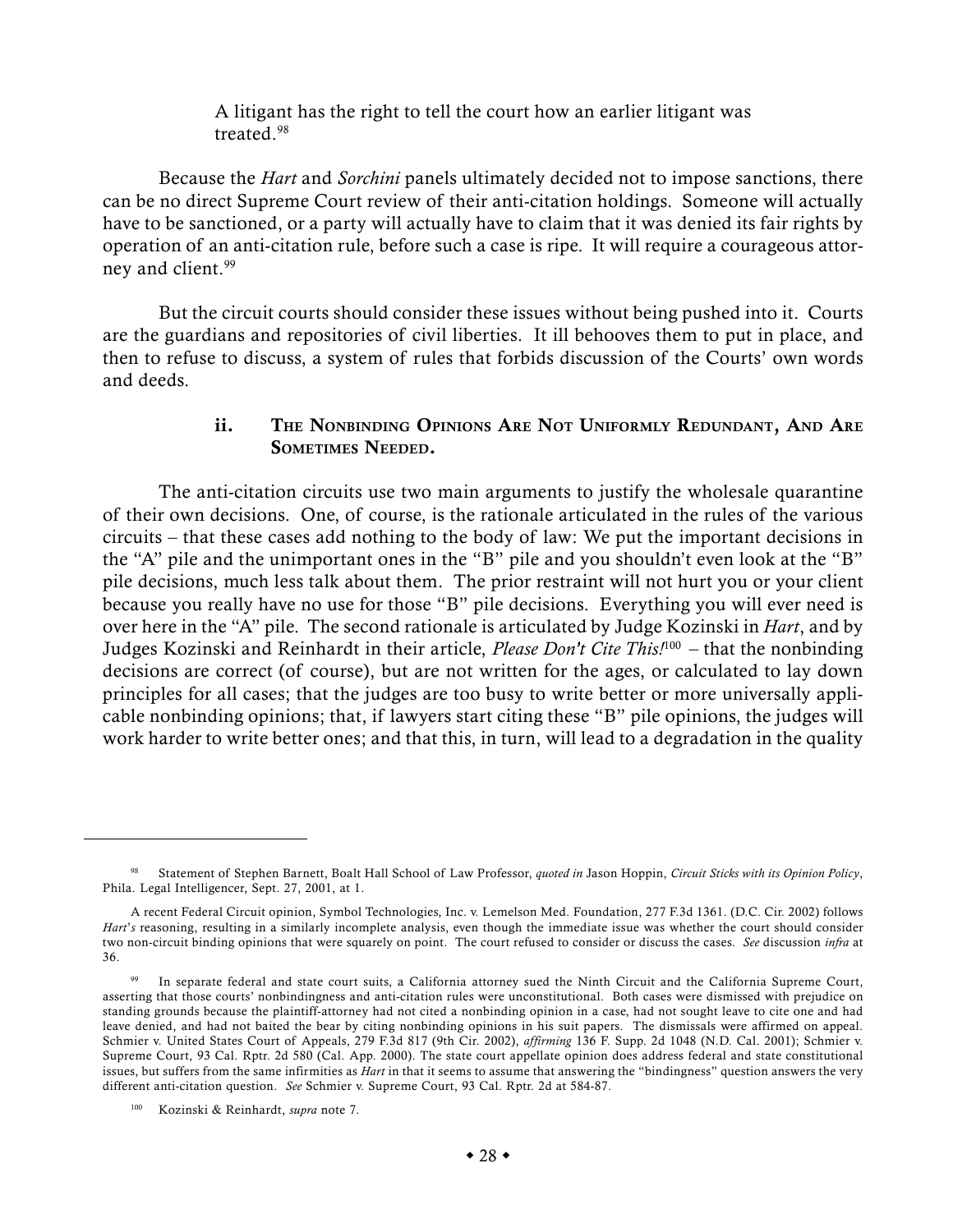of the "A" pile opinions, the circuit binding ones, because the judges will not have time to do them justice.<sup>101</sup>

Neither argument is persuasive.

The fundamental problem with the first thesis is that it is wrong: The judges and their screening clerks are not and never will be infallible in determining what is or is not a novel holding or a helpful discussion, or what will be one when considered in the context of a legal dispute that hasn't happened yet, and the functions for which past decisions may or must be cited are infinitely variable and largely unpredictable.

A recent article points out that

[a]s an empirical matter, plenty of unpublished decisions have been accepted for review and reversed by the Supreme Court, demonstrating that it is difficult to make prospective judgments about which legal issues are 'easy' in the abstract. . . . Consider [also] the number of unpublished opinions that involve lengthy dissents.<sup>102</sup>

Similarly, the fact that many nonbinding opinions are accompanied by dissents speaks volumes:

> In the first half of 2001, this circuit has declined to publish at least four opinions in which a judge dissented, indicating that at least one of our number felt that each of those cases was not an easy application of existing law to indistinguishable facts. 103

In *Nat'l Classification Comm. v. United States*, Judge Wald pointed to data reporting that "[a]fter reviewing the unpublished decisions issued by the court in 1983, the subcommittee [of

Nat'l Classification Comm. v. United States, 765 F.2d 164, 174 (D.C. Cir. 1985) (separate statement of Wald, J.).

<sup>&</sup>lt;sup>101</sup> These days, no one even attempts to defend non-reporter publishing on its original rationales – that it would limit expense, save space and simplify research. Those considerations have been mooted by the passage of time and the march of technology. *See* Caron v. United States, 183 F. Supp. 2d 149, 156 n.7 (D. Mass. 2001):

Ironically, citation rules have had no effect whatsoever on actual publication and the associated legal research costs. Lawbook publishers have simply gone ahead and published the so-called "unpublished" judicial decisions, noting them as such. . . . Indeed, the lawbook publishers must relish the additional pages of decisions now being devoted to debating the propriety of the no- citation rules.

<sup>&</sup>lt;sup>102</sup> Boggs & Brooks, *supra* note 67 at 20-21 (citations omitted). The fact that a significant number of nonbinding decisions are reviewed and reversed is particularly striking when one considers that these cases are the most likely to escape the attention of tribunals – either circuit courts *en banc* or the Supreme Court – considering requests for further review:

Given the large number of suggestions for rehearing *en banc* which come through the court in a year – 244 during 1984 – an unpublished opinion with no precedential effect and no opinion to highlight the issues and reasoning of the court is not likely to draw significant attention from the overburdened judges in our court. *See generally* Reynolds & Richman, [*supra* note 74 at] 1203 (discussing reasons why unpublished opinions are less likely to be reviewed by the Supreme Court).

<sup>103</sup> Williams v. Dallas Area Rapid Transit, 256 F.3d 260, 262 (5th Cir. 2001) (Smith, J., dissenting from denial of rehearing en banc) (citations omitted)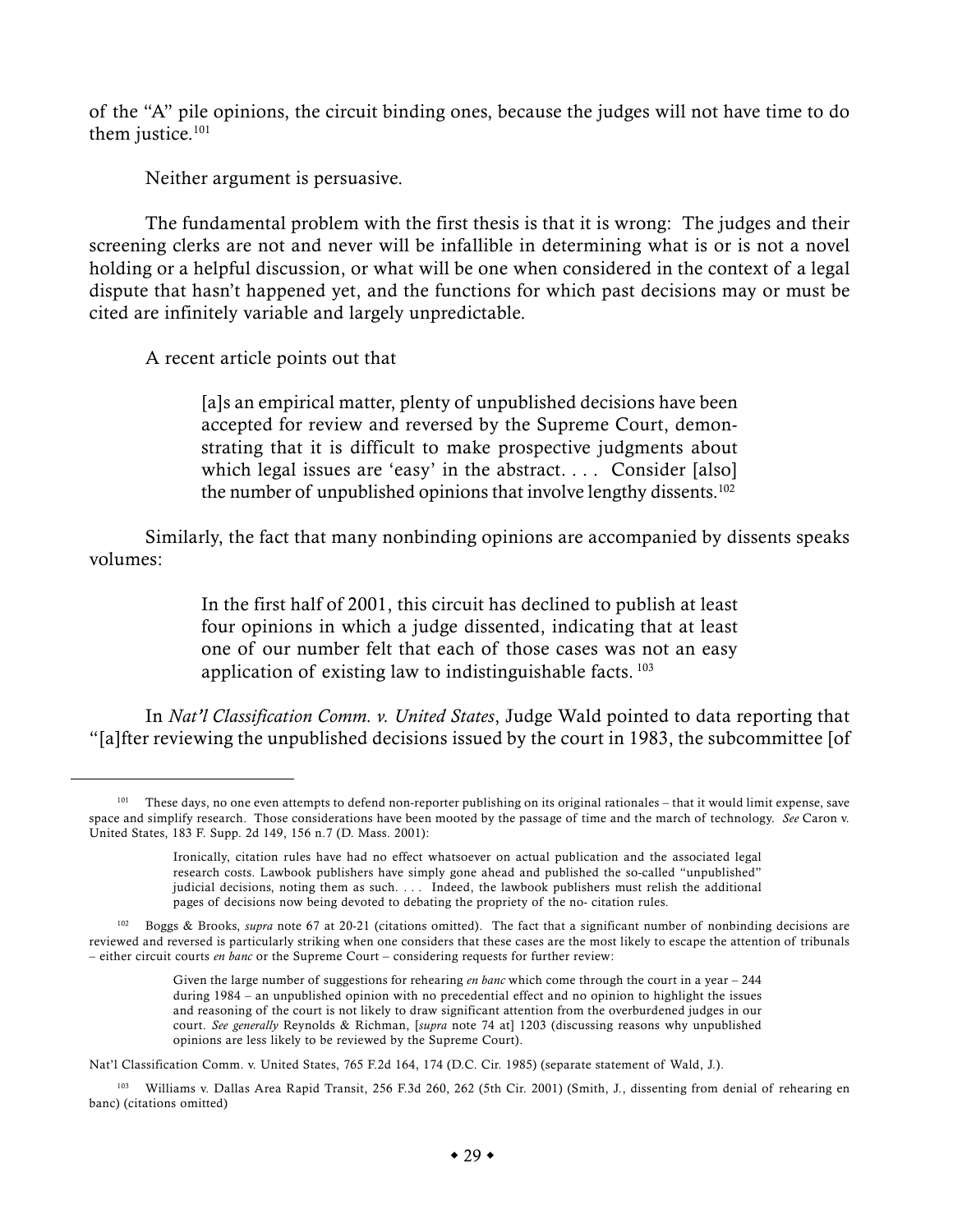the Court's Advisory Committee] concluded that 40 percent of the decisions arguably should have been published under the court's governing criteria."<sup>104</sup>

A conspicuous example of a case whose groundbreaking import was misperceived is Christie v. United States,<sup>105</sup> the unreported tax refund opinion that was held to be controlling by the panel in *Anastasoff*. *Christie* was not just pertinent to *Anastasoff*, it was on all fours with *Anastasoff*. Moreover, *Christie* must have broken new ground in the Eighth Circuit; otherwise, the parties would have been citing earlier reporter published cases on the topic instead of the obscure *Christie*, and the entire constitutional contretemps would not have been triggered, at least not by *Anastasoff*.

Of course, one need not accept the *Anastasoff* panel's view that *Christie* had to be *binding* precedent in order to concede the obvious, that it was *relevant* precedent because it addressed the same statutory provision and same mailing/receipt issue that was before the court in *Anastasoff*, and appears to have had very similar facts. Nor, of course, must one concede that *Christie's* outcome was *correct* in order for this to be so. In the event that the *Anastasoff* panel disagreed with a relevant but nonbinding *Christie*, it could have either distinguished *Christie* or, if it was indistinguishable, declined to follow it. Either way, a discussion of *Christie's* analysis could and should have figured in any discussion of the issues in *Anastasoff*. Trial judges and appellate judges understand that persuasive logic can be found anywhere, even in nonbinding opinions. Even those courts that most categorically abjure the citation of their own nonbinding precedents will borrow from the nonbinding opinions of other courts.<sup>106</sup>

Imagine, though, what would have happened if *Christie* (and later *Anastasoff*) had arisen in the Ninth Circuit, where nonbinding opinions are published in Westlaw and Lexis but cannot be cited. Everyone would have known about *Christie* but no one – not plaintiff, not defendant, not even the court – would have been allowed to talk about it. A one-time "A" pile - "B" pile predictive decision, possibly made by a screening clerk, would have precluded any reference to the only in-circuit decision that was close to being on all fours with the pending *Anastasoff*. Imagine an appellate lawyer trying to explain to his client that yes, our circuit court recently decided a case that had operative facts very much like your facts, and yes, the judges embraced the precise application of law to facts for which we are arguing, and yes, you will win your case if the same court rules the same way a second time and yes, the opinion seems very well reasoned, but no, I will not remind the court of its decision because I would be punished if I did that. The court says the case was decided correctly, but that I am not allowed to talk about it. Actually, I am sorry I told you about the case because it doesn't actually exist as far as you are concerned.

<sup>104</sup> *National Classification Comm.,* 765 F.2d at 173 (separate opinion of Wald, J.).

<sup>105</sup> No. 01-1564, 1992 U.S. App. LEXIS 38446 (8th Cir. March 20, 1992).

<sup>106</sup> *See*, *e.g.*, Acosta v. Artuz, 221 F.3d 117, 123 n.4 (2d Cir. 2000); Barmes v. United States, 199 F.3d 386, 389 (7th Cir. 1999); Sutton v. Providence St. Joseph Med. Ctr., 192 F.3d 826, 831 (9th Cir. 1999) (all anti-citation courts citing non-reporter-published 10th Circuit opinions for their "persuasive value" on a "material issue"); *cf.*, City of Newark v. United States Dep't. of Labor, 2 F.3d 31, 33 n.3 (3d Cir. 1993) (citing unpublished 6th Circuit opinion: "Although we recognize that this unpublished opinion lacks precedential authority, we nonetheless consider persuasive its evaluation of a factual scenario virtually identical to the one before us in this case").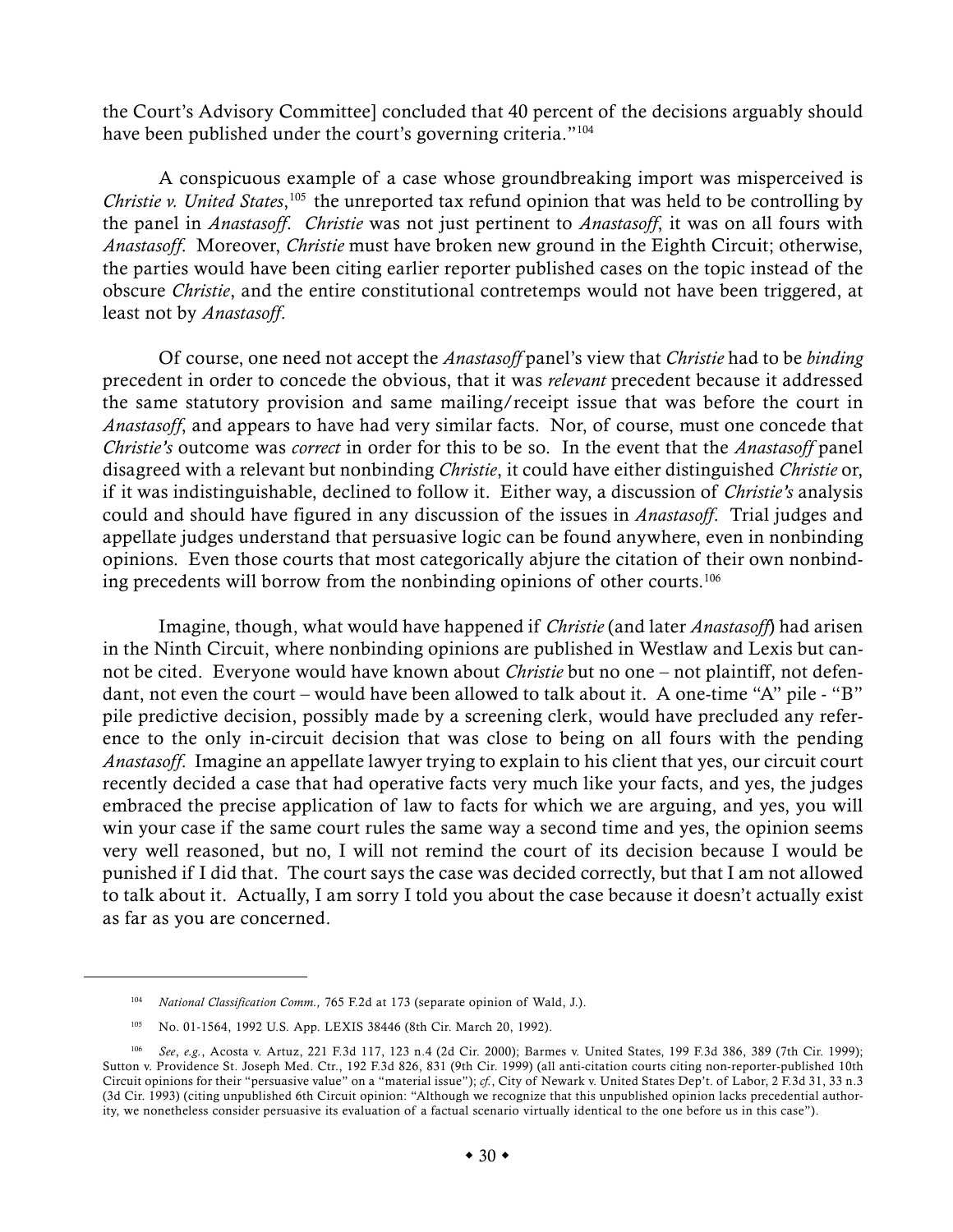Moreover, the circuits are naive if they believe that forbidding discussion of their nonbinding opinions will prevent lawyers and their clients from giving them precedential consideration outside the courtroom – in evaluating and taking positions. Precedents have lives beyond the precincts of appellate briefs and opinions. Once opinions are released by the courts, the courts no longer own them and can control them in only one narrow corner of the world.

Consider *Williams v. Dallas Area Rapid Transit*. 107 Two years before *Williams*, in a case of first impression, a Fifth Circuit panel had ruled that the transit authority was an arm of the state and had Eleventh Amendment immunity to an employment discrimination suit. *Anderson v. Dallas Area Rapid Transit*. 108 In *Williams*, an age discrimination case, the Fifth Circuit panel analyzed *Anderson's* reasoning, decided it was wrong, and held in a circuit binding opinion that DART was not an arm of the state after all, and that it had no Eleventh Amendment immunity.<sup>109</sup>

Judge Jerry E. Smith wrote the *Williams* panel opinion refusing to follow *Anderson*, but he dissented vigorously from the later decision to deny rehearing en banc, because he recognized that lawyers and clients do read unpublished opinions – lawyers have a duty to read them – and Judge Smith thought the entire court should confront the messy consequences of a system in which not all cases are created equal:

> What is the hapless litigant or attorney, or for that matter a federal district judge or magistrate judge, to do? The reader should put himself or herself into the shoes of the attorney for DART. That client is told in May 1999, by a panel of this court in *Anderson*, that it is immune, on the basis of a "comprehensive and well-reasoned opinion." Competent counsel reasonably would have concluded, and advised his or her client, that it could count on Eleventh Amendment immunity.

> Then, in March 2000, in the instant case, a federal district judge, understandably citing and relying on the circuit's decision in *Anderson*, holds that "it is firmly established that DART is a governmental unit or instrumentality of the state of Texas." In February 2001, however, a panel, containing one of the judges who was on the *Anderson* panel, reverses and tells DART that, on the basis of well-established Fifth Circuit law from 1986, it has no such immunity. One can only wonder what competent counsel will advise the client now.110

<sup>107</sup> 242 F.3d 315 (5th Cir.), *rehearing denied*, 256 F.3d 260 (5th Cir. 2001).

<sup>108</sup> 180 F.3d 265 (5th Cir. May 6, 1999) (table), *affirming* No. 3:97-CV-1834-BC, 1998 WL 686782 (N.D. Tex. Sept. 29, 1998), *cert. denied*, 528 U.S. 1062 (1999).

<sup>109</sup> Overruling *Anderson* was unnecessary because *Anderson* was nonbinding.

<sup>110</sup> Williams v. Dallas Area Rapid Transit, 256 F.3d at 261 (Smith, J., dissenting from denial of rehearing en banc).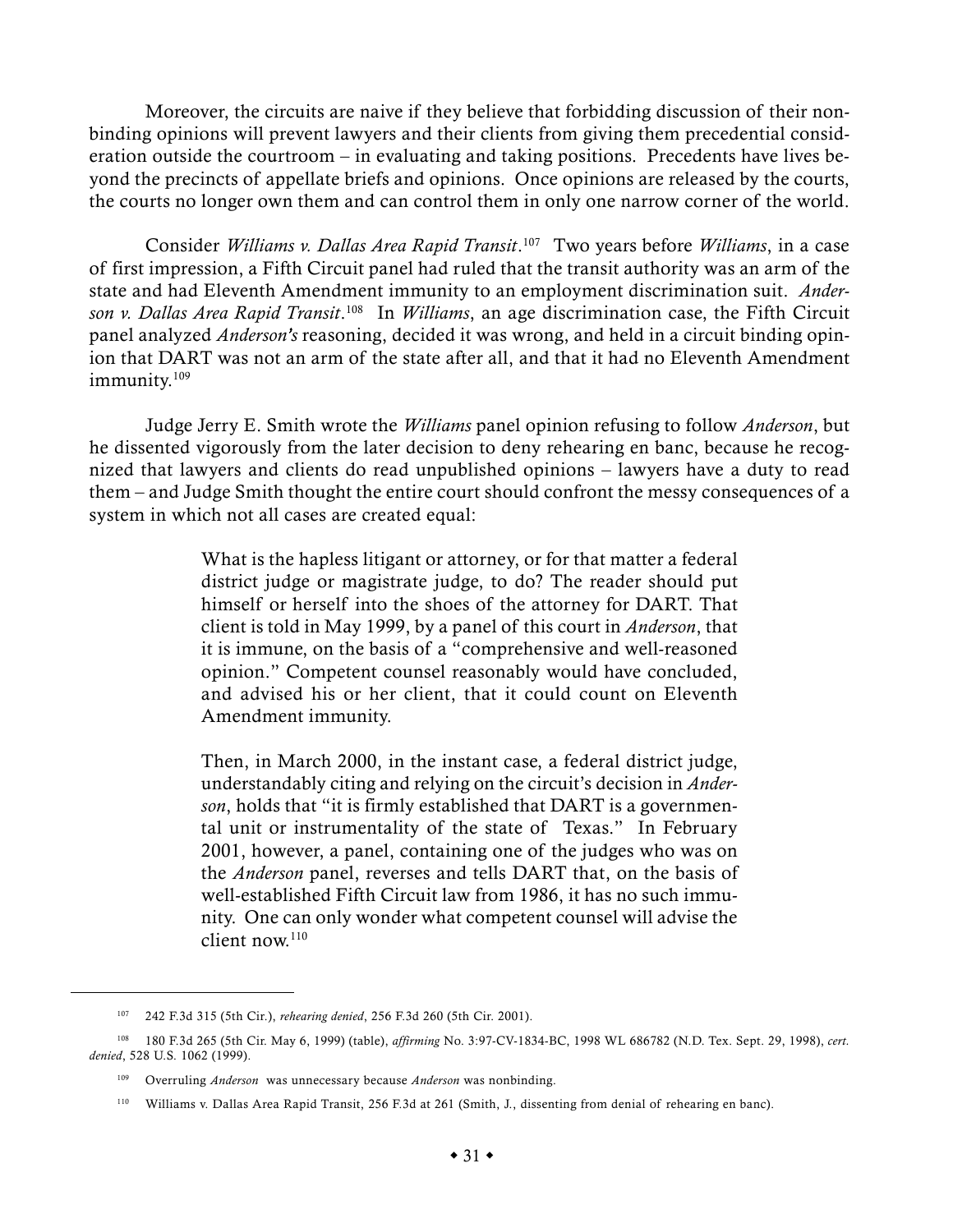Actually, Judge Smith does not go far enough; he does not advert to all the interested persons other than DART that would consider an *Anderson* opinion – lawyers advising their DART employee clients, the clients themselves, the insurance brokers and the financial planners, the institutions that rate DART's bonds and commercial paper, to name just a few.

Perhaps results such as that in *Williams* are the inevitable consequence of the practice of having nonbinding opinions; indeed, similar results can happen even when, infrequently, a binding precedent is overruled en banc. What is *not* an inevitable consequence, however, is a situation in which everyone has to blink history and pretend that the earlier decision never happened. What would have happened if *Anderson* and *Williams* had involved another city's transit authority – New York's, Chicago's, San Francisco's, Washington's, Boston's – in a circuit where nonbinding precedents are quarantined? To the people in the world (as distinguished from the people in the robing room), *Anderson* would have been a powerful precedent: The transit company and its lawyers would have been comforted by *Anderson*; they would have told lawyers for disgruntled employees or ex-employees about *Anderson* when they negotiated with them; those lawyers would have taken *Anderson* into account when evaluating their clients' cases, and so on. But if a *Williams* case had actually come to court in an anti-citation circuit, it would have been played out as a sort of reverse Hans Christian Andersen tale, in which everyone sees the Emperor's clothes but has to say he is naked! Everyone would have had to assert that the body of the law was bare of cases addressing the pertinent issues and that *Williams* was what it was not – a case of first impression. In those circuits that impose their anti-citation rules on the lower courts, every piece of writing and oral argument in the case – from the earliest motion practice through the pretrial memoranda, the jury instructions, the post trial motions and the appellate briefing, argument and decision – would have been an imitation of real life, as it studiously ignored the one case that the parties were actually thinking about. That is not a rational way to behave! The well reasoned analysis by which the *Williams* panel demonstrated the incorrectness of *Anderson* would never have seen the light of day. To the clients on both sides – the transit company and, particularly, the two similarly situated plaintiffs who had obtained dissimilar results – the law would simply have seemed capricious and wholly random.

Hypothetical scenarios like these come very close to what actually happens in an anticitation circuit. In *Sorchini v. City of Covina*, 111 a lawyer encountered a recent opinion that was remarkably close on its facts and law, mentioned it, and incurred the wrath of the bench.

Less than a year before *Sorchini*, the circuit court had rendered and internet published its nonbinding opinion in *Kish v. City of Santa Monica*, 112 a Civil Rights Act case. Anthony James Kish had been bitten by a police dog in the course of his criminal apprehension. He brought a Section 1983 "excessive force" suit, went to trial, lost, and appealed. In the court of appeals, he argued that the district judge had erred in refusing to instruct the jury that the police had a duty to warn him of their intention to set the dog loose (or, perhaps, of the dog's intention to bite him). The Ninth Circuit affirmed in a succinct opinion that seems perfectly well reasoned. The court noted that "[a]s Kish conceded before the district court, no past

<sup>111</sup> 250 F.3d 706 (9th Cir. 2001).

<sup>112</sup> 216 F.3d 1083 (table), No. 98-56297, 2000 WL 377771 (9th Cir. April 13, 2000).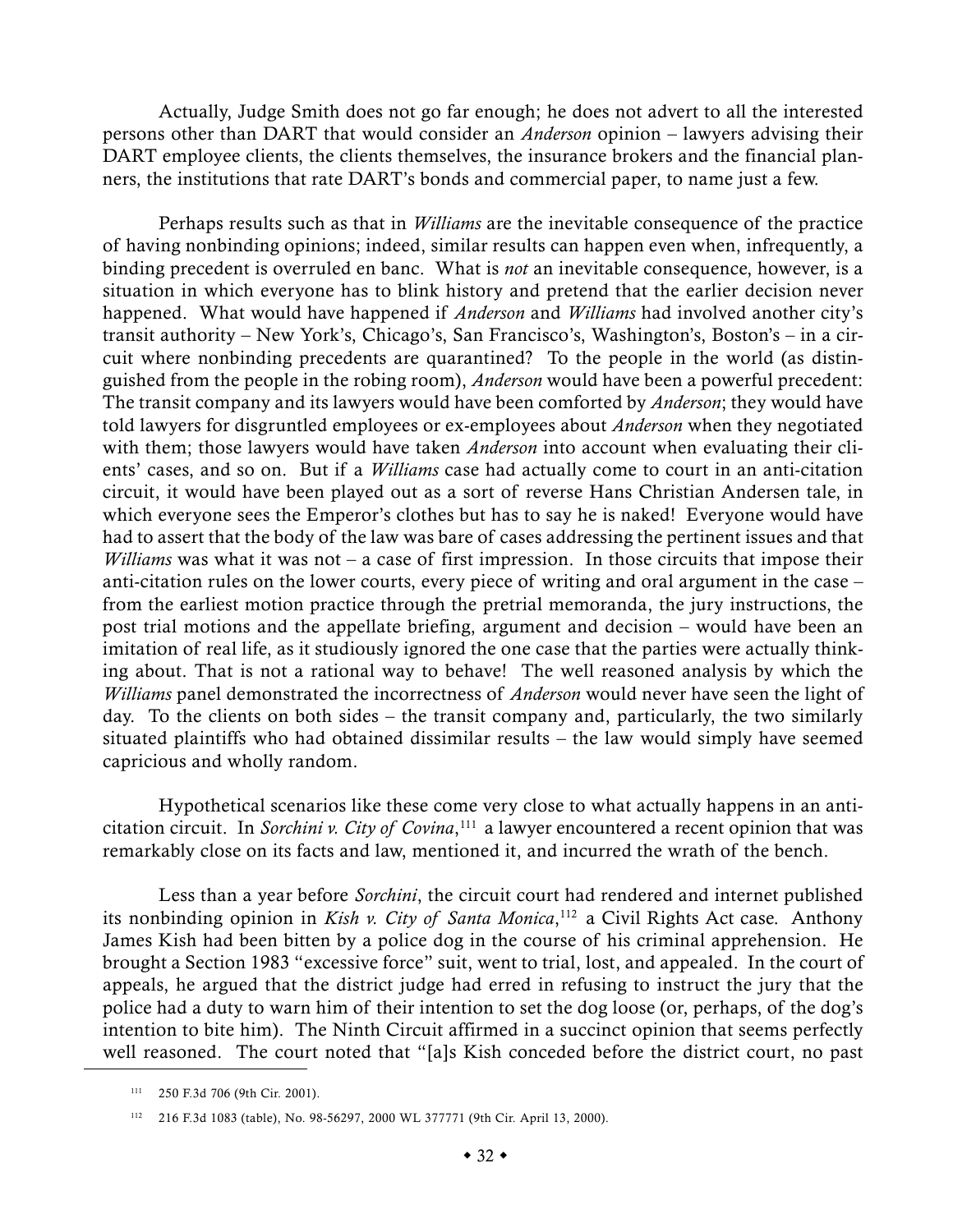decision by this court or the Supreme Court can be read for the rather broad proposition that 'the police should give a warning before force is used against a person.'"113

Now comes Tino Sorchini, a Covina, California car thief who was bitten by (presumably) another police dog while attempting to elude his pursuers by crawling under a parked truck. Like Mr. Kish, he brought a Civil Rights Act suit, went to trial, requested a "duty to warn" instruction, lost, appealed, and lost again. The "not appropriate for publication" opinion did not mention the earlier *Kish* opinion.<sup>114</sup>

The City of Covina's counsel had not been so circumspect. *Kish* was the only Ninth Circuit opinion that addressed a Section 1983 "duty to warn" theory in a context like her case. Perhaps (and this is rank speculation) she was worried about the conflict between *Kish* and the Fourth Circuit's *Vathekan* opinion. For whatever reason, she cited the *Kish* language quoted *supra*. She won her case, but was ordered to show cause why disciplinary sanctions should not be imposed. In those proceedings, she offered the not so persuasive argument that her conduct had come within an exception to the Ninth Circuit's anti-citation rule.115 In a separate *published* opinion, Judge Kozinski and District Judge Zapata made short work of that defense,<sup>116</sup> and went on to stress that the court really meant it when it said that lawyers cannot discuss the 85% or so of Ninth Circuit cases that are under quarantine, even a case that looks as much like the present case as *Kish* looked like *Sorchini*. The court chose not to impose sanctions in this particular case, stating that (i) it accepted counsel's representation that she had a good faith misunderstanding of the anti-citation rule, and (ii) the court itself took part of the blame for authoring nonbinding opinions that contained enough information to "tempt lawyers to cite them as precedent."<sup>117</sup> However, "[t]his excuse is valid only in this case."<sup>118</sup> Thus, Ninth Circuit lawyers will eschew the "B" pile cases or be punished.119

- <sup>116</sup> Judge Tallman dissented from the per curiam decision without explanation.
- <sup>117</sup> *Sorchini*, 250 F.3d at 709. It is ironic that an appellate court should be chastising itself for writing intelligible opinions.
- <sup>118</sup> *Id.* at n.2.

<sup>113</sup> *Kish*, 2000 WL 377771, at \*1. By the time *Kish* came to the appellate court, at least one circuit had upheld a Section 1983 claim with a holding that "failing to give a verbal warning before deploying a police dog to seize someone is objectively unreasonable and a violation of the Fourth Amendment." Vathekan v. Prince George's County, 154 F.3d 173, 179 (4th Cir. 1998), *citing* Kopf v. Wing, 942 F.2d 265 (4th Cir. 1991). The careful language of the *Kish* panel quoted in text suggests that the Fourth Circuit law was brought to the attention of both the district and circuit courts. If so, they would have been aware that the *Kish* ruling would conflict with the law of another circuit. That situation expressly calls for reporter publication under several circuits' rules (4th Cir. R. 36(a)(v); 5th Cir. R. 47.5.1(d); 6th Cir. R. 206(a)(2); 7th Cir. R. 53(c)(1)(iv)(C); 8th Cir. R., App. I § 4(b); D.C. Cir. R. 36(a)(2)(E); Fed. Cir. IOP 10 § 4(f)), but Ninth Circuit Rule 36-2 does not expressly say that.

Sorchini v. City of Covina, 2001 WL 474535 (9th Cir. May 4, 2001).

<sup>115</sup> Counsel argued that her disclosure of the *Kish* panel's conclusion came within an exception (9th Cir. R. 36-3(b)(ii)) to the noncitation rule because it was done "for factual purposes, such as to show double jeopardy, sanctionable conduct, notice, entitlement to attorneys' fees, or the existence of a related case."

<sup>119</sup> Research discloses no case in any of the circuits in which, before *Sorchini*, the citation of nonbinding opinions resulted either in disciplinary sanctions or the threat of them. *Cf.* Knopfel v. Scott Wetzel Serv., No. 95-35695, 1997 WL 31542, \*1 at n. 1 (9th Cir. Jan. 24, 1997) ("We reject appellees' suggestion that this court should allow appellees to cite unpublished memorandum dispositions as precedent, as a 'sanction' for appellants' having done so."); Seibel v. A.O. Smith Corp., No. 97-C-0874-S, 1998 WL 315067, \*9 (W.D. Wisc. Apr. 2, 1998) ("The Court has not considered unpublished opinions . . . in reaching its decision in this matter. If any sanction is required, that is sanction enough"). State appellate courts, however, have imposed sanctions. *See* Dwyer v. J.I. Kislak Mortg. Corp., 13 P.3d 240, 244 (Wash. Ct. App. 2000) (\$500 penalty for citing uncitable opinion on an *Anastasoff* theory); Hagan v. Gulrud, 442 N.W. 2d 570, 573 (Wis. Ct. App. 1989) (\$100 penalty); Yockey v. Yockey, 750 S.W.2d 420 (Ark. Ct. App. 1988) (en banc) (per curiam) (briefs stricken with leave to file complying substitute briefs).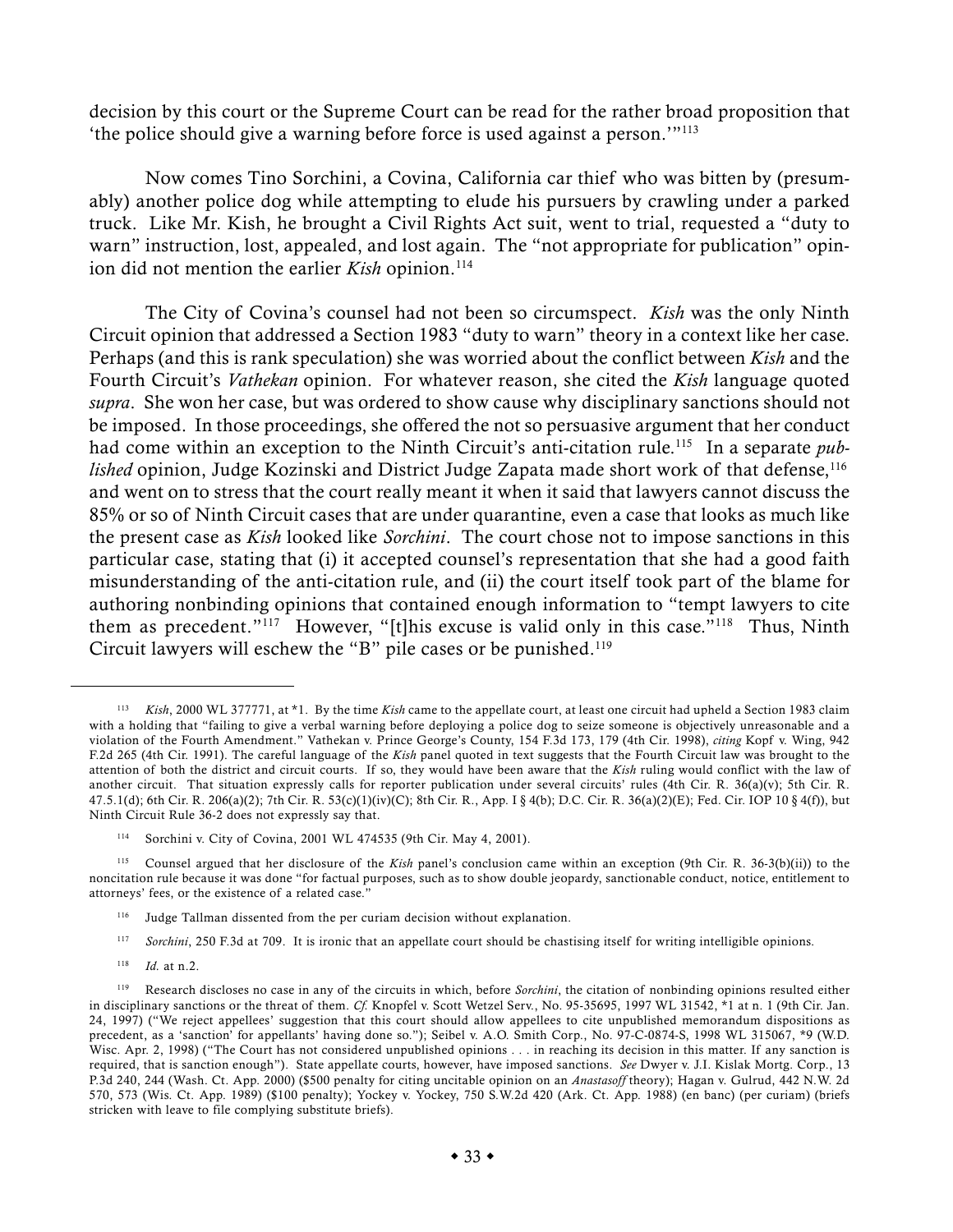The court stated that "*Kish* is not precedent, [so] neither *Kish's* holding, nor *Kish's* observations about the state of the law, have any bearing . . . . Unpublished dispositions are neither persuasive nor controlling authority . . . ." *Sorchini*, 250 F.3d at 708-09.

It is impossible to accept this reasoning. Even if one accepts that there can constitutionally be nonbinding opinions – by no means a dead issue after *Anastasoff* and *Hart* – it is simply impossible to buy into the proposition that they cannot ever be persuasive. Persuasiveness is in the eye or ear of the audience; it cannot be legislated nor can it be predicted with certainty. What is persuasive in one context may be totally unpersuasive in another, and what persuades one judge may fail to move another. And the degree of persuasiveness of a particular fact, object, conversation or legal discussion is infinitely elastic and dependent on uncountable situational variables. It is a matter of weight, and its nature is such that its presence or absence cannot be determined on a "batch" basis, but only on a one-situation-at-a-time basis. Even then, it will remain an inherently subjective process.

It is equally impossible to credit Judge Kozinski's more recent argument, made to Congress, that anti-citation rules are necessary because lawyers are attempting to defraud the circuit courts when they cite unpublished opinions:

> Attempting to defraud the court in one's pleadings is the kind of conduct that may be punished, even if similar out-of-court conduct may not be. The prohibition against citation of unpublished dispositions addresses a *specific kind of fraud on the deciding court* – the illusion that the unpublished disposition has sufficient facts and law to give the deciding court useful guidance.<sup>120</sup>

The argument is unworthy of its distinguished author. Circuit judges – the hypothetical recipients of the hypothetically fraudulent representation – are not about to be gulled; they know better than anyone the limitations of non-circuit binding opinions. Indeed, if there is that imbalance of knowledge that is generally thought to be the badge of fraud, it is in this instance the recipients who have the better knowledge. The court decided the cited case, and members of the court knew all the facts in the record; the citing lawyer knows only what the Westlaw or Lexis opinion tells him. Even in anti-citation circuits, as we have seen, the judges themselves cite the non-reporter published opinions of other circuits when they are thought to have persuasive value; $121$  the lawyer is doing no more.

It is doubly troubling that the anti-citation rules, in some if not all anti-citation circuits, reach down to enjoin reference to nonbinding circuit court opinions in trial courts, because the circuit judges are now telling other judges what the latter judges can find persuasive. What is

<sup>120</sup> Alex Kozinski, Testimony Before the Subcommittee on Courts, The Internet, and Intellectual Property, Oversight Hearing on Unpublished Judicial Opinions, at 11 (June 27, 2002)(*on file with the author and available at* http://www.house.gov/judiciary/ kozinski062702.htm (emphasis added).

<sup>121</sup> *See supra* note 106.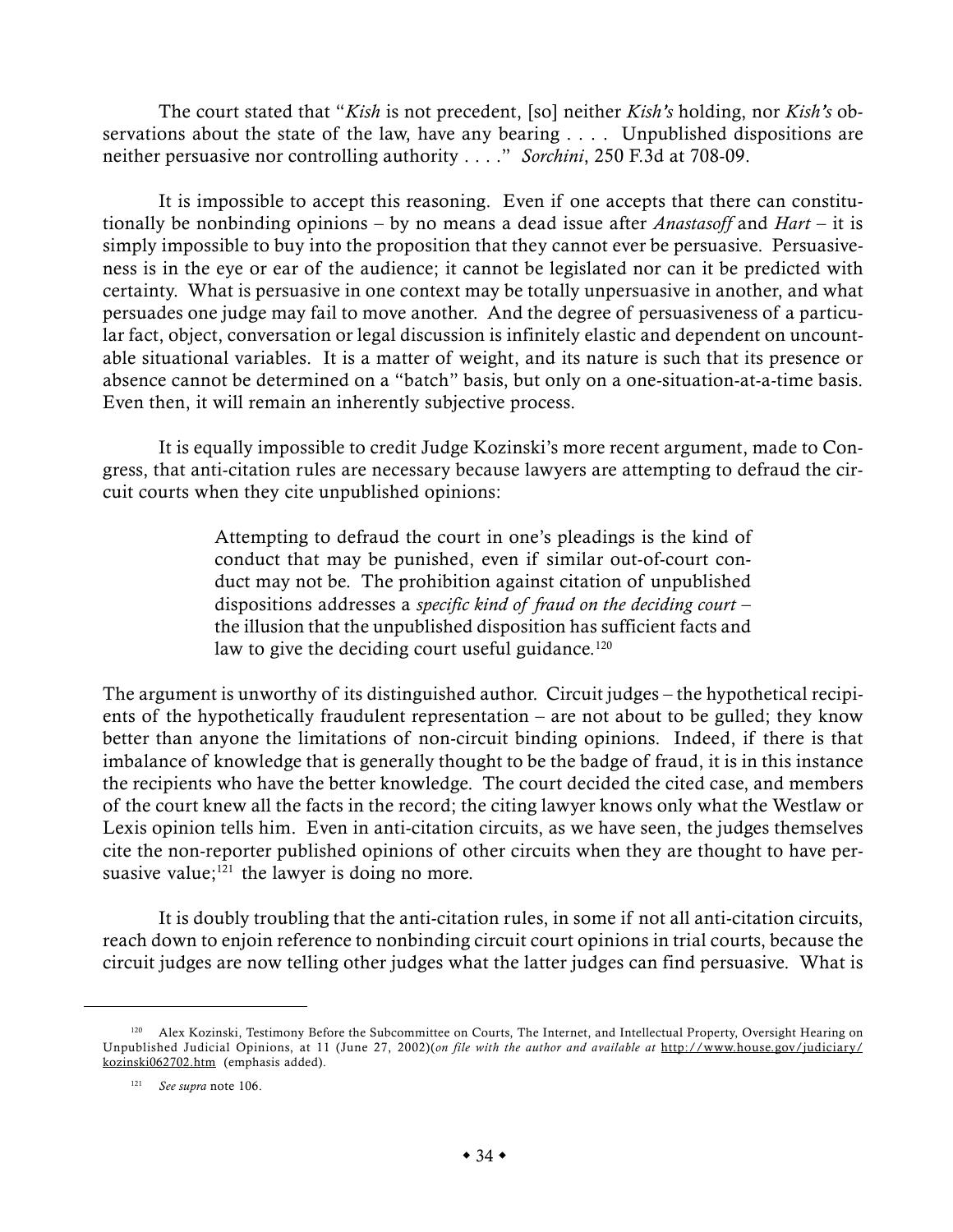persuasive and useful to one judge on the court of appeals may be very different from what is persuasive and useful to a trial judge, bankruptcy judge, or magistrate judge with different life experience. Elsewhere in this Article<sup>122</sup> we discuss an attorney's dilemma concerning his ability to cite a then recent nonbinding Federal Circuit opinion, *Berry Sterling Corp. v. Pescor Plas*tics, Inc.,<sup>123</sup> that explained an equally recent binding decision of that same circuit, *Finnigan v*. *Int'l Trade Comm'n.*<sup>124</sup> Counsel knew that his trial judge, unlike the Federal Circuit judges, was not vastly experienced in Patent Act cases. The expert patent judges who joined in *Berry Sterling* may have believed that their conclusion — that two interested witnesses' testimony was adequate corroboration in a patent validity dispute — was old hat, and did not "add significantly to the body of law." To the trial judge, however, *Berry Sterling's* clear articulation of this proposition was not old hat at all; indeed, he had been shown all the earlier circuit binding opinions and, without *Berry Sterling*, he was prepared to rule exactly the other way. That is one of the problems with a rule by which one set of judges imposes blanket citation and "use" restrictions on other judges. One judge's yawn is another judge's eureka.

Similarly, the statement that the cases are "not precedent" does not make it so, as the Fourth Circuit acknowledged almost thirty years ago in *Jones v. Superintendent:*125 "Any decision is by definition a precedent."

As a rule, judges are not very tolerant of speakers who fiddle with the meanings of words to suit their purposes. Judges love to quote Lewis Carroll characters, and they are particularly fond of pointing to Humpty Dumpty<sup>126</sup> when chastising writers and speakers who, rather than bringing an act or thing within the meaning of a word, simply move the word's definition to suit the act or thing.<sup>127</sup> But that is exactly what courts are doing when they presume to tell us that an opinion that might be highly persuasive in the real world is not persuasive in court because they have a rule that says so. They are saying that the court "is to be master." They are legislating the weather.

## iii. THE COURTS ARE PUTTING CASES IN THE WRONG PILES FOR THE WRONG REASONS.

Remember that the anti-citation rules, like the non-circuit bindingness rules, rest exclusively on the "redundancy" principle; the "B" pile case does not say anything new. No circuit has a rule that says an opinion addressing an important issue should be put off limits to cita-

Lewis Carroll, Through the Looking-Glass and What Alice Found There, 123 (The MacMillan Co. 1899).

<sup>122</sup> *See* discussion *supra* note 46-52 and accompanying text.

<sup>123</sup> 215 F.3d 1351 (table), No. 98-1381, 1999 WL 674514 (Fed. Cir. Aug. 30, 1999).

<sup>124</sup> 180 F.3d 1354 (Fed. Cir. 1999).

<sup>125</sup> 465 F.2d 1091, 1094 (4th Cir. 1972), discussed *supra* at note 80.

<sup>126</sup> "When I use a word," Humpty Dumpty said in rather a scornful tone, "it means just what I choose it to mean—neither more nor less." "The question is," said Alice, "whether you can make words mean so many different things." "The question is," said Humpty Dumpty, "which is to be master—that's all."

<sup>127</sup> *See*, *e.g.*, Scribner v. Worldcom, Inc., 249 F.3d 902, 905 (9th Cir. 2001); Lambert v. Ackerley, 180 F.3d 997, 1013 (9th Cir. 1999); Sessler v. United States, 7 F.3d 1449, 1451 (9th Cir. 1993).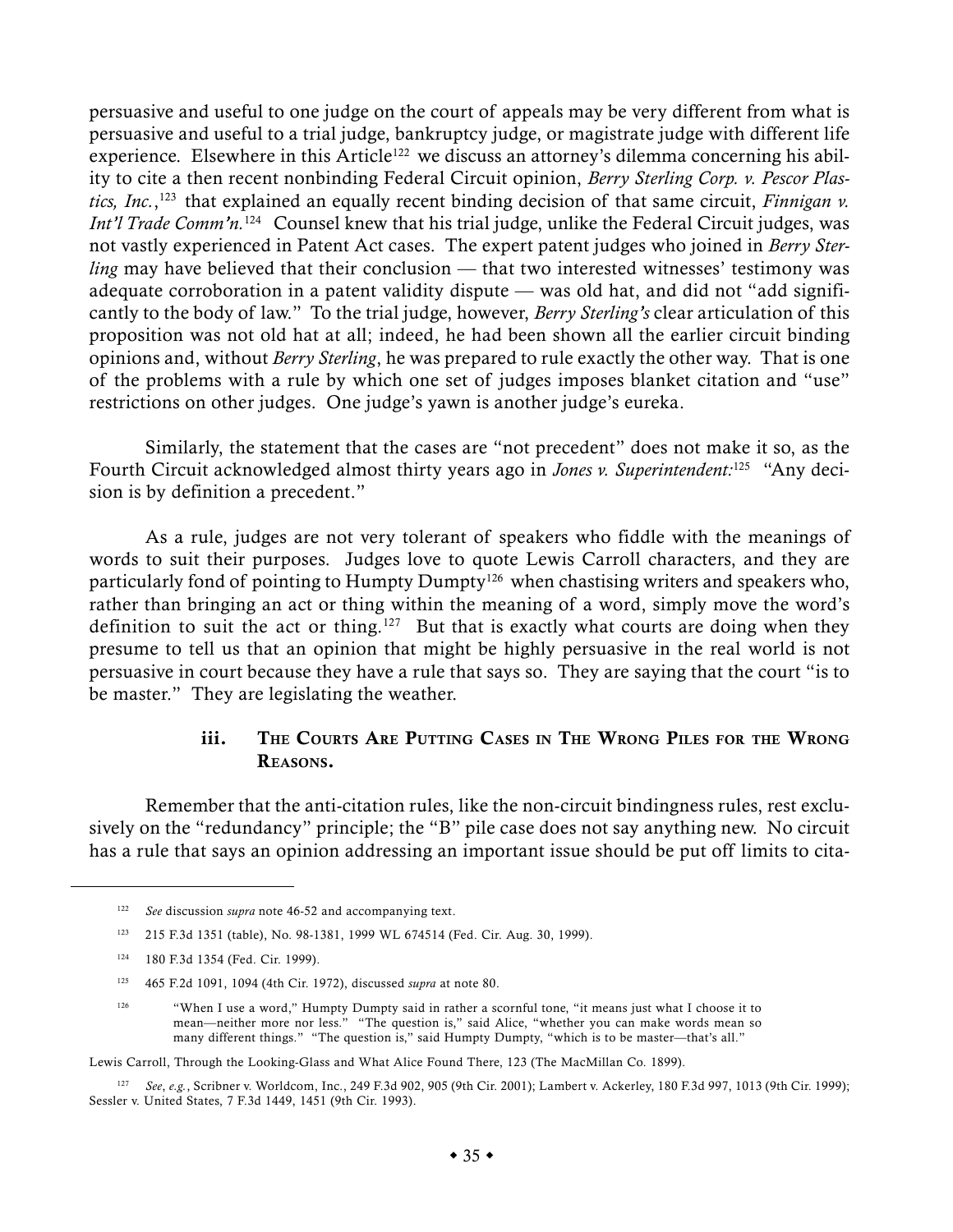tion because the authors have not found the time to think the question through, or to give it the "law review article" treatment that Judges Kozinski and Reinhardt talk about in *Please Don't Cite This,<sup>128</sup>* or to ensure that its pronouncements are parsed in a manner worthy of general rather than this-case-only application.

That, however, is the basis upon which the anti-citation rules are defended. Thus, in *Hart*, Judge Kozinski explains that nonbinding opinions are "fully considered," and "reflect a reasoned analysis," but that "the disposition is not written in a way that will be fully intelligible to those unfamiliar with the case, and the rule of law is not announced in a way that makes it suitable for governing future cases."129 With all due respect, the decision to cite or not to cite an opinion should not depend on its merit as literature but on its merit as a reasoning tool. Similarly, the attorney who cites a case is probably not overly concerned with the question whether the opinion's reasoning is always applicable in every case; she is talking about *this* case, and she is entitled to do that, and to argue that she is presenting a useful tool for the tribunal to think about. Authors – even judge-authors – are to be forgiven if they are sensitive about their work, if they want only their best work to be shown, and shown in its best light. No author wants to see his less polished efforts flyspecked by the critics. The process, however, is not about the sensibilities of judges as authors; it is about building the corpus juris and, at bottom, it is about doing justice on the most informed possible basis.

Furthermore, as *Williams v. Dallas Area Rapid Transit<sup>130</sup>* and other cases make clear, it is fatuous to suppose that a significant opinion on an important subject will not find its way into the consciousness of lawyers and parties just because a circuit court has labeled it uncitable. More harm will be done by sealing the case in a bubble and leaving it on the virtual books, in pristine condition, than by doing what lawyers and judges are paid to do — analyze, criticize, crash test. *Please don't cite this!* tells us that "we make sure the result is correct," and *Hart* insists that the non-circuit binding opinions are "fully considered" and a "reasoned analysis." But *Hart* also acknowledges in the same breath that, "although three judges might agree on the outcome of the case before them, they might not agree on the precise reasoning  $\dots$ ."<sup>131</sup> It is hard to reconcile these messages. If panels really are deciding cases without knowing just why they are deciding them – if they are guess-hitting — then these are exactly the cases that ought to be looked at most closely in the law's unending search for just that "precise reasoning" that drives the development of judge-made law.

The difference between the theory and the practice of anti-citation rules is harshly lit in the recent *Symbol Technologies, Inc. v. Lemelson Medical Foundation*, 132 where the Federal Circuit simply refused to discuss two longstanding non-circuit binding opinions that were squarely on

<sup>128</sup> *See supra* note 7.

<sup>129</sup> Hart v. Massanari, 266 F.3d 1155, 1178 (9th Cir. 2001).

<sup>130</sup> 242 F.3d 315 (5th Cir.), *rehearing denied*, 256 F.3d 260 (5th Cir. 2001). *Williams* and the related Anderson v. Dallas Area Rapid Transit, 180 F.3d 265 (5th Cir. May 6, 1999) (table), are discussed at 31-32, *supra.*

<sup>131</sup> *Hart*, 266 F.2d at 1178.

<sup>132</sup> 277 F.3d 1361 (Fed. Cir. 2002).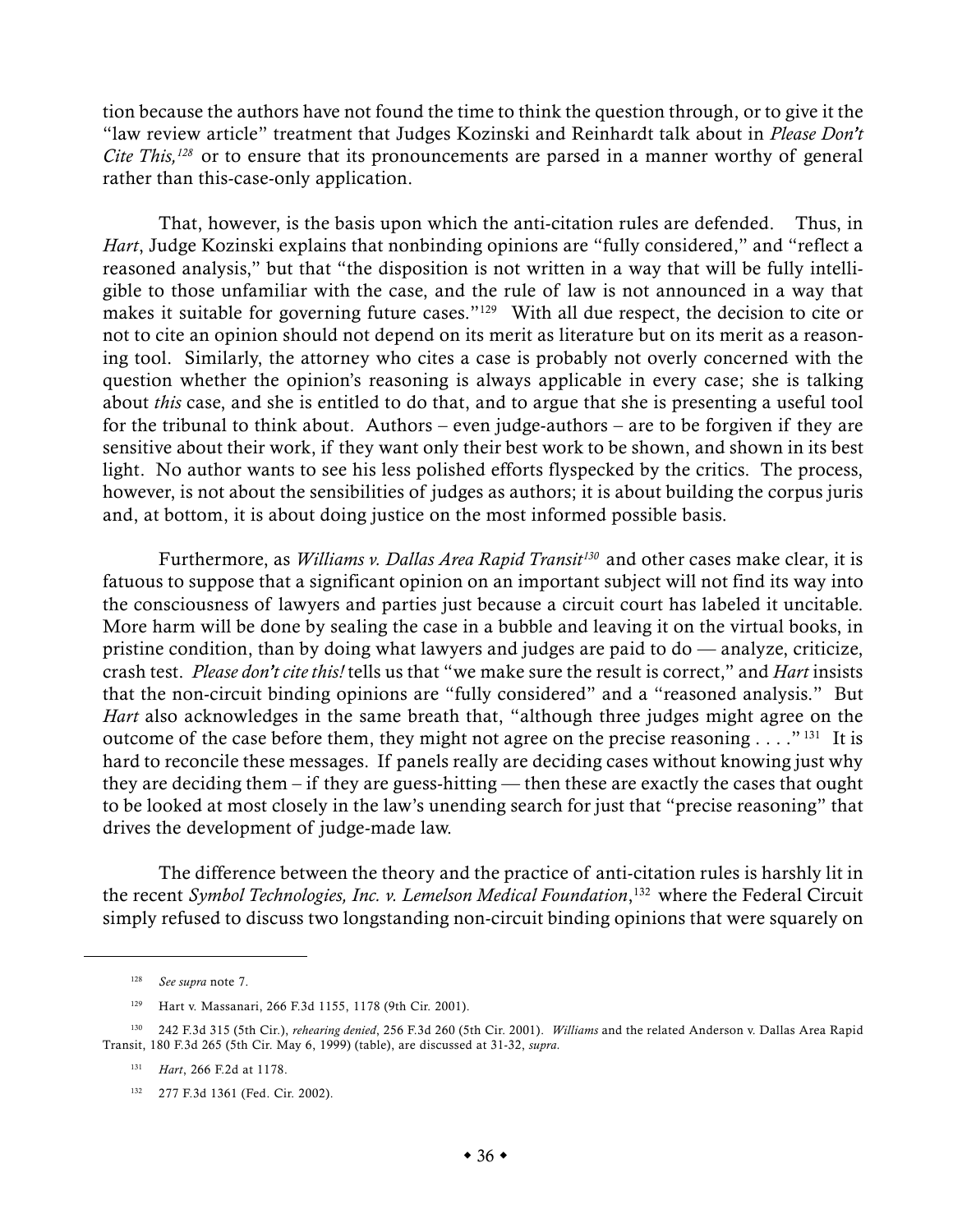point and squarely contrary to the panel majority's decision, and that had probably been looked to by lawyers and business people for guidance over a period of almost fifteen years: In a nutshell, the *Symbol Technologies* question was whether a patent could be invalidated on the basis of an equitable doctrine, "prosecution laches," even though the patent holder had complied with the letter of the law. This equitable defense was rooted in several Supreme Court decisions, but the latest of those decisions dated from 1938,<sup>133</sup> long before the passage of the Patent Act in 1952. The Federal Circuit had twice held, in nonbinding opinions, that the equitable defense had been written out of some aspects of patent prosecution law by the enactment of the statute.134 Binding or nonbinding, *Bott v. Four Star Corp.* and *Ricoh Co. v. Nashua Corp.* were important windows on the thinking of the Federal Circuit. Patent scholars commented on them,<sup>135</sup> and it is hard to avoid the conclusion that lower court judges were informed by *Bott* and *Ricoh* while carefully avoiding citing them.136 Undoubtedly, too, countless patent lawyers had advised countless clients on the implications of *Bott* over a decade and a half, and those clients had conducted their affairs with view toward *Bott* and later *Ricoh*.

Then, in *Symbol Technologies*, the panel majority held that the 1952 statute had not eliminated the prosecution laches defense after all! Remarkably, the court expressly refused even to talk about *Bott* and *Ricoh*, despite appellee's *Anastasoff* argument. After agreeing with *Hart's* analysis of the "bindingness" issue, the majority simply "decline[d] to consider the nonprecedential cases."<sup>137</sup> A casual reader would have had no idea just what opinions the court was refusing to consider. We know that *Bott* and *Ricoh* were pointed out to the panel because Circuit Judge Pauline Newman talked about the two cases extensively in her dissent. She embraced their reasoning and urged that *Bott* and *Ricoh* be followed even though they were not circuit binding. She pointed out that "this court has twice rejected the position now taken [by the majority]."<sup>138</sup>

*Symbol Technologies* shows pernicious problems at two different stages of the circuits' procedures. The *Symbol Technologies* opinion itself emerges as a merely a shadow of judicial reasoning, because the court refused to confront or even talk about its own important earlier

<sup>133</sup> The cases were Crown Cork & Seal Co. v. Ferdinand Gutmann Co., 304 U.S. 159, 58 S. Ct. 842 (1938); General Talking Pictures Corp. v. Western Electric Co., 304 U.S. 175, 58 S. Ct. 849 (1938); Webster Elec. Co. v. Splitdorf Elec. Co., 264 U.S. 463, 44 S. Ct. 342 (1924); Woodbridge v. United States, 263 U.S. 50, 44 S. Ct. 45 (1923).

<sup>134</sup> Bott v. Four Star Corp., 848 F.2d 1245 (Table), No. 97-04424, 1988 WL 54107, at \*1 (Fed. Cir. May 26, 1988) ("equitable considerations" cited by the Supreme Court had no "continued viability" after the passage of the Patent Act); Ricoh Co. v. Nashua Corp., 185 F.3d 884 (Table), No. 97-1344, 1999 WL 88969, at \*3 (Fed. Cir. Feb. 18, 1999) (courts should not adopt "equitable safeguards . . . when Congress itself has declined to do so").

<sup>135</sup> *See* Raymond P. Niro, *Equitable Defenses in Patent Cases: Equities Count*, 424 PLI/Pat 115, 138-39 (1995) ("[t]he *Bott* decision is correct."); Phil N. Makrogiannis, Review of the 1999 Patent Law Decisions of the United States Court of Appeals for the Federal Circuit, 49 Am. U. L. Rev. 1381, 1413-14 (2000); Thomas G. Eschweiler, *Ford v. Lemelson and Continuing Application Laches*, 79 J. Pat. & Trademark Off. Soc'y 401, 420-23 (1997).

<sup>136</sup> *Cf.* Ford Motor Co. v. Lemelson, 42 U.S.P.Q.2d 1706 (D. Nev. 1997), (reviewing the pre-Federal Circuit authorities cited in *Bott* and tracking *Bott's* logic without ever saying the B word). The trial judge in *Symbol Techs.* had an easier task. He simply adopted the reasoning of *Ford Motor*. *See* Symbol Techs. v. Lemelson Med., No. 97CV0397, 2000 WL 33709453, at \*6 (D. Nev. Mar 21, 2000), *reversed*, 277 F.3d 1361 (Fed. Cir. 2002).

<sup>137</sup> *Symbol Techs.*, 277 F.3d at 1368.

<sup>138</sup> *Symbol Techs.*, 277 F.3d at 1370 (Newman, J., dissenting). Lower courts do not doubt that *Symbol Technologies* marked a "significant change in the law." *See Oxaal v. Internet Pictures Corp.*, 2002 WL 486704 (N.D.N.Y. Mar. 27, 2002) at \*2. Like the pre-*Symbol Technologies* district judges, the magistrate judge in *Oxaal* carefully avoided mentioning *Bott* or *Ricoh* by name. *See id.*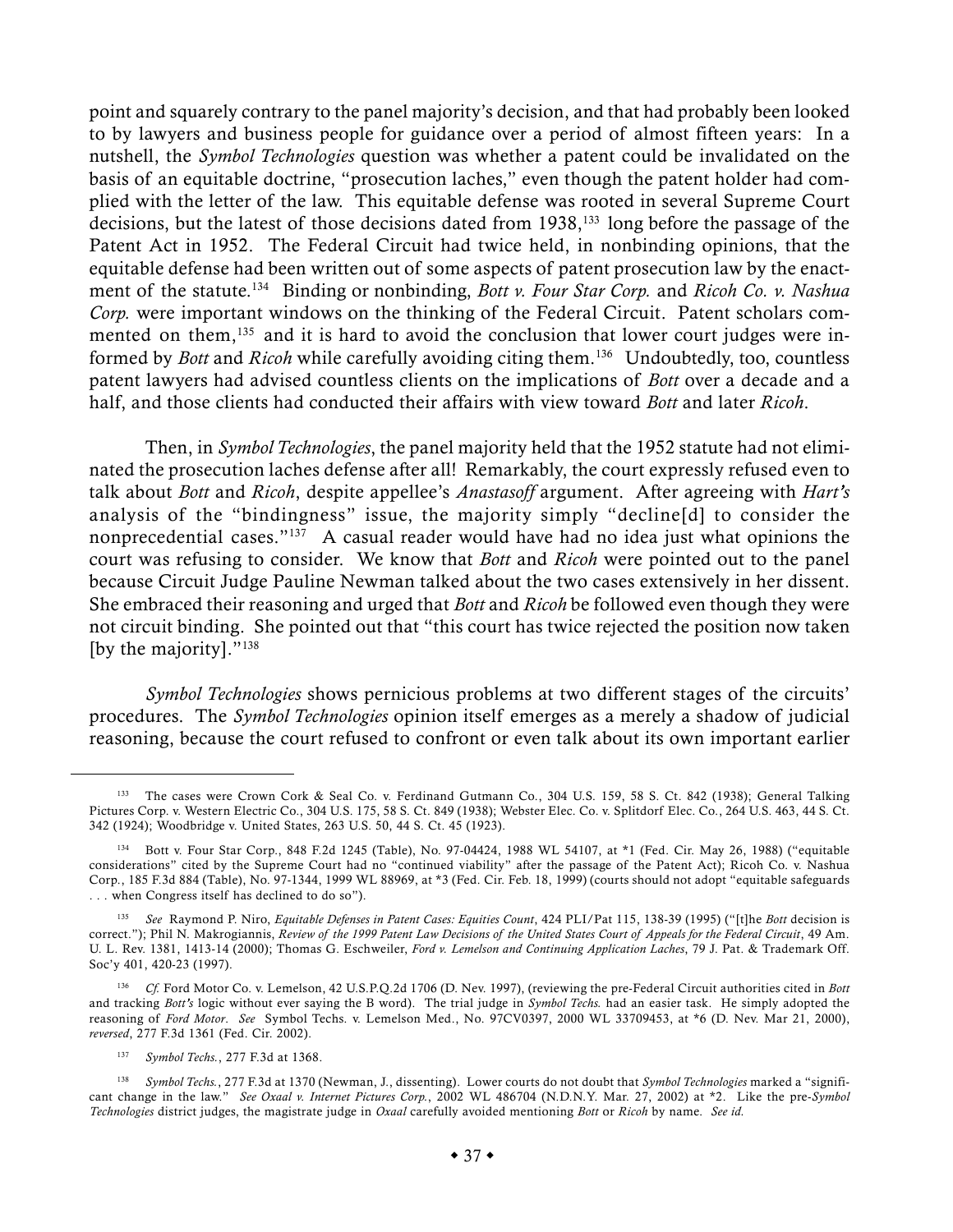decisions, decisions that should have informed the exposition of its reasoning. To an even greater extent, the decision in *Bott* itself (and probably in *Ricoh*) shows how far the "A" pile/ "B" pile sorting process has strayed from its announced purposes. *Bott* and *Ricoh* were important decisions. How did they wind up in the "B" pile? The *Bott* judges certainly couldn't have thought they were disposing of an unremarkable, redundant, and easy case – they were announcing that Supreme Court decisions no longer applied even though they had never been overruled, and that defenses grounded in fairness had been expunged by Congressional silence. A holding like that is closer to heresy than to humdrum, and it is astonishing that it was not either given the dignity of circuit binding status or avoided by an en banc reconsideration. As it happens, the Federal Circuit has a pretty detailed checklist of factors that are supposed to govern the "A" pile/"B" pile decision, and the *Bott* panel ignored a fistful of them in opting for the "B" pile.<sup>139</sup> This is the bogeyman that lurks out in the shadows of Judge Kozinski's discussion in *Hart* and Chief Judge Mayer's discussion in *Symbol Technologies.* Instead of making their "B" pile designations on the basis of a case's unimportance or lack of factual or legal novelty, the judges are sometimes denying binding precedential status to a case when they aren't absolutely sure that their logic is unassailable, or that they can persuade another panel member to reach the same result for the same reason if that reasoning is to have circuit binding power. In short, cases are sometimes consigned to the "B" pile not because they are too easy but because they are too *hard*. One might argue that, for busy courts, these are valid reasons for refusing circuit binding stature to such an opinion, but there is *no* principled argument for the proposition that its reasoning cannot be discussed.

*Bott* and *Ricoh* are not the only examples of cases wrongly sent to the "B" pile: *Christie v. United States140* was a small case, but a case of first impression, and the Eighth Circuit's Rules provide for reporter publication of an opinion that "establishes a new rule of law."141 The decision in *Kish<sup>142</sup>* was in conflict with at least one other circuit's ruling on police dogs and duty to warn. *Anderson<sup>143</sup>* was the Fifth Circuit's first decision addressing the Eleventh Amendment immunity of the transit authority serving a great metropolitan area. *Berry Sterling144* was an overt effort to untangle an obvious intracircuit conflict involving the interpretation of the corroboration requirement under the Patent Act. In each of these cases, an important and probably controversial analysis was wrongly characterized as a non-event and, in theory, a "redundancy."

<sup>&</sup>lt;sup>139</sup> *See* Fed. Cir. IOP 10 § 4, (calling for publication when "(b) An issue of first impression is treated. (c) A new rule of law is established. (d) an existing rule of law is criticized, clarified, altered or modified. . . . (f) An actual or apparent conflict in or with past holdings of this court or other courts is created, resolved, or continued. (g) A legal issue of substantial public interest, which the court has not sufficiently treated recently, is resolved. . . (i) A new interpretation of a Supreme Court decision, or of a statute, is set forth. (j) A new constitutional or statutory issue is treated").

<sup>140</sup> No. 91-2375 MN, 1992 U.S. App. LEXIS 38446 (8th Cir. Mar. 20, 1992). *Christie*, the tax case followed by the *Anastasoff* panel, is discussed *supra* at 20-21, 30.

<sup>141</sup> 8th Cir.,R., App. I§4(a).

<sup>142</sup> 218 F.3d 1083 (table), No. 98-56297, 2000 W.L. 3777771 (9th Cir. April 13, 2000), discussed *supra* at 32-34

<sup>143</sup> 180 F.3d 265 (5th Cir. May 6, 1999) (unpublished table decision).

<sup>144</sup> 215 F.3d 1351 (table), No. 98-1381, 1999 WL 674514 (Fed. Cir. Aug. 30, 1999), discussed *supra* at 16-17, 35.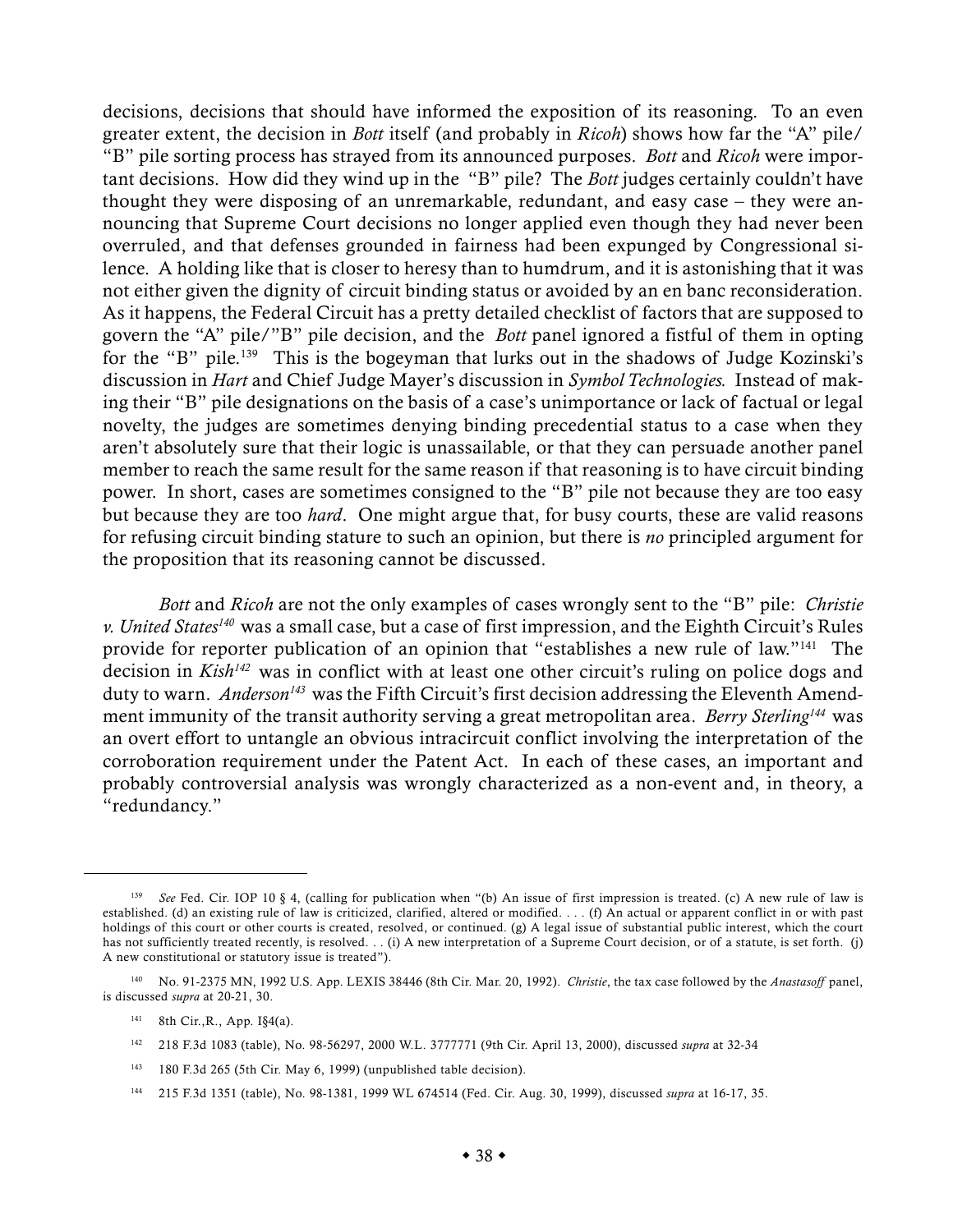### iv. THE ANTI-CITATION RULES ARE UNWORKABLE IN PRACTICE AND YIELD ABSURD RESULTS.

On occasion, the discrepancy between the avowed purpose of having nonbinding opinions and their actual selection leads panels – even in anti-citation circuits — to acknowledge that a non-circuit binding precedent is in fact a useful element of the corpus juris:

> This Court has recently been presented with an attorney's fee issue nearly identical to the one currently before this Court. *See LeTourneau v. Pan Am. Fin. Serv., Inc.*, 151 F.3d 1033 (7th Cir.1998) (unpublished disposition). We find the analysis in this unpublished case to be persuasive.<sup>145</sup>

Likewise, the Third Circuit has ignored its own protocol on at least one occasion, citing a non-circuit binding opinion and even acknowledging that it was a *benchmark!*

> As appellants correctly note, our decision in *Woods* is unpublished, and thus is not regarded as binding authority. However, because of the case's factual similarity to that before us, we look to the decision as a paradigm of the legal analysis we should here fol- $10w.$ <sup>146</sup>

Similarly, district courts will sometimes cite non-circuit binding opinions, even when those courts sit in circuits that expressly or implicitly abjure the practice.<sup>147</sup>

Even judges who are straining to adhere to their circuits' anti-citation rules have difficulty in figuring out just what does and does not come within those rules: Granting that the rules bar reference to an opinion as persuasive authority, do they also preclude distinguishing the case? Criticizing it? Citing it to demonstrate an intercircuit conflict? Citing it as subsequent history of a lower court decision? Citing the lower court decision itself? Assuming that an attorney is obligated to tell the tribunal that his persuasive district court case was reversed on appeal, is he permitted to explain that it was "reversed on other grounds," or does that cross the anti-citation line?

In *United States v. Lopez-Pastrana*, 148 a dissenting Ninth Circuit judge argued that the majority's decision would create an intercircuit conflict, and predicted that the contrary cir-

<sup>145</sup> Uphoff v. Elegant Bath, Ltd., 176 F.3d 399, 407 n.2 (7th Cir. 1999).

<sup>146</sup> Drinker v. Colonial School Dist., 78 F.3d 859, 864 n. 12 (3d Cir. 1996) (citations omitted), *following* Woods v. New Jersey Dep't of Educ.*,* No. 93-5123, 20 Indiv. Disabilities Educ. L. Rep. (LRP Publications) 439, 440 (3d Cir. Sept. 17, 1993).

<sup>147</sup> *See* Suboh v. City of Revere, 141 F. Supp. 2d 124, (D. Mass. 2001) (First Circuit district court citing First Circuit nonbinding opinion); Amgen, Inc. v. Hoechst Marion Roussel, Inc. 126 F. Supp.2d 69, 135-36 (D. Mass 2001) (First Circuit district court citing Federal Circuit nonbinding opinions); Luciano v. United States, No. 00-CV-1725 (FB), 2000 WL 1597771, at \*1 (E.D.N.Y. Oct. 23, 2000) (Second Circuit district court citing Second Circuit nonbinding opinion); Griffy's Landscape Maint., LLC v. United States, 51 Fed. Cl. 667, 672 (2001); Watson v. Sec'y of Dep't of Health & Human Serv., 2001 WL 1682537, at \*18 n. 33 (Fed. Cl. Dec. 18, 2001) (court whose decisions are reviewed by Federal Circuit citing Federal Circuit nonbinding opinions "as helpful authority, albeit not binding precedent").

<sup>148</sup> 244 F.3d 1025 (9th Cir. 2001).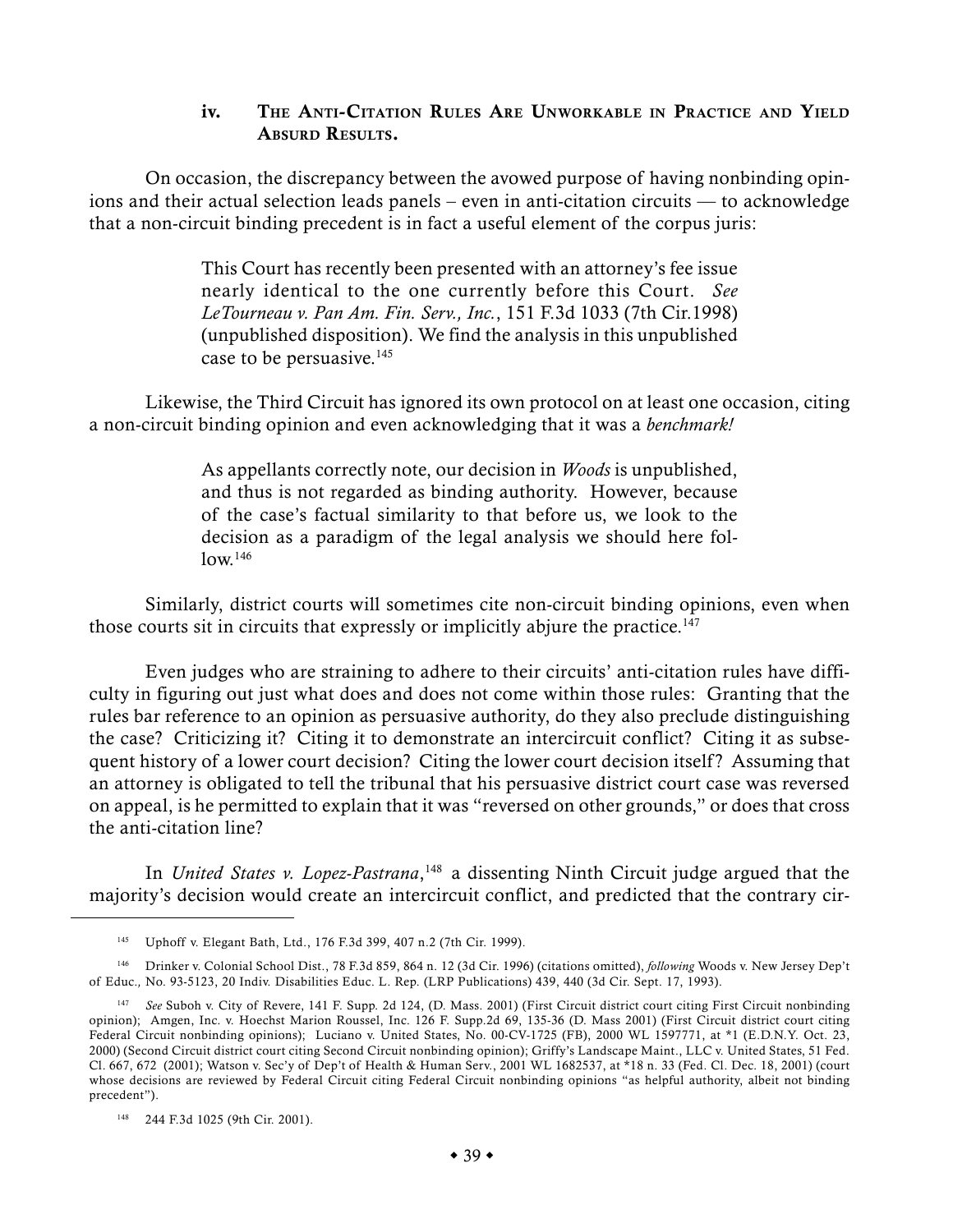cuits were not likely to change their positions. He cited nonbinding decisions from anti-citation circuits and others, but explained that "I do not cite these dispositions for their precedential or persuasive value but, rather, simply to note their existence."<sup>149</sup> That idea, that one is simply noting the existence of an opinion rather than looking to its persuasive content, sounds suspiciously like what got counsel in trouble in *Sorchini*. 150 Similarly, it is not clear whether the Second Circuit thought of itself as citing (or, to use its own phraseology, "otherwise using") nonbinding opinions when in *Agee v. Paramount Communications, Inc.*, 151 it said that an issue "has arisen with some frequency in the context of sanctions awards and often is addressed in unpublished opinions," went on to cite (with descriptive squibs) nonbinding opinions from the Ninth Circuit and several other circuits, and then "place[d] the bar on notice" that it was doing exactly what those panels had done. Isn't that what lawyers call the use of persuasive precedent? Wasn't the Second Circuit *following* the nonbinding opinions? It also is not clear whether the Seventh Circuit meant to violate its own anti-citation "courtesy" rule when, in *Barrow v. Falck*, 152 it looked to a non-reporter published Ninth Circuit opinion for assistance in interpreting a reporter published opinion from the same circuit. And the Seventh Circuit most assuredly did not think it was breaking its own rule when, in *Beaver v. Grand Prix Karting Ass'n,*<sup>153</sup> it took an attorney to task for a sanctionable omission because he had cited the reporter published decision of the Idaho District Court as persuasive authority, but had failed to note that the Ninth Circuit had reversed with a nonbinding (and hence noncitable) opinion.

To one degree or another, however, each of these decisions is an affront to the logic of the anti-citation rules, because each cites a nonbinding opinion, each *uses* a nonbinding opinion for some purpose, each acknowledges the existence and content of the nonbinding opinions, and most of them *reason from* the nonbinding opinions. And the essence of the anticitation rules is that those opinions *do not exist* for anyone other than the parties. Analytically, a nonbinding holding that is in conflict with the court's present holding cannot present an intercircuit conflict if, as *Sorchini* claims, it is bereft of precedential content, nor can such a holding illuminate the reasoning of an earlier binding opinion if, as Judge Kozinski believes, it has no persuasive heft. Indeed, even a nonbinding opinion *reversing* a district court decision should be entirely irrelevant if the anti-citation rulemakers are to be taken at their word, and attorneys should be free to do exactly what the lawyer did in *Beaver* – cite the published district court decisions, which canonically are "persuasive," while ignoring the unpublished reversals, which canonically are not.

This is, of course, an absurd result – a reversal is a reversal is a reversal– but it is also a result that is compelled by the reasoning of the anti-citers. It is the rule that is absurd, not its transactional application.

<sup>149</sup> *Lopez-Pastrana*, 244 F.3d at 1036 (Graber, J., dissenting).

<sup>150</sup> *See Sorchini*, 250 F.3d 706 (9th Cir. 2001); *cf.*, O'Hair v. Board of Educ., 805 P.2d 40 (Kan. Ct. App. 1990) ("[W]e. . . consider offensive the remark . . . that, while an unpublished opinion cannot be cited as authority, our rules do not prohibit counsel from 'calling the court's attention to its prior decision for whatever use of that prior decision the court might desire to make.'").

<sup>151</sup> 114 F.3d 395, 400 (2d Cir. 1997).

<sup>152</sup> 977 F.2d 1100, 1103 (7th Cir. 1992).

<sup>153</sup> 246 F.3d 905, 912 n.2 (7th Cir. 2001).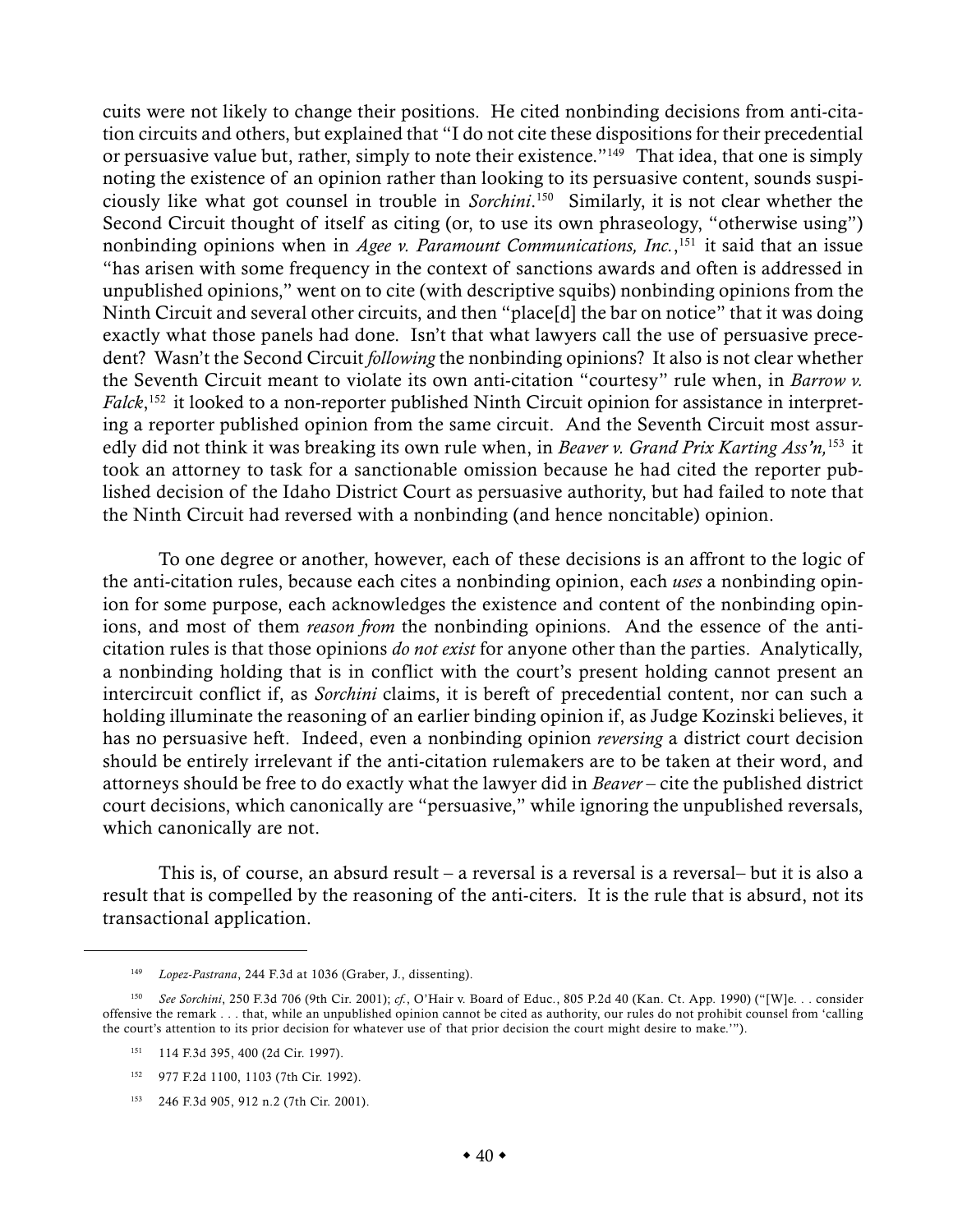Even the Ninth Circuit recognizes that nonbinding opinions have *some* significance to people other than the particular parties bound by the judgments or orders. Ninth Circuit Rule 36-3 allows counsel to cite nonbinding opinions in order to demonstrate an intracircuit conflict between nonbinding opinions in a petition for rehearing. Why? If the cases are without precedential value of any sort, and if nobody is allowed to think about them or talk about them, who cares whether they are in conflict with one another? The answer of course is that the circuit courts understand that judges and lawyers will read and consider their nonbinding opinions, that they will shape judges' and lawyers' analysis and valuation of claims and defenses, that they will ultimately affect the conduct of real people in the real world, and that there is a positive value to having them not be in conflict with one another.<sup>154</sup> If that is so, then it is once again impossible to shout out that all these opinions are without persuasive content and it is impossible to defend an anti-citation rule that rests on the premise that nonbinding opinions are not *allowed* to be persuasive.

We should not forget that even a case that really belongs on the "B" pile one day may call for "A" pile treatment another day because of the circumstances surrounding its citation; the anti-citers don't seem to grasp this. For example, it was the timing of *Berry Sterling155* that would most have made it relevant and helpful to the district court. Regardless of how many pre-*Finnigan* binding opinions of the Federal Circuit supported the *Berry Sterling* view, *Berry Sterling* was different because all of the earlier opinions were rendered before *Finnigan* weighed in. *Berry Sterling* was a post-*Finnigan* case that expressly explained and distinguished *Finnigan*. This is an important point: the novelty, the pertinence of an opinion or holding is no more static than the common law itself. The holding in *Berry Sterling* that two interested witnesses add up to the statutorily requisite corroboration might not have been significant at all the day before the Federal Circuit issued its binding but confusing opinion in *Finnigan*. It might not have been significant a year later, if a new circuit binding opinion either embracing or rejecting the same point of view came along. But it *was* significant on this day, for this lawyer in this particular set of circumstances. This fundamental truth – that a particular opinion, holding or statement may have more persuasive merit or significance on one day than on another day  $-$  is the sort of consideration that would almost surely be ignored by circuit judges and their clerks in deciding whether to put their new opinions on the "A" pile or the "B" pile. As it turned out, the uncitable *Berry Sterling* was "good law" on the two-witnesses issue, and the reporter published *Finnigan* was not. *Finnigan* was robustly criticized<sup>156</sup> and the law seems now to have settled back to its pre-*Finnigan* status even though *Finnigan* has never been expressly overruled: testimony can be corroborated by other testimony, without physical evidence.157 Today, *Berry*

<sup>154</sup> Thus, in United States v. Rivera-Sanchez*,* 222 F.3d 1057 (9th Cir. 2000), the court issued a published opinion that expressly superseded 20 earlier nonbonding opinions that were in conflict with each other.

<sup>155</sup> Berry Sterling Corp. v. Pescor Plastics, Inc*.*, 215 F.3d 1351 (Table) (No. 98-1381), 1999 WL 674514 (Fed. Cir. August 30, 1999). *Berry Sterling* and the two then recent reporter published cases it tried to reconcile, Thomson S.A. v. Quixote Corp*.*, 16 F.3d 1172, 1174- 75 (Fed. Cir. 1999), and Finnigan v. Int'l Trade Comm*'n*, 80 F.3d 1354, 1367 (Fed. Cir. 1999), are discussed *supra* at 16-17.

<sup>156</sup> *See* Charles L. Gholz, *a Critique of Recent Opinions of the Federal Circuit in Patent Interferences,* 82 J. Pat. & Trademark Off. Soc. 296, 300-01 (2000) (*Finnigan* was a "confused and confusing opinion").

<sup>157</sup> *See* Loral Fairchild Corp. v. Matsushita Elec. Indus. Co., 266 F.3d 1358, 1364 (Fed. Cir. 2001); Sandt Tech., Ltd. v. Resco Metal and Plastics Corp., 264 F.3d 1344, 1351 (Fed. Cir. 2001); Eisenberg v. Alimed, Inc., 243 F.3d 555 (Table), No. 98-1317, 2000 WL 1119473, \*4 (Fed. Cir. Aug. 8. 2000).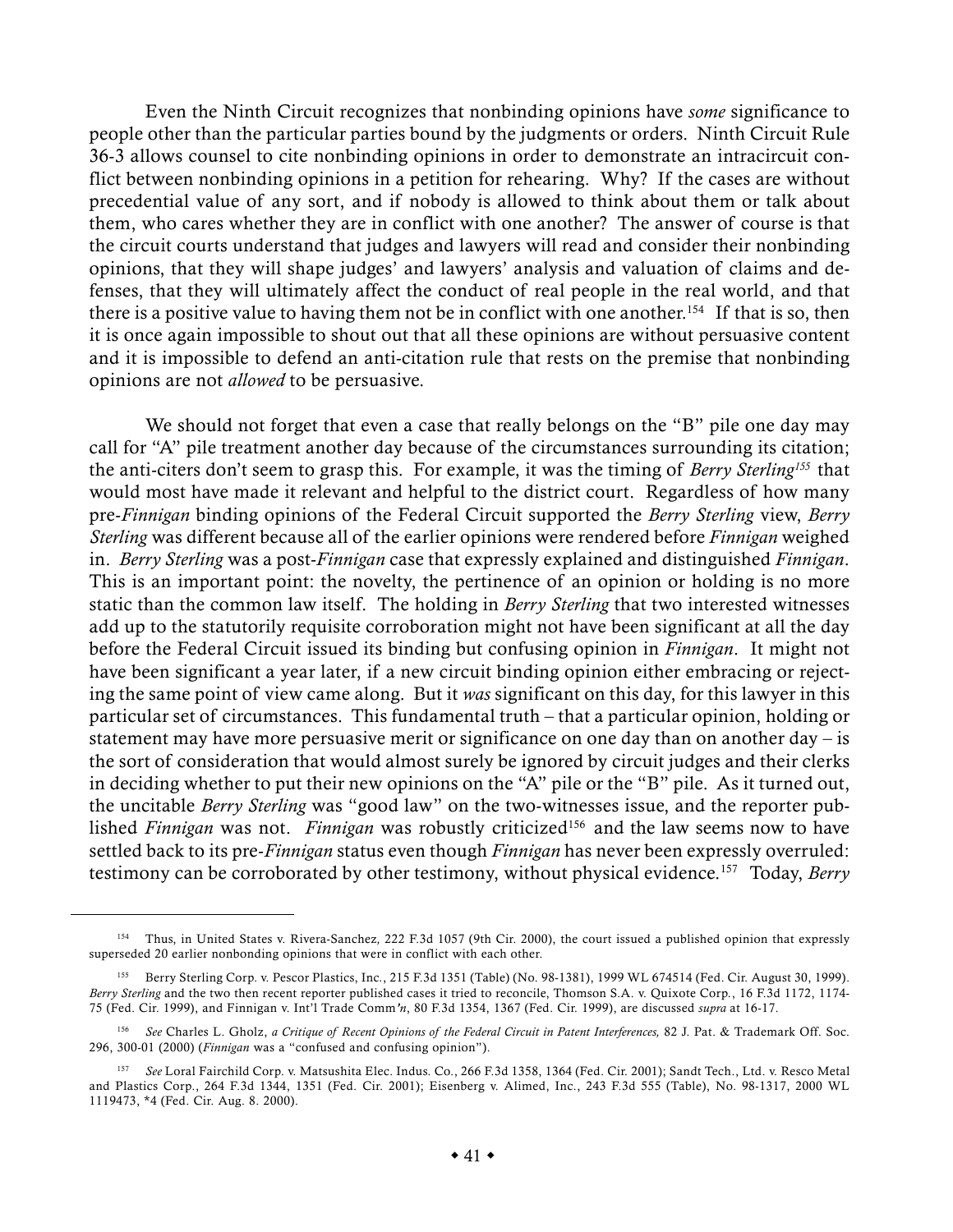*Sterling* is no longer an important case, but only because later cases stand for the same proposition. Of course, that is probably small comfort to litigants who, in the interim, had to do battle over *Finnigan* without being able to cite *Berry Sterling*. 158 Would the results of such battles have been different if the judges could have been told about *Berry Sterling*? That is impossible to say, but the judges should not have been denied the benefit of all the pertinent law and reasoning.

But what if, like *Anderson v. DART*, the nonbinding *Berry Sterling* reasoning had not accurately predicted the "binding" law! What if the ultimate precedentially binding decision of the Federal Circuit had been to the contrary, and what if *Berry Sterling* (or *Christie* or *Kish*) slipped through a crack because it did not receive the "law review article" treatment that a circuit promises to give to a case before it is placed on the "A" pile! If that were to happen, it would not be very different from what happens with other nonbinding authorities – district court opinions, other circuits' opinions and the like. It would be one bit of reasoning added to the complex admixture of precedents and analogies that courts consider all the time in mining the corpus juris. If it added nothing useful, that is, if it did not seem to help persuade the tribunals in new cases, it would fall into disuse on that basis alone. If it was wrong, in the sense that it misarticulated the application of law to facts in the *Berry Sterling* situation itself (not to mention future analogous situations), it would be far better for the development of the law if that were pointed out, as the *Williams* court did for *Anderson*, rather than having an entire body of counsel thinking that decisions were raining down haphazardly. Even in that event, the case would have contributed to the maturation and refinement of the point of law. According to Judge Kozinski, "[t]his ability to develop different interpretations of the law among the circuits is considered a strength of our system."159 It "allows experimentation with different approaches to the same legal problem, so that when the Supreme Court eventually reviews the issue it has the benefit of 'percolation' within the lower courts."<sup>160</sup> But by putting discussion of its nonbinding cases off limits to themselves and counsel, the circuit courts are pulling the plug on the percolator. More, they are dooming themselves to conduct the same "experiments" over and over again and, each time, to throw their results in the dustbin because the overwhelming majority of their decisions are not only not binding, they actually cease to exist for all practical purposes. The opinion in *Agee v. Paramount Communications, Inc.*, 161 makes an informative if inadvertent point. There, the Second Circuit cited three separate nonbinding Ninth Circuit opinions (but no binding ones) standing for a single proposition of law. Can it be that each of those three Ninth Circuit cases was briefed, argued, analyzed, and decided by a panel of judges who labored in blissful ignorance of the other two cases, or who knew about them but closed their eyes tight? Can it be that the exact same question addressed in those three opinions will have to be decided again and again, in perpetuity, always from the ground up and always on a clean slate? That is not good news for the judicial process or the taxpayers.

<sup>158</sup> *Cf.*, *e.g.*, Process Resources Corp. v. Delta Air Lines, Inc., No, 98 Civ. 5648 (JGK), 2000 WL 145114, \*5 (S.D.N.Y. Feb 3, 2000); K & K Jump Start/Chargers, Inc. v. Schumacher Elec. Corp., 82 F. Supp. 2d 1012, 1018 (W.D. Mo. 2000).

<sup>159</sup> Hart v. Massanari, 266 F.3d 1155, 1173 (9th Cir. 2001).

<sup>160</sup> *Hart*, 266 F.3d at 1173.

<sup>161</sup> 114 F.3d 395, 400 (2d Cir. 1997).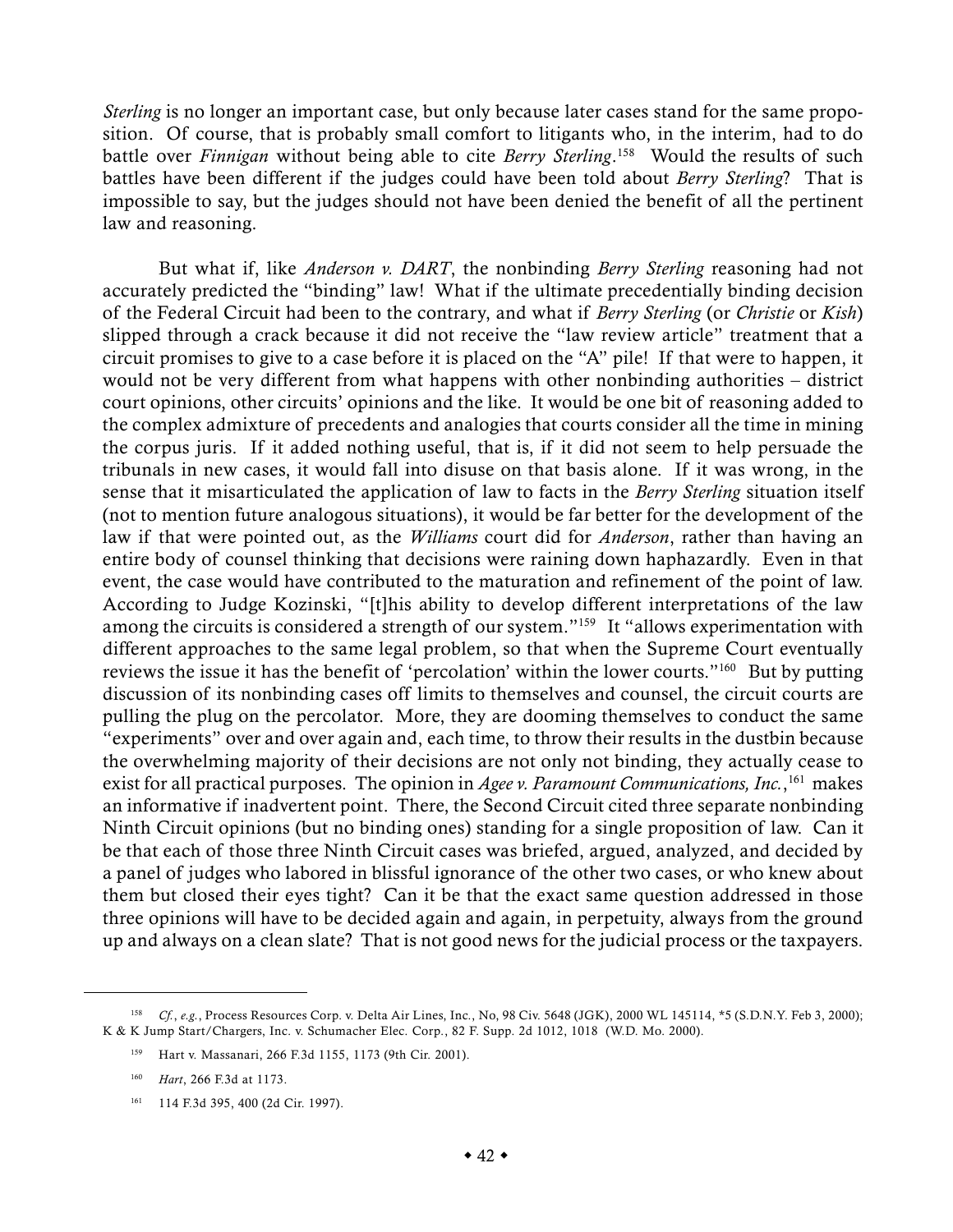The other and more likely alternative, however, is worse: That is the possibility that the judges, clerks and staff attorneys are looking at the earlier non-reporter published opinions and using them to erect occult lines of cases that lawyers are not permitted to discuss, but that govern (or at least inform) the disposition of a present case. In a recent article, Dean Robel employs survey data to show that district and circuit judges regularly read the nonbinding opinions: 162 "[I]f they are reading the opinions regularly, they must believe that the decisions either predict outcomes or provide direction."<sup>163</sup> What this means is that the nonbinding opinions are used as precedents *behind* the bench, even if they cannot be mentioned *before* the bench. It means that the law as argued is different from the law as applied. It means that there is, after all, "a body of secret law," just as Justice Stevens argues in *Kling*. 164

Electronic publishing and online research have increased the chances that non-reporter published decisions will be real-world precedents for the judges and staff attorneys. The paper and buckram libraries on which many senior lawyers and judges cut their teeth are things of the past. The headnotes and digests we treasured are quaint artifacts, relics of a day when the scope of one's research was essentially limited by what was in the official reports and the printed digests. In those days, publication really did mean reporter publication.

All is changed. Today's younger lawyers (many of whom have become older lawyers while our backs were turned) choose the computer as their first line of research. Their search method is word association, Boolean algebra, not digests and headnotes. Cases are read from screens and printouts, not books. This is how law clerks, and even many circuit judges, do their research today. And that means that they do not give their first attention to whether the "book" version is in West's Federal Reporter or West's Federal Appendix. It is the most natural thing in the world for a law clerk, reading the briefs in a Civil Rights Act dog bite case like *Sorchini*, to go to Westlaw and tap out a search for "dog /s bit! /p 1983." And up pops *Kish*! Will she read *Kish*? Of course. Will the panel judges read *Kish* in similar circumstances? Almost certainly. Will they discuss it among themselves? We do not know, but we do know that everybody – law clerks, lawyers, partners, associates – will have *Kish* on their minds if it is pertinent, regardless of whether they cite it or think of it as "precedent." If they like the *Kish* analysis (or the *Christie* or *Berry Sterling* analysis) that will be reflected in their own analyses, regardless of whether they talk about *Kish* as *Kish*. If they do not like it they will distinguish it, even if they do not mention its name. If that is the fact, and it is, then the nonbinding case should be discussed out in the open; lawyers should not have to play charades.

## v. THE FEARS OF AN OPEN FLOODGATE AND A LOSS OF QUALITY ARE UN-FOUNDED.

As mentioned earlier, Judge Kozinski's *Hart* argument for appellate courts' power to create a class of non-circuit binding opinions is scholarly and exhaustively researched. How-

<sup>162</sup> Robel, *supra* note 87 at 404-08

<sup>163</sup> *Id.* At 407.

<sup>164</sup> *See* County of Los Angeles v. Kling, 474 U.S. 936, 938 (1985) (Stevens, J., dissenting).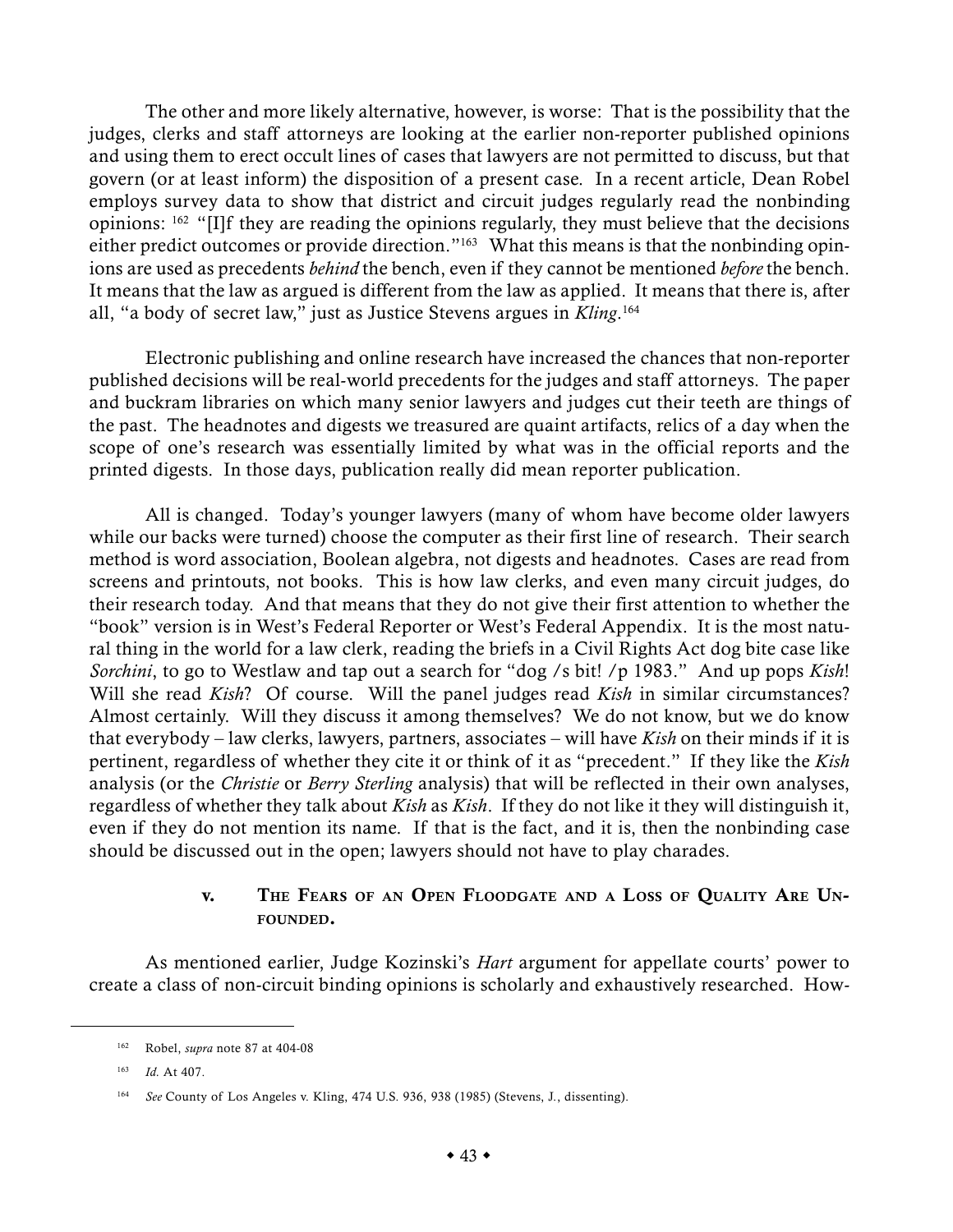ever, the court's exposition of the separate question – whether courts can forbid litigants from citing nonbinding opinions, or punish their doing so – suffers badly by comparison. Apart from the court's failure to address the constitutionality of its anti-citation rule, its exposition of a "need" to preclude the citation of nonbinding opinions rings very hollow:

> An unpublished disposition is, more or less, a letter from the court to parties familiar with the facts, announcing the result and the essential rationale of the court's decision. Deciding a large portion of our cases in this fashion frees us to spend the requisite time drafting precedential opinions in the remaining cases. Should courts allow parties to cite to these dispositions, however, much of the time gained would likely vanish. . . . Faced with the prospect of parties citing these dispositions as precedent, conscientious judges would have to pay much closer attention to the way they word their unpublished rulings. . . . This new responsibility would cut severely into the time judges need to fulfill their paramount duties: producing well- reasoned published opinions and keeping the law of the circuit consistent through the en banc process. The quality of published opinions would sink as judges were forced to devote less and less time to each opinion.<sup>165</sup>

Unlike the earlier *Anastasoff*-directed analysis, the opinion contains nothing by way of evidence or authority to demonstrate that allowing lawyers to cite a *Kish* or a *Christie* would lead to any of these bad results. This is telling, because empirical information *should* be available. The Fourth, Sixth, Eighth, and Tenth Circuits have all internet published their nonbinding opinions, and allowed counsel to cite them, for quite some time now. The *Hart* court cited not a jot of evidence for either of the two consequences that one would expect if *Hart's* fears were warranted: (a) that nonbinding opinions in those circuits are more detailed, and their preparation more time consuming, than in the anti-citation circuits that also publish on the internet (the Second, Seventh, Ninth, District of Columbia, and Federal Circuits) and (b) that the quality of reporter published opinions in the former group of circuits is discernibly lower, or that significantly less time is invested in those opinions, than in the anti-citation circuits. It is all speculation, and speech should not be strangled on speculation.

Judge Kozinski's position is also rooted in the prediction that, once the finger is taken out of the dike, the Ninth Circuit will be flooded with briefs and arguments citing nonbinding opinions. Once again, no evidence of a comparable experience in the other circuits is given, and the thought is hugely counterintuitive. First, if a "B" pile opinion case is truly redundant – that is, if it really deserves "B" pile treatment under the circuit's rule — it would take a remarkably foolish lawyer to cite the me-too case rather than the circuit binding precedent it echoes. Second, appellate brief writers – ask them – never have enough pages or words in the

<sup>165</sup> *Hart*, 266 F.3d at 1178 (citations omitted).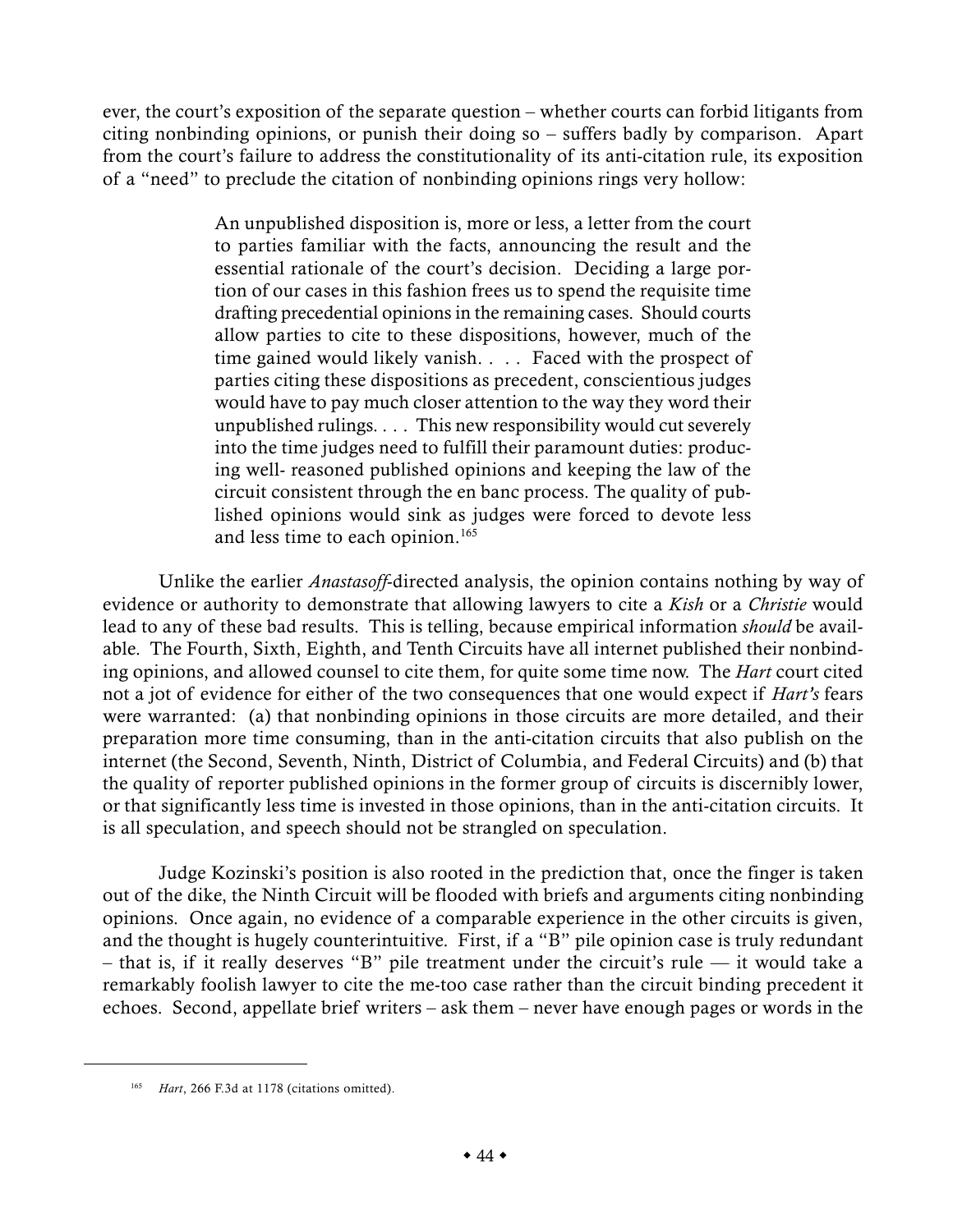budget.166 They are not about to squander their precious treasure on endless string cites to redundant opinions. And, if lawyers know one thing these days, it is that the circuit courts do not like to hear about their nonbinding opinions, and that it is a good idea to steer clear of those opinions unless (in the words of Eighth Circuit Rule 28A(h)) "no published opinion of this or another court would serve as well," that is, when counsel thinks his nonbinding case is a *Christie*, a *Kish*, a *Berry Sterling*, or a *Bott*. Lawyers like to cite the best available authority, and the nonbinding opinion will rarely be that. And it is not necessary, or in anyone's interest, for overworked judges to change their approach to nonbinding opinions and begin neglecting the "A" pile opinions just in case, occasionally, a "B" pile opinion happens to be cited. As with any purportedly persuasive authority, the limitations of the particular "B" pile opinion can be addressed if and when it becomes arguably pertinent and is cited in a brief or argument.

## IV. CONCLUSION

Lawyers should be mindful of the *Hart* panel's admonition that "[w]riting a precedential opinion . . . involves much more than deciding who wins and who loses in a particular case. It is a solemn judicial act that sets the course of the law for hundreds or thousands of litigants and potential litigants."<sup>167</sup> By the same token, winning - or, more accurately, trying to win by every honorable means – is a solemn duty of lawyers, and they do this by marshaling their most persuasive words for the court. It is no disrespect to suggest that the circuits' adoption and enforcement of anti-citation rules places a very high value on the art of opinion-writing while being unduly dismissive of the lawyer's right and duty, in the service of litigants, to tell a judge what that judge, or another judge has done in the past.

The world of the trial lawyer is a pragmatic one. Trial lawyers are used to working with all manner of judicial pronouncements from circuit courts, district courts, and state appellate and trial courts. They operate in an environment where virtually none of their authorities is "binding precedent" in the sense that it is guaranteed to determine the outcome of the case or even the determination of a particular important aspect of the case. (For obvious reasons, disputes whose resolution is governed by a clear "binding precedent" do not command much of a trial lawyer's attention or pay the rent.) A trial lawyer is a borrower; he lives in a world of conceptual shreds and patches, borrowing a piece of logic from this case, another from that case, an appealing quotation from yet another case, and cobbling them all together into the structure of his brand new case. His art is in the creation of that new structure from the bits and pieces of the old cases.

Trial lawyers understand that a ruling of a coequal court, a remote appellate court or even the trial judge herself in another case will not bind the court in the present case. They understand, too, that even a circuit binding holding of the governing circuit is binding only to the extent it cannot be distinguished. Thus, trial lawyers are not much troubled if a piece of case law from the governing circuit has only persuasive rather than binding force. What trial

<sup>166</sup> *Cf.* Fed. R. App. P. 32(a).

<sup>167</sup> *Hart*, 266 F.3d at 1177.